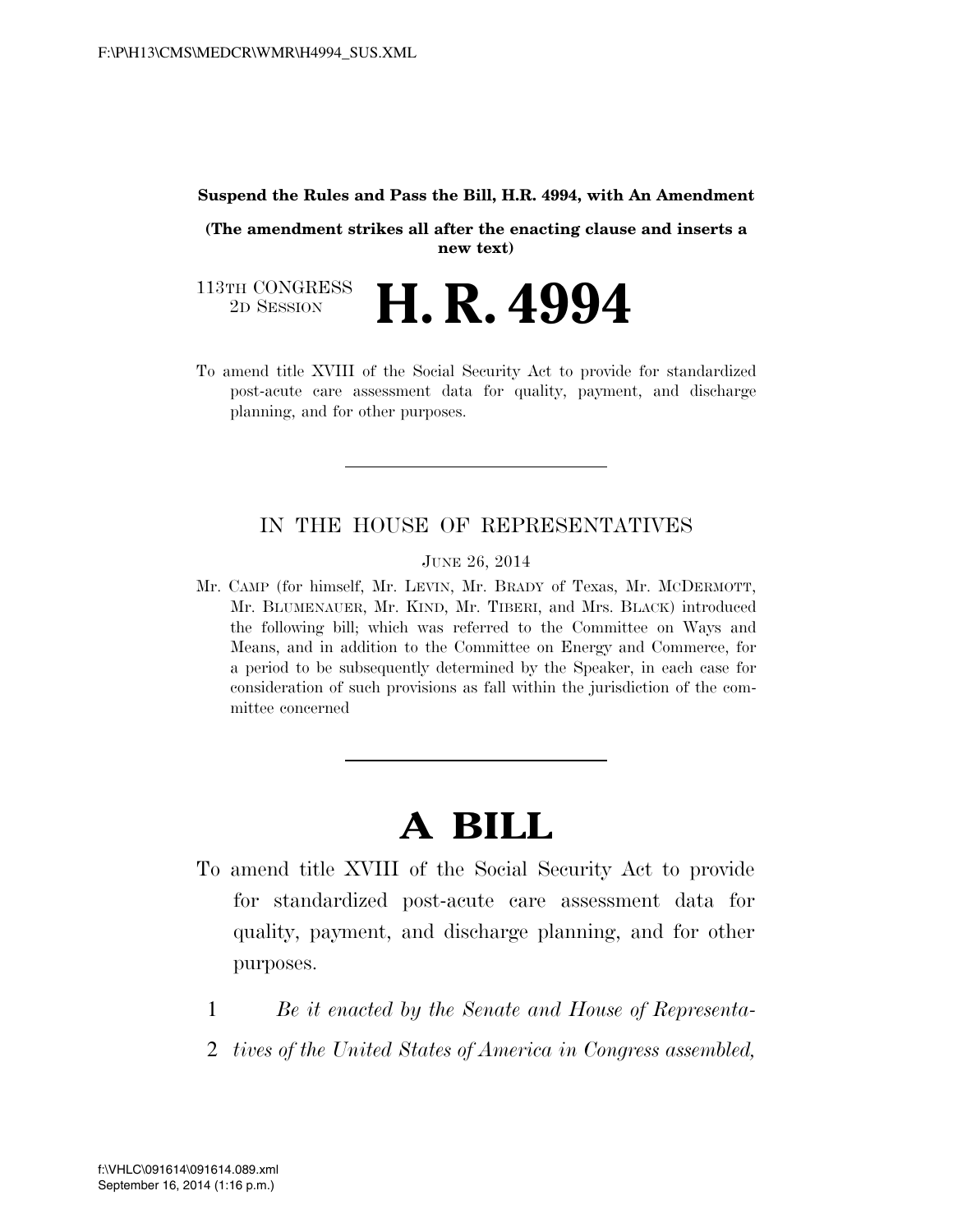$\mathfrak{D}$ 

### **SECTION 1. SHORT TITLE.**

 This Act may be cited as the ''Improving Medicare Post-Acute Care Transformation Act of 2014'' or the ''IMPACT Act of 2014''.

#### **SEC. 2. STANDARDIZATION OF POST-ACUTE CARE DATA.**

 (a) IN GENERAL.—Title XVIII of the Social Security Act is amended by adding at the end the following new section:

 **''SEC. 1899B. STANDARDIZED POST-ACUTE CARE (PAC) AS- SESSMENT DATA FOR QUALITY, PAYMENT, AND DISCHARGE PLANNING.** 

12 "(a) REQUIREMENT FOR STANDARDIZED ASSESS-MENT DATA.—

| 14 | $\lq(1)$ In GENERAL.—The Secretary shall—        |
|----|--------------------------------------------------|
| 15 | $\lq\lq$ require under the applicable reporting  |
| 16 | provisions post-acute care providers (as defined |
| 17 | in paragraph $(2)(A)$ to report—                 |
| 18 | "(i) standardized patient assessment             |
| 19 | data in accordance with subsection (b);          |
| 20 | "(ii) data on quality measures under             |
| 21 | subsection $(e)(1)$ ; and                        |
| 22 | "(iii) data on resource use and other            |
| 23 | measures under subsection $(d)(1)$ ;             |
| 24 | "(B) require data described in subpara-          |
| 25 | graph (A) to be standardized and interoperable   |
| 26 | so as to allow for the exchange of such data     |

September 16, 2014 (1:16 p.m.) f:\VHLC\091614\091614.089.xml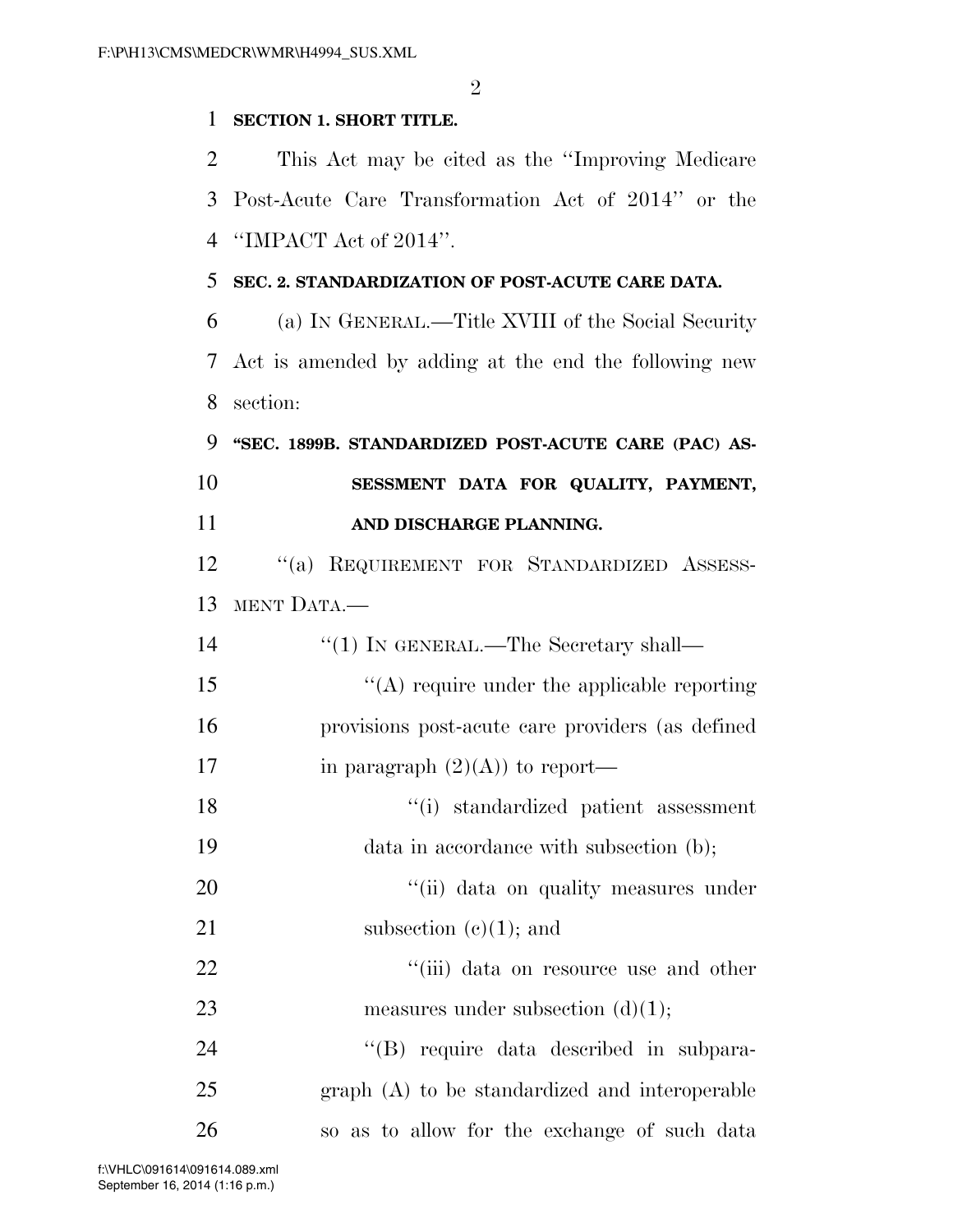| $\mathbf{1}$   | among such post-acute care providers and other    |
|----------------|---------------------------------------------------|
| $\overline{2}$ | providers and the use by such providers of such   |
| 3              | data that has been so exchanged, including by     |
| $\overline{4}$ | using common standards and definitions, in        |
| 5              | order to provide access to longitudinal informa-  |
| 6              | tion for such providers to facilitate coordinated |
| 7              | care and improved Medicare beneficiary out-       |
| 8              | comes; and                                        |
| 9              | "(C) in accordance with subsections $(b)(1)$      |
| 10             | and $(e)(2)$ , modify PAC assessment instruments  |
| 11             | (as defined in paragraph $(2)(B)$ ) applicable to |
| 12             | post-acute care providers to—                     |
| 13             | "(i) provide for the submission of                |
| 14             | standardized patient assessment data              |
| 15             | under this title with respect to such pro-        |
| 16             | viders; and                                       |
| 17             | "(ii) enable comparison of such as-               |
| 18             | sessment data across all such providers to        |
| 19             | whom such data are applicable.                    |
| 20             | "(2) DEFINITIONS.—For purposes of this sec-       |
| 21             | tion:                                             |
| 22             | $\lq\lq$ POST-ACUTE CARE<br>(PAC)<br>PRO-         |
| 23             | VIDER.—The terms 'post-acute care provider'       |
| 24             | and 'PAC provider' mean—                          |
| 25             | $f'(i)$ a home health agency;                     |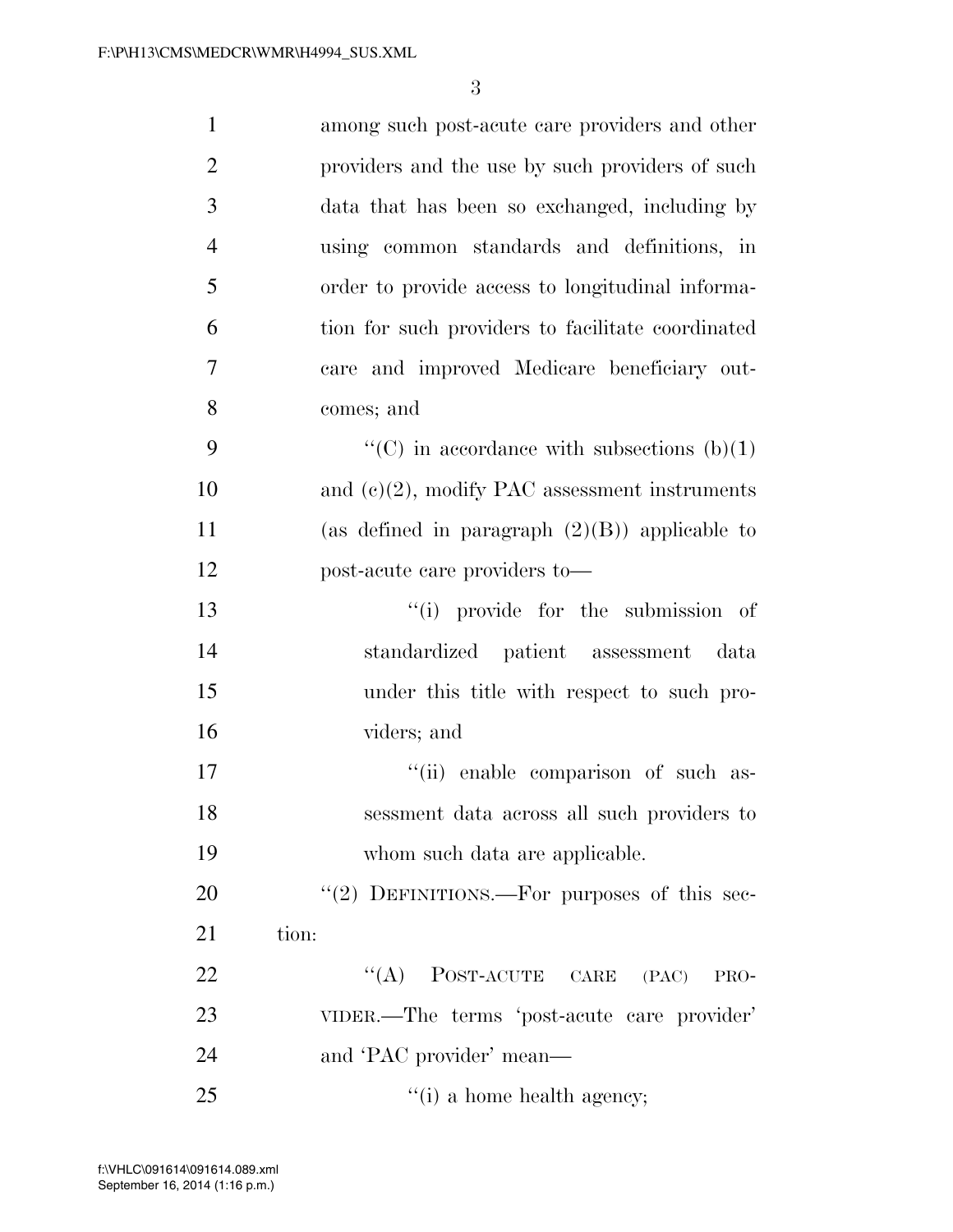| $\mathbf{1}$   | "(ii) a skilled nursing facility;            |
|----------------|----------------------------------------------|
| $\overline{2}$ | "(iii) an inpatient rehabilitation facil-    |
| 3              | ity; and                                     |
| $\overline{4}$ | "(iv) a long-term care hospital (other       |
| 5              | than a hospital classified under section     |
| 6              | 1886(d)(1)(B)(iv)(II)).                      |
| 7              | "(B) PAC ASSESSMENT INSTRUMENT.-             |
| 8              | The<br>term 'PAC assessment instrument'      |
| 9              | means-                                       |
| 10             | "(i) in the case of home health agen-        |
| 11             | cies, the instrument used for purposes of    |
| 12             | reporting and assessment with respect to     |
| 13             | the Outcome and Assessment Information       |
| 14             | Set (OASIS), as described in sections        |
| 15             | $484.55$ and $484.250$ of title 42, the Code |
| 16             | of Federal Regulations, or any successor     |
| 17             | regulation, or any other instrument used     |
| 18             | with respect to home health agencies for     |
| 19             | such purposes;                               |
| 20             | "(ii) in the case of skilled nursing fa-     |
| 21             | cilities, the resident's assessment under    |
| 22             | section $1819(b)(3);$                        |
| 23             | "(iii) in the case of inpatient rehabili-    |
| 24             | tation facilities, any Medicare beneficiary  |
| 25             | assessment instrument established by the     |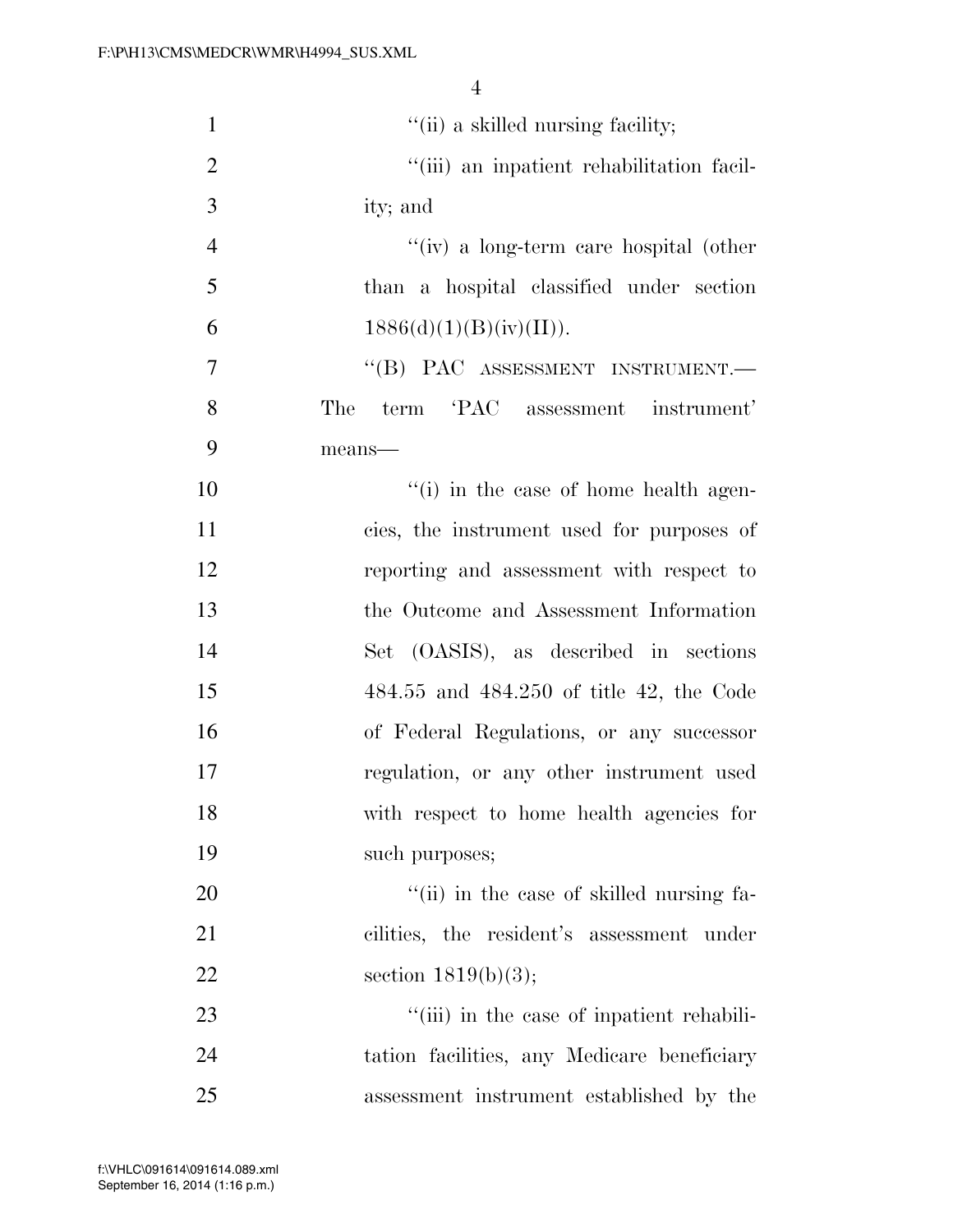1 Secretary for purposes of section 1886(j); 2 and

3 ''(iv) in the case of long-term care hospitals, the Medicare beneficiary assess- ment instrument used with respect to such hospitals for the collection of data elements necessary to calculate quality measures as described in the August 18, 2011, Federal Register (76 Fed. Reg. 51754–51755), in- cluding for purposes of section  $1886(m)(5)(C)$ , or any other instrument used with respect to such hospitals for as- sessment purposes. 14 "(C) APPLICABLE REPORTING PROVI- SION.—The term 'applicable reporting provi- sion' means—  $\frac{1}{10}$  for home health agencies, section  $1895(b)(3)(B)(v);$  $"$ (ii) for skilled nursing facilities, sec-20 tion  $1888(e)(6)$ ;  $\frac{1}{1}$  (iii) for inpatient rehabilitation facili-22 ties, section  $1886(j)(7)$ ; and 23 ''(iv) for long-term care hospitals, sec-24 tion  $1886(m)(5)$ .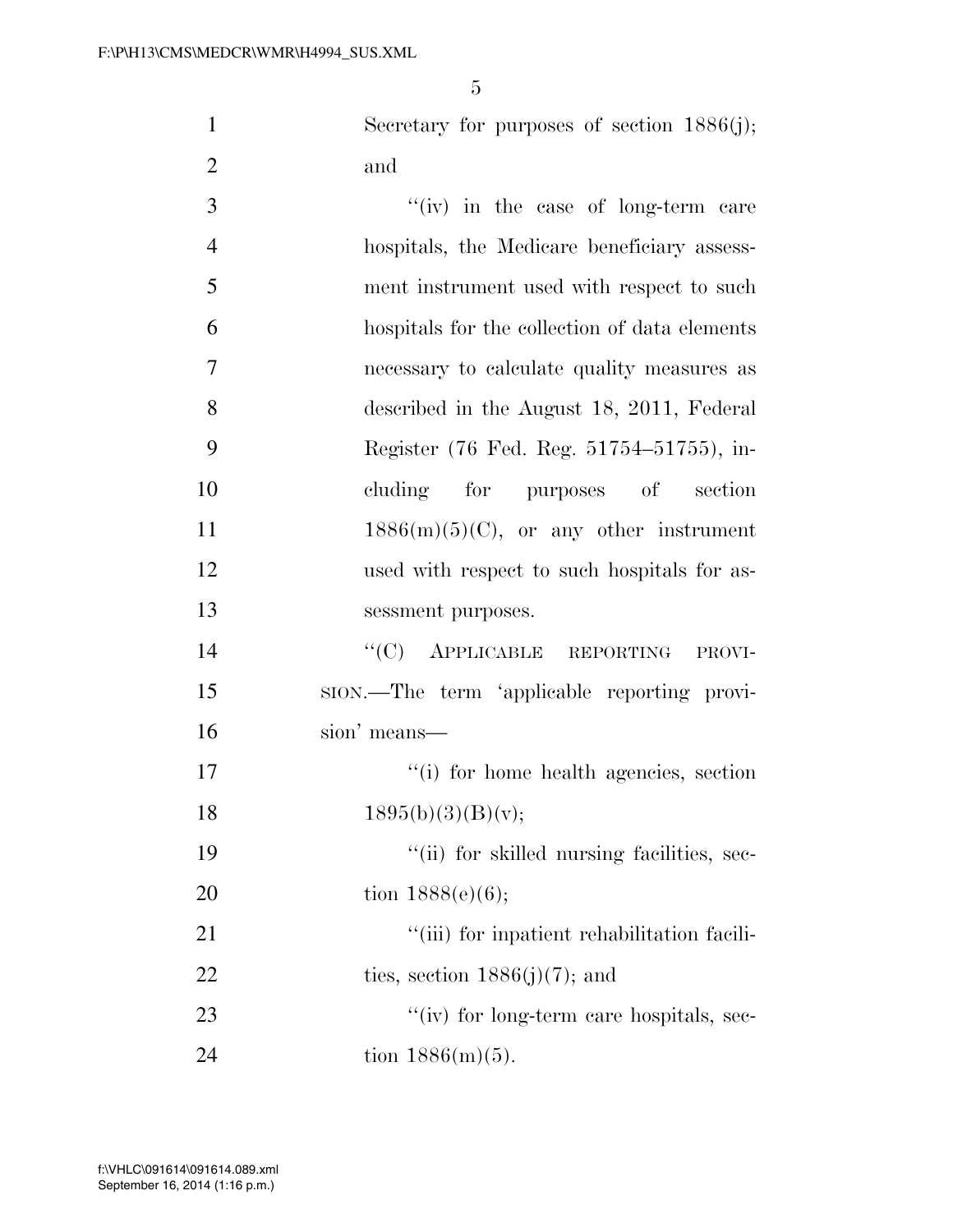| $\mathbf{1}$   | "(D) PAC PAYMENT SYSTEM.—The term                |
|----------------|--------------------------------------------------|
| $\overline{2}$ | 'PAC payment system' means—                      |
| 3              | "(i) with respect to a home health               |
| $\overline{4}$ | agency, the prospective payment system           |
| 5              | under section 1895;                              |
| 6              | "(ii) with respect to a skilled nursing          |
| $\tau$         | facility, the prospective payment system         |
| 8              | under section $1888(e)$ ;                        |
| 9              | "(iii) with respect to an inpatient re-          |
| 10             | habilitation facility, the prospective pay-      |
| 11             | ment system under section $1886(j)$ ; and        |
| 12             | "(iv) with respect to a long-term care           |
| 13             | hospital, the prospective payment system         |
| 14             | under section $1886(m)$ .                        |
| 15             | "(E) SPECIFIED APPLICATION DATE.—The             |
| 16             | term 'specified application date' means the fol- |
| 17             | lowing:                                          |
| 18             | "(i) QUALITY MEASURES.—In the                    |
| 19             | case of quality measures under subsection        |
| 20             | $(e)(1)$ —                                       |
| 21             | $\lq\lq$ (I) with respect to the domain          |
| 22             | described in subsection $(c)(1)(A)$ (re-         |
| 23             | lating to functional status, cognitive           |
| 24             | function, and changes in function and            |
| 25             | cognitive function)—                             |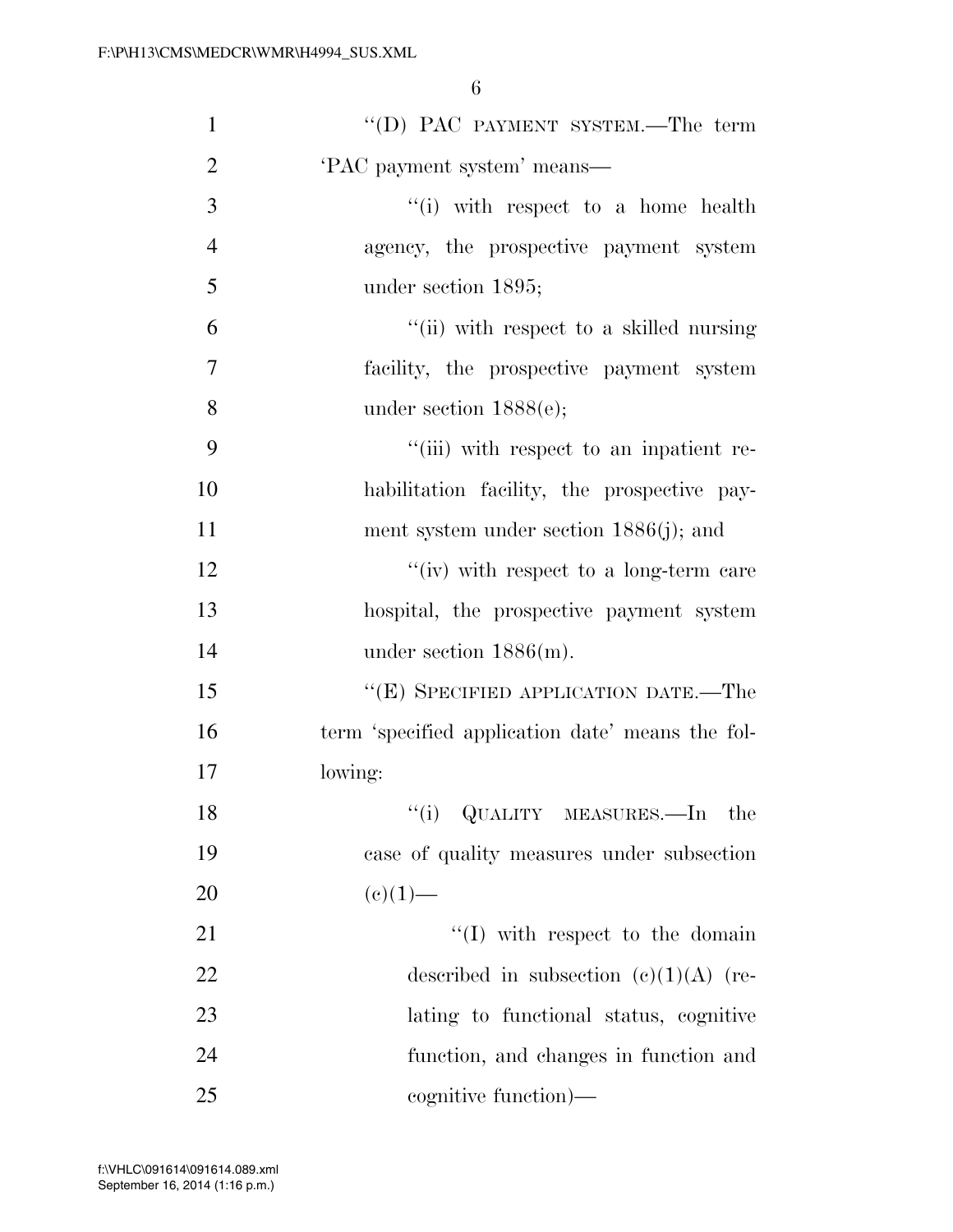| $\mathbf{1}$   | "(aa) for PAC providers de-              |
|----------------|------------------------------------------|
| $\overline{2}$ | scribed in clauses (ii) and (iii) of     |
| 3              | paragraph $(2)(A)$ , October 1,          |
| $\overline{4}$ | 2016;                                    |
| 5              | "(bb) for PAC providers de-              |
| 6              | scribed in clause (iv) of such           |
| $\tau$         | paragraph, October 1, 2018; and          |
| 8              | "(cc) for PAC providers de-              |
| 9              | scribed in clause (i) of such para-      |
| 10             | graph, January 1, 2019;                  |
| 11             | $\lq\lq$ (II) with respect to the domain |
| 12             | described in subsection $(c)(1)(B)$ (re- |
| 13             | lating to skin integrity and changes in  |
| 14             | skin integrity)—                         |
| 15             | "(aa) for PAC providers de-              |
| 16             | scribed in clauses (ii), (iii), and      |
| 17             | (iv) of paragraph $(2)(A)$ , October     |
| 18             | 1, 2016; and                             |
| 19             | "(bb) for PAC providers de-              |
| 20             | scribed in clause (i) of such para-      |
| 21             | graph, January 1, 2017;                  |
| 22             | "(III) with respect to the domain        |
| 23             | described in subsection $(c)(1)(C)$ (re- |
| 24             | lating to medication reconciliation)—    |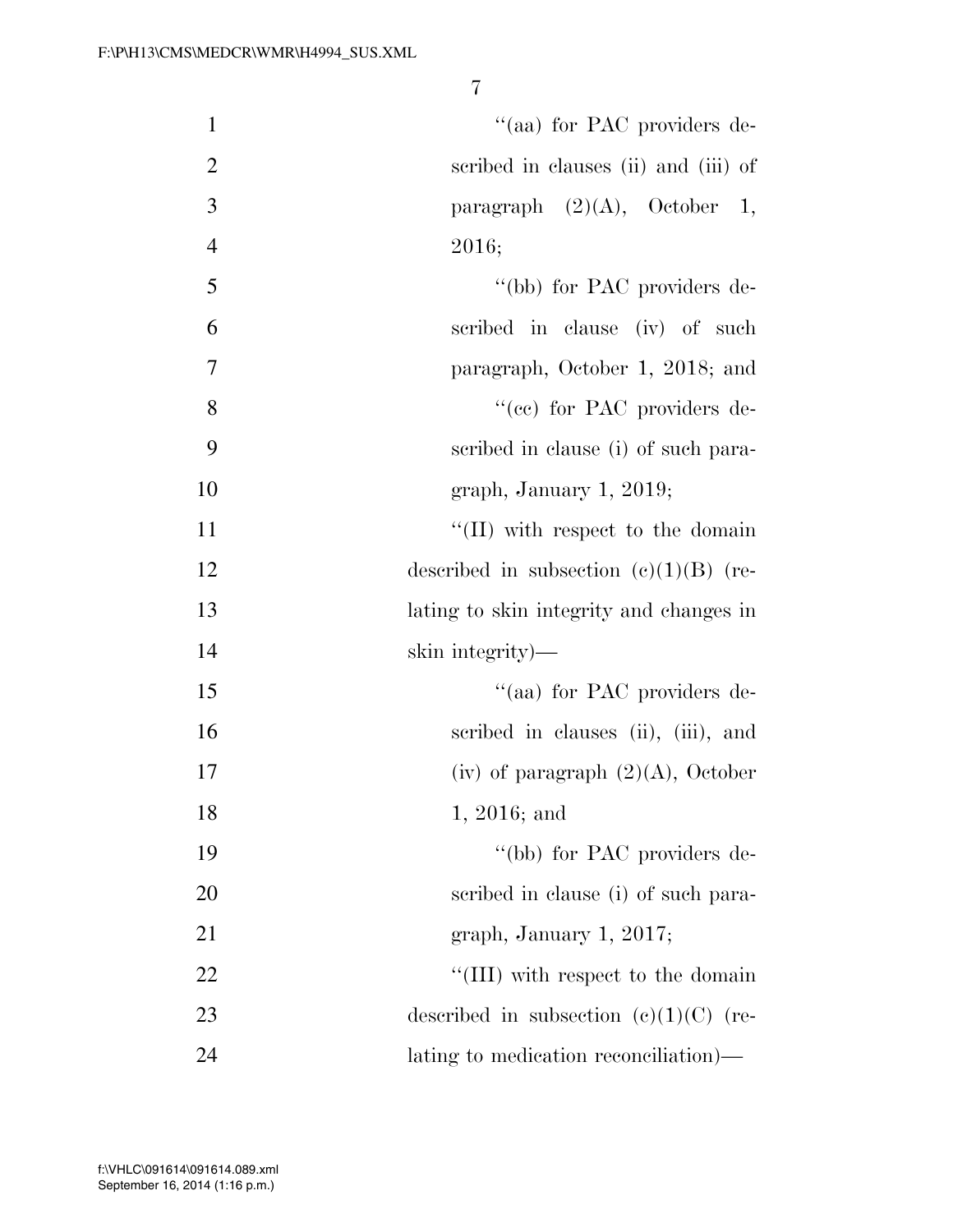| $\mathbf{1}$   | "(aa) for PAC providers de-              |
|----------------|------------------------------------------|
| $\overline{2}$ | scribed in clause (i) of such para-      |
| 3              | graph, January 1, 2017; and              |
| $\overline{4}$ | "(bb) for PAC providers de-              |
| 5              | scribed in clauses (ii), (iii), and      |
| 6              | (iv) of such paragraph, October          |
| 7              | 1, 2018;                                 |
| 8              | $\lq\lq$ (IV) with respect to the domain |
| 9              | described in subsection $(c)(1)(D)$ (re- |
| 10             | lating to incidence of major falls)—     |
| 11             | "(aa) for PAC providers de-              |
| 12             | scribed in clauses (ii), (iii), and      |
| 13             | (iv) of paragraph $(2)(A)$ , October     |
| 14             | $1, 2016;$ and                           |
| 15             | "(bb) for PAC providers de-              |
| 16             | scribed in clause (i) of such para-      |
| 17             | graph, January 1, 2019; and              |
| 18             | $\lq\lq(V)$ with respect to the domain   |
| 19             | described in subsection $(c)(1)(E)$ (re- |
| 20             | lating to accurately communicating       |
| 21             | the existence of and providing for the   |
| 22             | transfer of health information<br>and    |
| 23             | care preferences)—                       |
| 24             | "(aa) for PAC providers de-              |
| 25             | scribed in clauses (ii), (iii), and      |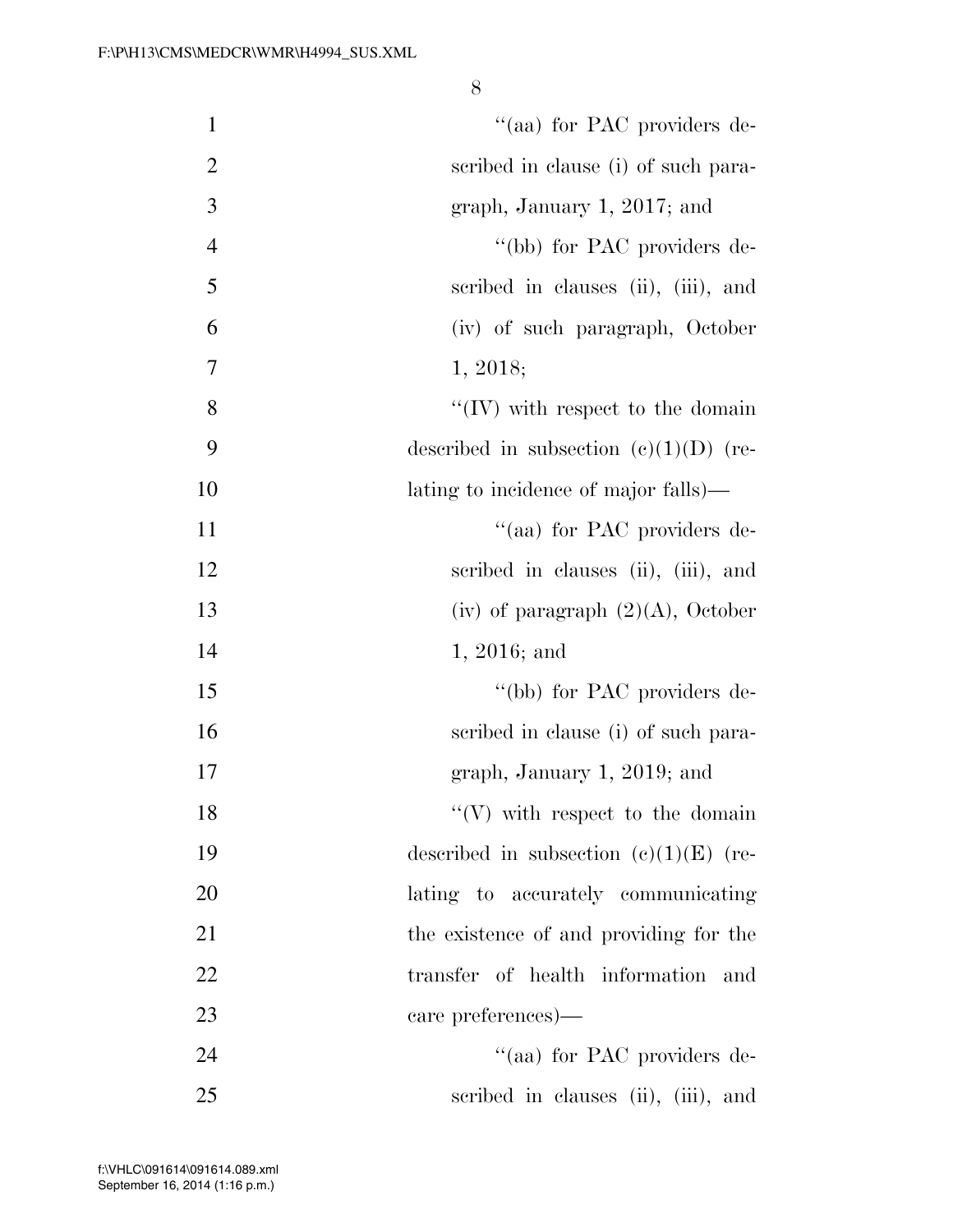| $\mathbf{1}$   | (iv) of paragraph $(2)(A)$ , October              |
|----------------|---------------------------------------------------|
| $\overline{2}$ | $1, 2018$ ; and                                   |
| 3              | "(bb) for PAC providers de-                       |
| $\overline{4}$ | scribed in clause (i) of such para-               |
| 5              | graph, January 1, 2019.                           |
| 6              | RESOURCE USE AND OTHER<br>``(ii)                  |
| 7              | MEASURES.—In the case of resource use             |
| 8              | other measures under subsection<br>and            |
| 9              | $(d)(1)$ —                                        |
| 10             | "(I) for PAC providers described                  |
| 11             | in clauses (ii), (iii), and (iv) of para-         |
| 12             | graph $(2)(A)$ , October 1, 2016; and             |
| 13             | "(II) for PAC providers de-                       |
| 14             | scribed in clause (i) of such para-               |
| 15             | graph, January 1, 2017.                           |
| 16             | "(F) MEDICARE BENEFICIARY.—The term               |
| 17             | 'Medicare beneficiary' means an individual enti-  |
| 18             | tled to benefits under part A or, as appropriate, |
| 19             | enrolled for benefits under part B.               |
| 20             | "(b) STANDARDIZED PATIENT ASSESSMENT DATA.-       |
| 21             | $\cdot$ (1) REQUIREMENT FOR REPORTING ASSESS-     |
| 22             | MENT DATA.-                                       |
| 23             | "(A) IN GENERAL.—Beginning not later              |
| 24             | than October 1, 2018, for PAC providers de-       |
| 25             | scribed in clauses (ii), (iii), and (iv) of sub-  |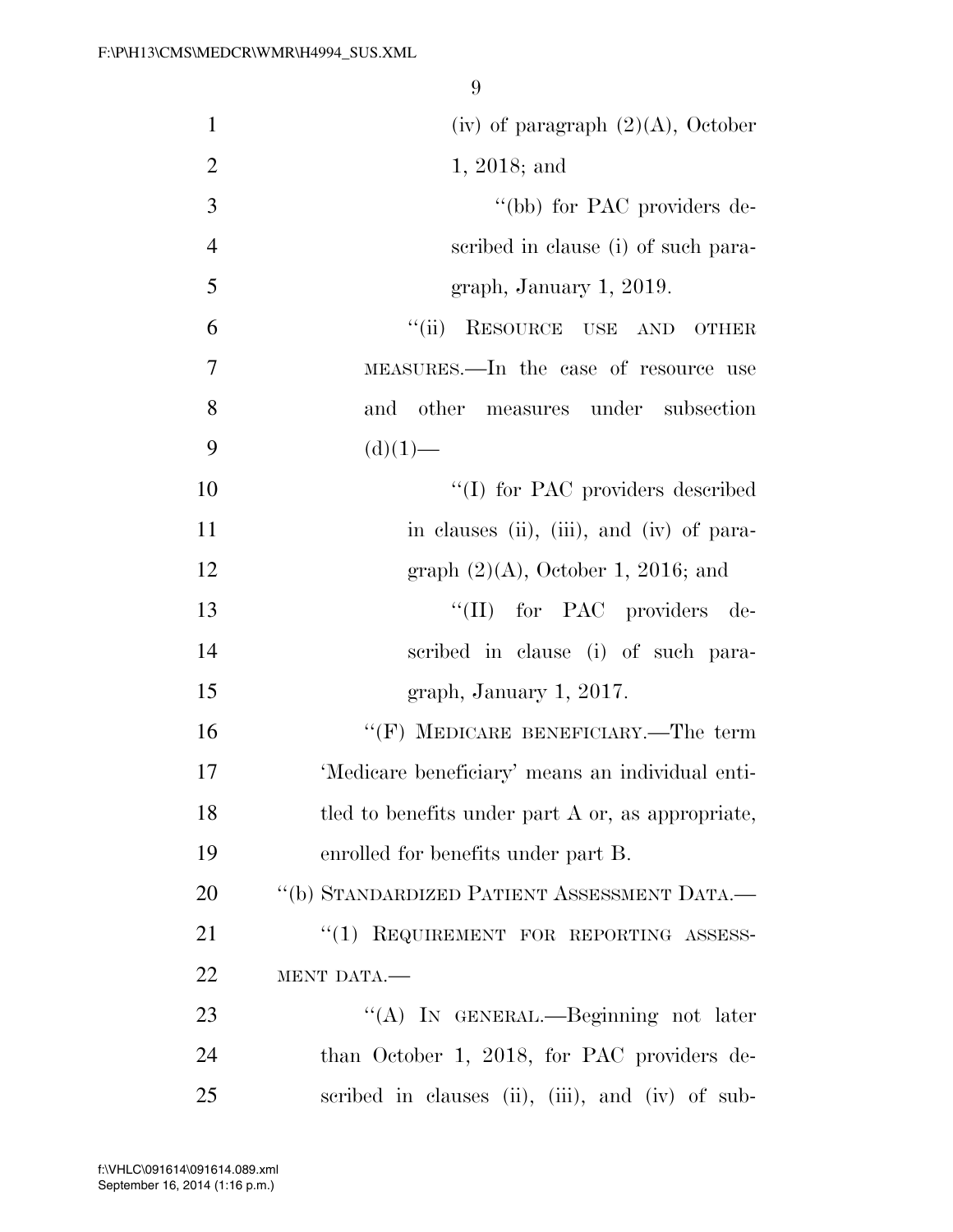| $\mathbf{1}$   | section (a) $(2)(A)$ and January 1, 2019, for      |
|----------------|----------------------------------------------------|
| $\overline{2}$ | PAC providers described in clause (i) of such      |
| 3              | subsection, the Secretary shall require PAC        |
| $\overline{4}$ | providers to submit to the Secretary, under the    |
| 5              | applicable reporting provisions and through the    |
| 6              | use of PAC assessment instruments, the stand-      |
| 7              | ardized patient assessment data described in       |
| 8              | subparagraph (B). The Secretary shall require      |
| 9              | such data be submitted with respect to admis-      |
| 10             | sion and discharge of an individual (and may be    |
| 11             | submitted more frequently as the Secretary         |
| 12             | deems appropriate).                                |
| 13             | STANDARDIZED PATIENT ASSESS-<br>$\lq\lq (B)$       |
| 14             | MENT DATA DESCRIBED.—For purposes of sub-          |
| 15             | paragraph $(A)$ , the standardized patient assess- |
| 16             | ment data described in this subparagraph is        |
| 17             | data required for at least the quality measures    |
| 18             | described in subsection $(c)(1)$ and that is with  |
| 19             | respect to the following categories:               |
| 20             | "(i) Functional status, such as mobil-             |
| 21             | ity and self care at admission to a PAC            |
| 22             | provider and before discharge from a PAC           |
| 23             | provider.                                          |

24 ''(ii) Cognitive function, such as abil-ity to express ideas and to understand, and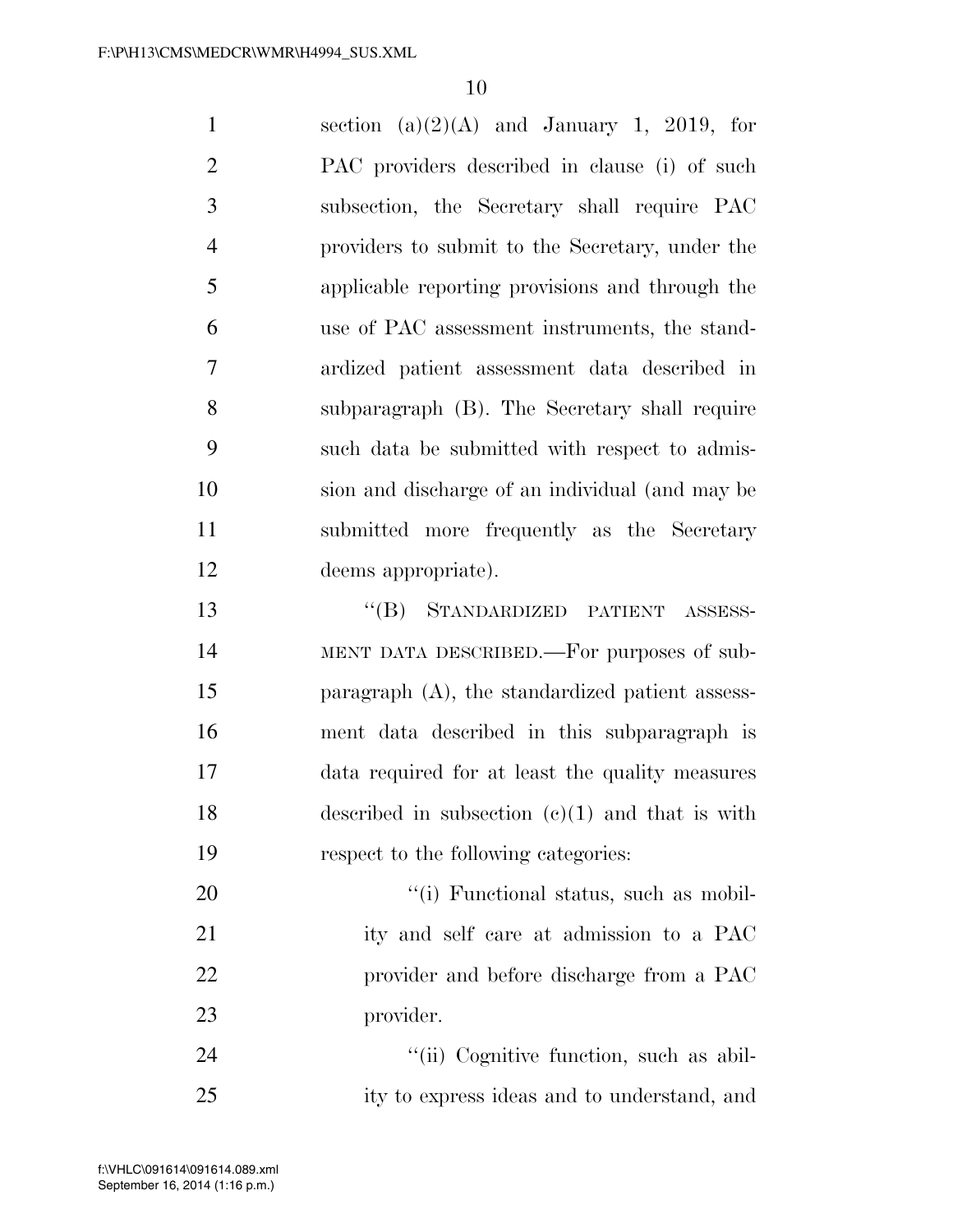| $\mathbf{1}$   | mental status, such as depression and de-               |
|----------------|---------------------------------------------------------|
| $\overline{2}$ | mentia.                                                 |
| 3              | "(iii) Special services, treatments, and                |
| $\overline{4}$ | interventions, such as need for ventilator              |
| 5              | use, dialysis, chemotherapy, central line               |
| 6              | placement, and total parenteral nutrition.              |
| $\overline{7}$ | "(iv) Medical conditions and co-                        |
| 8              | morbidities, such as diabetes, congestive               |
| 9              | heart failure, and pressure ulcers.                     |
| 10             | "(v) Impairments, such as inconti-                      |
| 11             | nence and an impaired ability to hear, see,             |
| 12             | or swallow.                                             |
| 13             | "(vi) Other categories deemed nec-                      |
| 14             | essary and appropriate by the Secretary.                |
| 15             | "(2) ALIGNMENT OF CLAIMS DATA WITH                      |
| 16             | STANDARDIZED PATIENT ASSESSMENT DATA.-To                |
| 17             | the extent practicable, not later than October 1,       |
| 18             | 2018, for PAC providers described in clauses (ii),      |
| 19             | (iii), and (iv) of subsection $(a)(2)(A)$ , and January |
| 20             | 1, 2019, for PAC providers described in clause (i) of   |
| 21             | such subsection, the Secretary shall match claims       |
| 22             | data with assessment data pursuant to this section      |
| 23             | for purposes of assessing prior service use and con-    |
| 24             | current service use, such as antecedent hospital or     |
| 25             | PAC provider use, and may use such matched data         |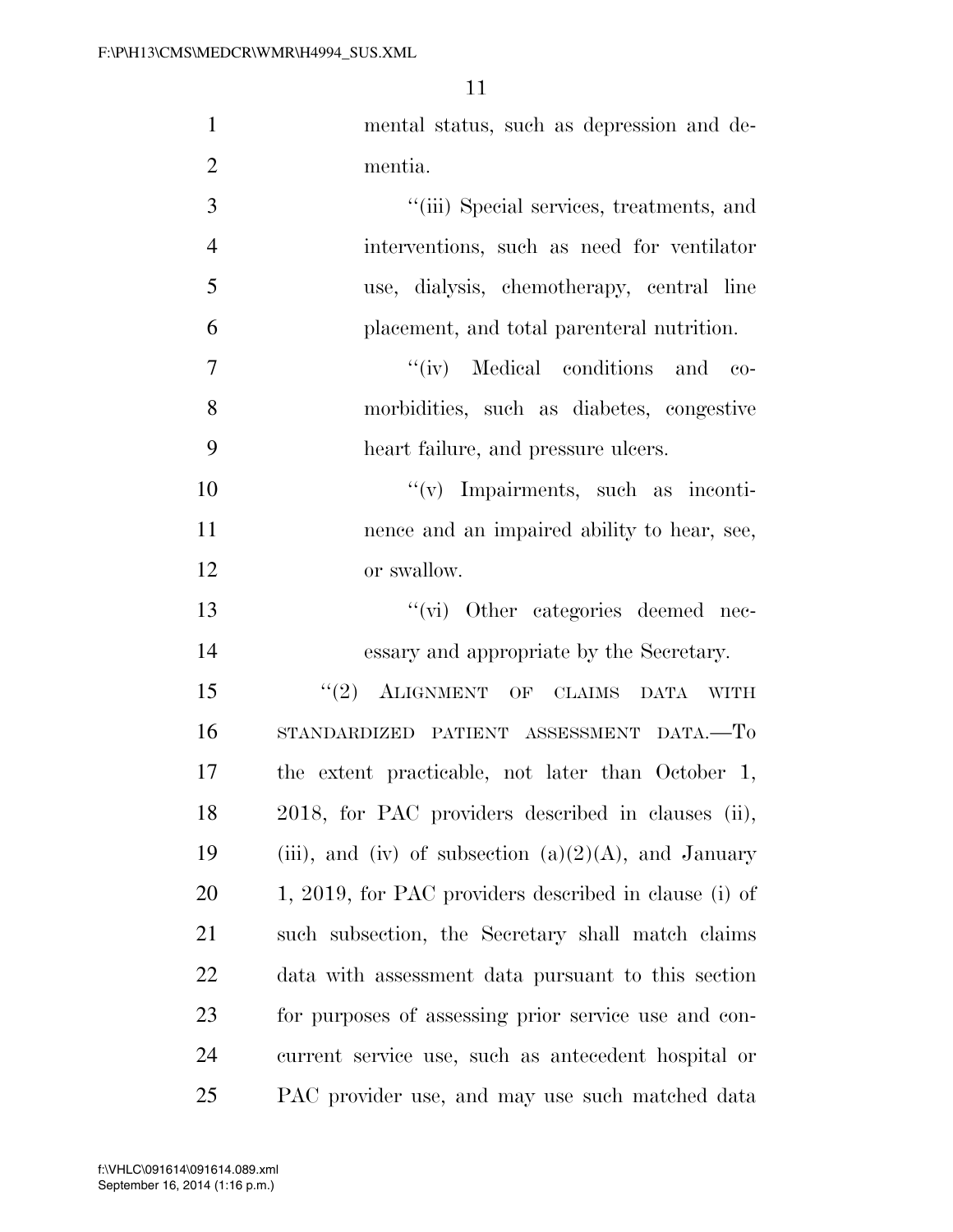for such other uses as the Secretary determines ap-propriate.

3 "(3) REPLACEMENT OF CERTAIN EXISTING DATA.—In the case of patient assessment data being used with respect to a PAC assessment instrument that duplicates or overlaps with standardized patient assessment data within a category described in para- graph (1), the Secretary shall, as soon as prac- ticable, revise or replace such existing data with the standardized data.

 $\frac{4}{4}$  CLARIFICATION.—Standardized patient as- sessment data submitted pursuant to this subsection shall not be used to require individuals to be pro- vided post-acute care by a specific type of PAC pro- vider in order for such care to be eligible for pay-ment under this title.

17 <sup>"</sup>(c) QUALITY MEASURES.—

18 "(1) REQUIREMENT FOR REPORTING QUALITY MEASURES.—Not later than the specified application date, as applicable to measures and PAC providers, the Secretary shall specify quality measures on which PAC providers are required under the applica- ble reporting provisions to submit standardized pa-24 tient assessment data described in subsection  $(b)(1)$ and other necessary data specified by the Secretary.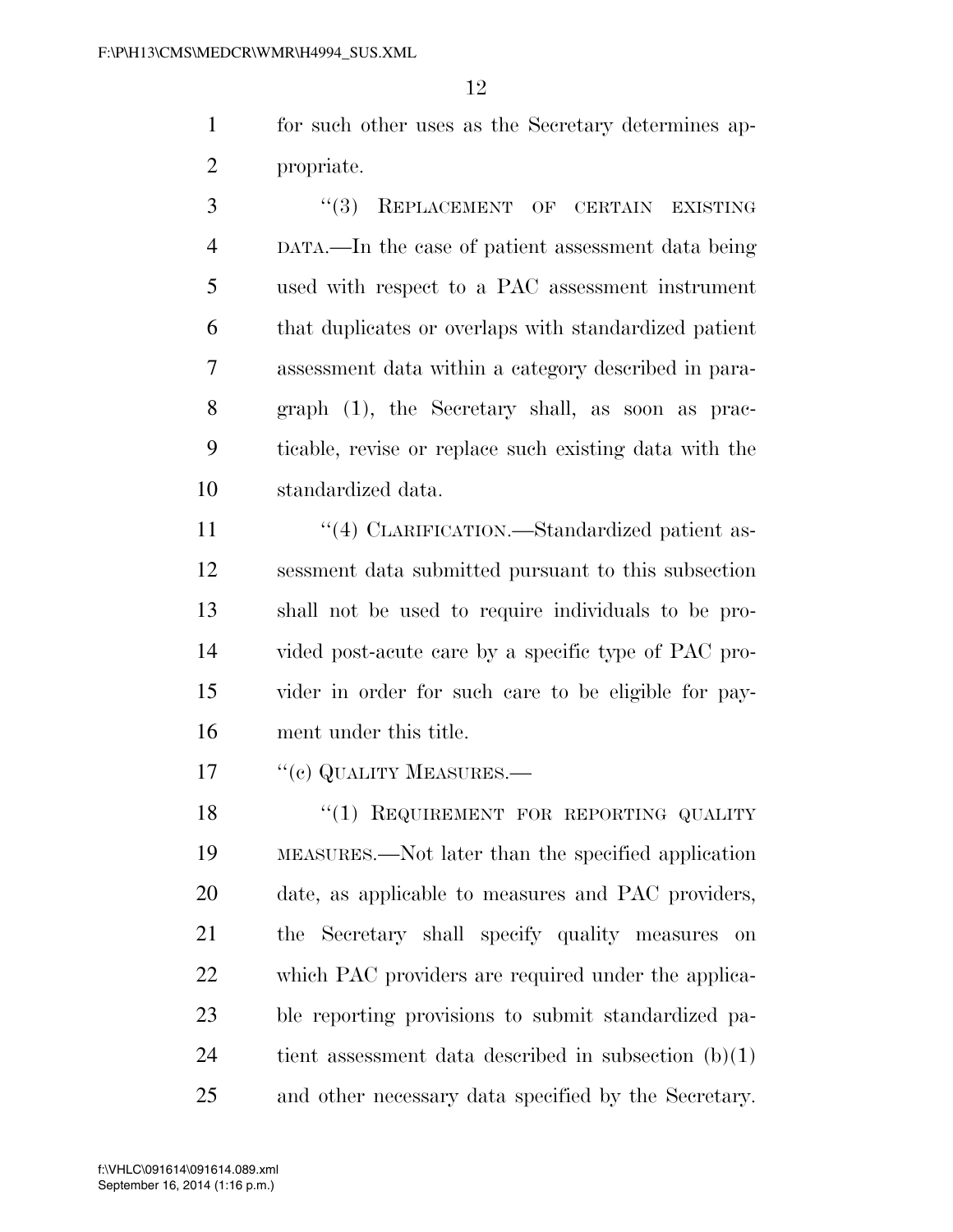| $\mathbf{1}$   | Such measures shall be with respect to at least the |
|----------------|-----------------------------------------------------|
| $\overline{2}$ | following domains:                                  |
| 3              | $\lq\lq$ . Functional status, cognitive function,   |
| $\overline{4}$ | and changes in function and cognitive function.     |
| 5              | "(B) Skin integrity and changes in skin in-         |
| 6              | tegrity.                                            |
| 7              | $\lq\lq$ (C) Medication reconciliation.             |
| 8              | $\lq\lq$ (D) Incidence of major falls.              |
| 9              | $\lq\lq$ (E) Accurately communicating the exist-    |
| 10             | ence of and providing for the transfer of health    |
| 11             | information and care preferences of an indi-        |
| 12             | vidual to the individual, family caregiver of the   |
| 13             | individual, and providers of services furnishing    |
| 14             | items and services to the individual, when the      |
| 15             | individual transitions—                             |
| 16             | "(i) from a hospital or critical access             |
| 17             | hospital to another applicable setting, in-         |
| 18             | cluding a PAC provider or the home of the           |
| 19             | individual; or                                      |
| 20             | "(ii) from a PAC provider to another                |
| 21             | applicable setting, including a different           |
| 22             | PAC provider, a hospital, a critical access         |
| 23             | hospital, or the home of the individual.            |
| 24             | REPORTING THROUGH PAC ASSESSMENT<br>(2)             |
| 25             | INSTRUMENTS.                                        |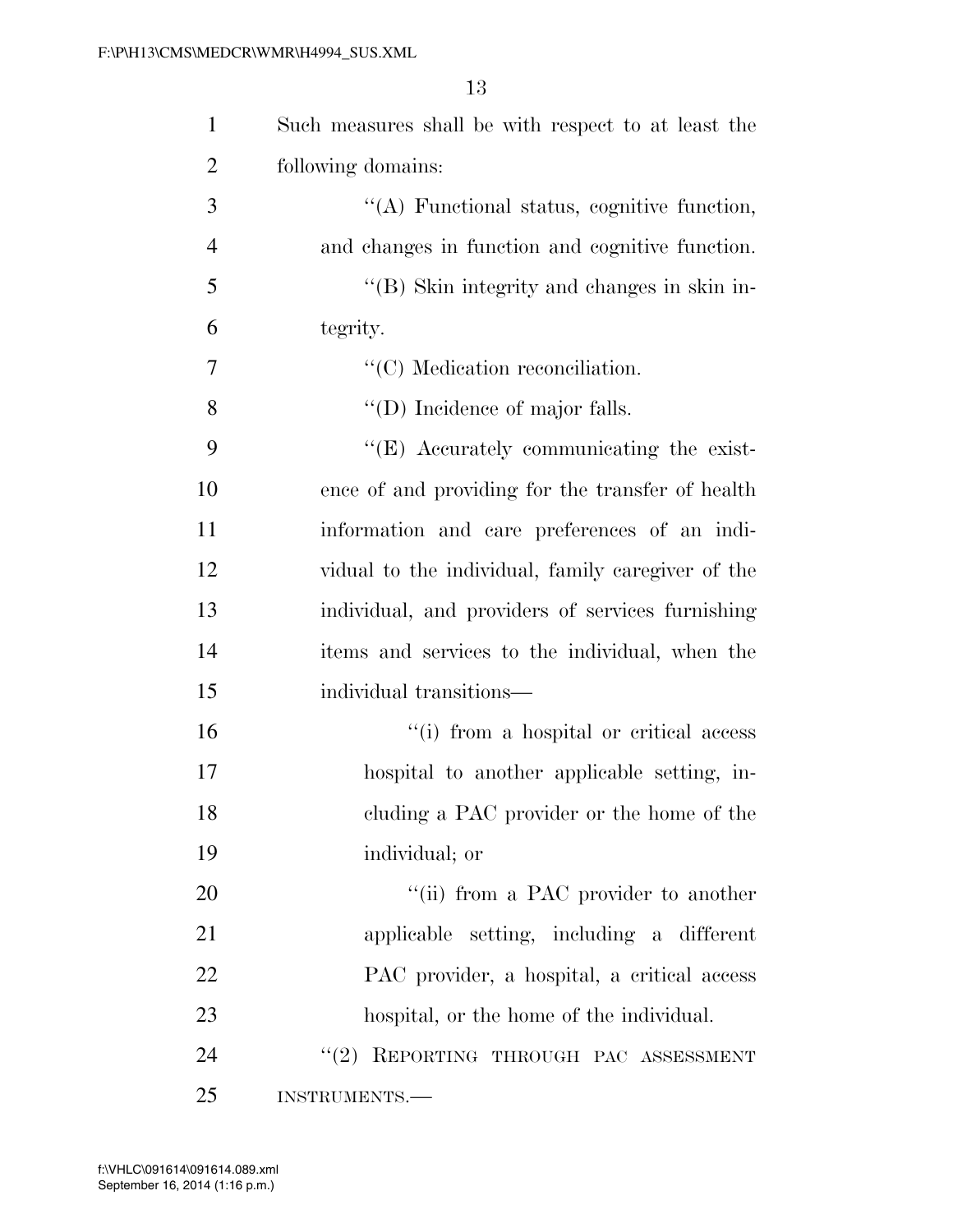| $\mathbf{1}$   | "(A) IN GENERAL.—To the extent pos-                |
|----------------|----------------------------------------------------|
| $\overline{2}$ | sible, the Secretary shall require such reporting  |
| 3              | by a PAC provider of quality measures under        |
| $\overline{4}$ | paragraph (1) through the use of a PAC assess-     |
| 5              | ment instrument and shall modify such PAC          |
| 6              | assessment instrument as necessary to enable       |
| 7              | the use of such instrument with respect to such    |
| 8              | quality measures.                                  |
| 9              | "(B) LIMITATION.—The Secretary may                 |
| 10             | not make significant modifications to a PAC as-    |
| 11             | sessment instrument more than once per cal-        |
| 12             | endar year or fiscal year, as applicable, unless   |
| 13             | the Secretary publishes in the Federal Register    |
| 14             | a justification for such significant modification. |
| 15             | $``(3)$ ADJUSTMENTS.—                              |
| 16             | "(A) IN GENERAL.—The Secretary shall               |
| 17             | consider applying adjustments to the quality       |
| 18             | measures under this subsection taking into con-    |
| 19             | sideration the studies under section $2(d)$ of the |
| 20             | IMPACT Act of 2014.                                |
| 21             | "(B) RISK ADJUSTMENT.—Such quality                 |
| 22             | measures shall be risk adjusted, as determined     |
| 23             | appropriate by the Secretary.                      |
| 24             | "(d) RESOURCE USE AND OTHER MEASURES.—             |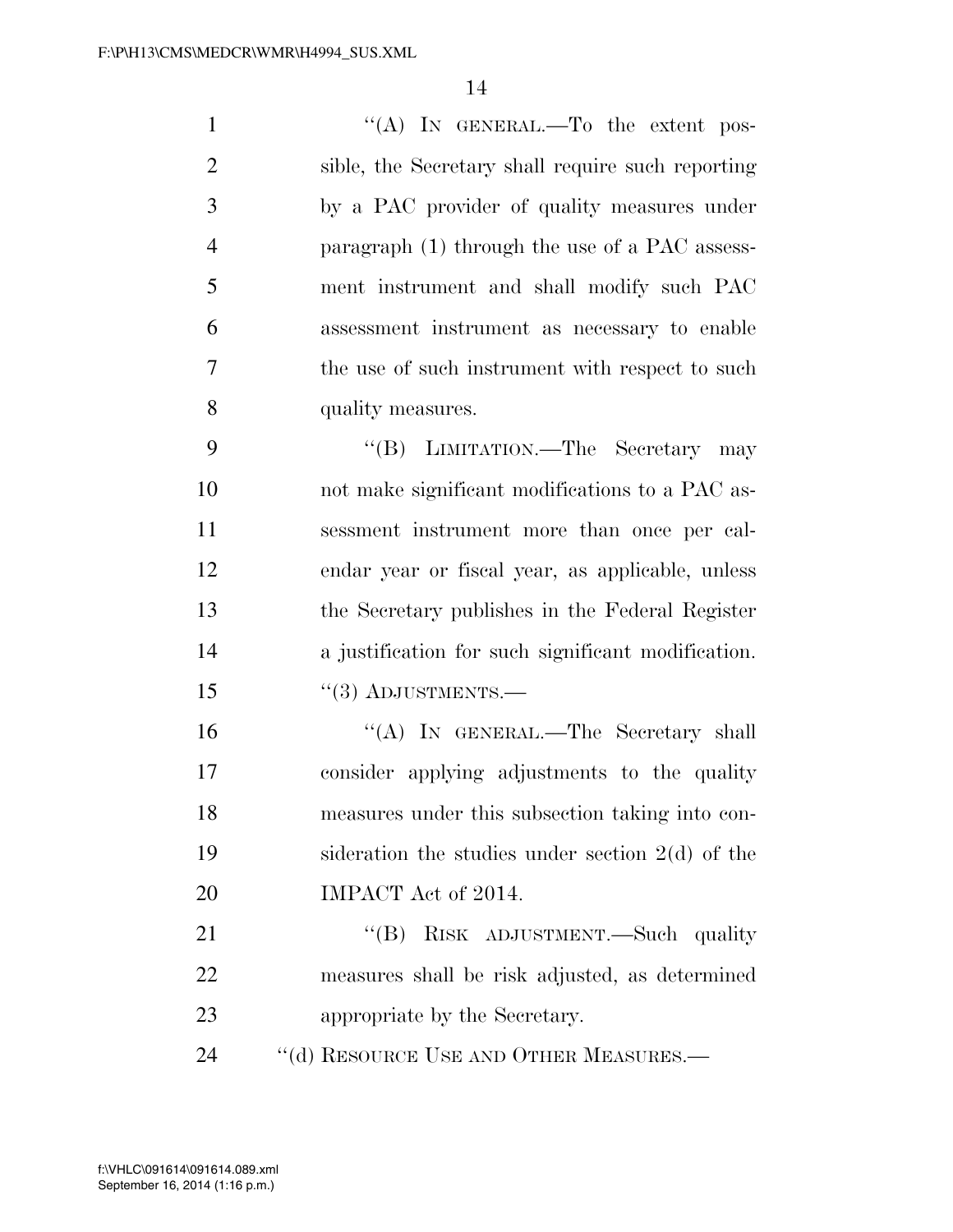| $\mathbf{1}$   | "(1) REQUIREMENT FOR RESOURCE USE AND                             |
|----------------|-------------------------------------------------------------------|
| $\overline{2}$ | OTHER MEASURES.—Not later than the specified ap-                  |
| 3              | plication date, as applicable to measures and PAC                 |
| 4              | providers, the Secretary shall specify resource use               |
| 5              | and other measures on which PAC providers are re-                 |
| 6              | quired under the applicable reporting provisions to               |
| 7              | submit any necessary data specified by the Sec-                   |
| 8              | retary, which may include standardized assessment                 |
| 9              | data in addition to claims data. Such measures shall              |
| 10             | be with respect to at least the following domains:                |
| 11             | "(A) Resource use measures, including                             |
| 12             | total estimated Medicare spending per bene-                       |
| 13             | ficiary.                                                          |
|                |                                                                   |
| 14             | $\lq\lq$ (B) Discharge to community.                              |
| 15             | $\lq\lq$ <sup>"</sup> (C) Measures to reflect all-condition risk- |
| 16             | adjusted potentially preventable hospital read-                   |
| 17             | mission rates.                                                    |
| 18             | "(2) ALIGNING METHODOLOGY ADJUSTMENTS                             |
| 19             | FOR RESOURCE USE MEASURES.-                                       |
| 20             | "(A) PERIOD OF TIME.—With respect to                              |
| 21             | the period of time used for calculating measures                  |
| 22             | under paragraph $(1)(A)$ , the Secretary shall, to                |
| 23             | the extent the Secretary determines appro-                        |
| 24             | priate, align resource use with the methodology                   |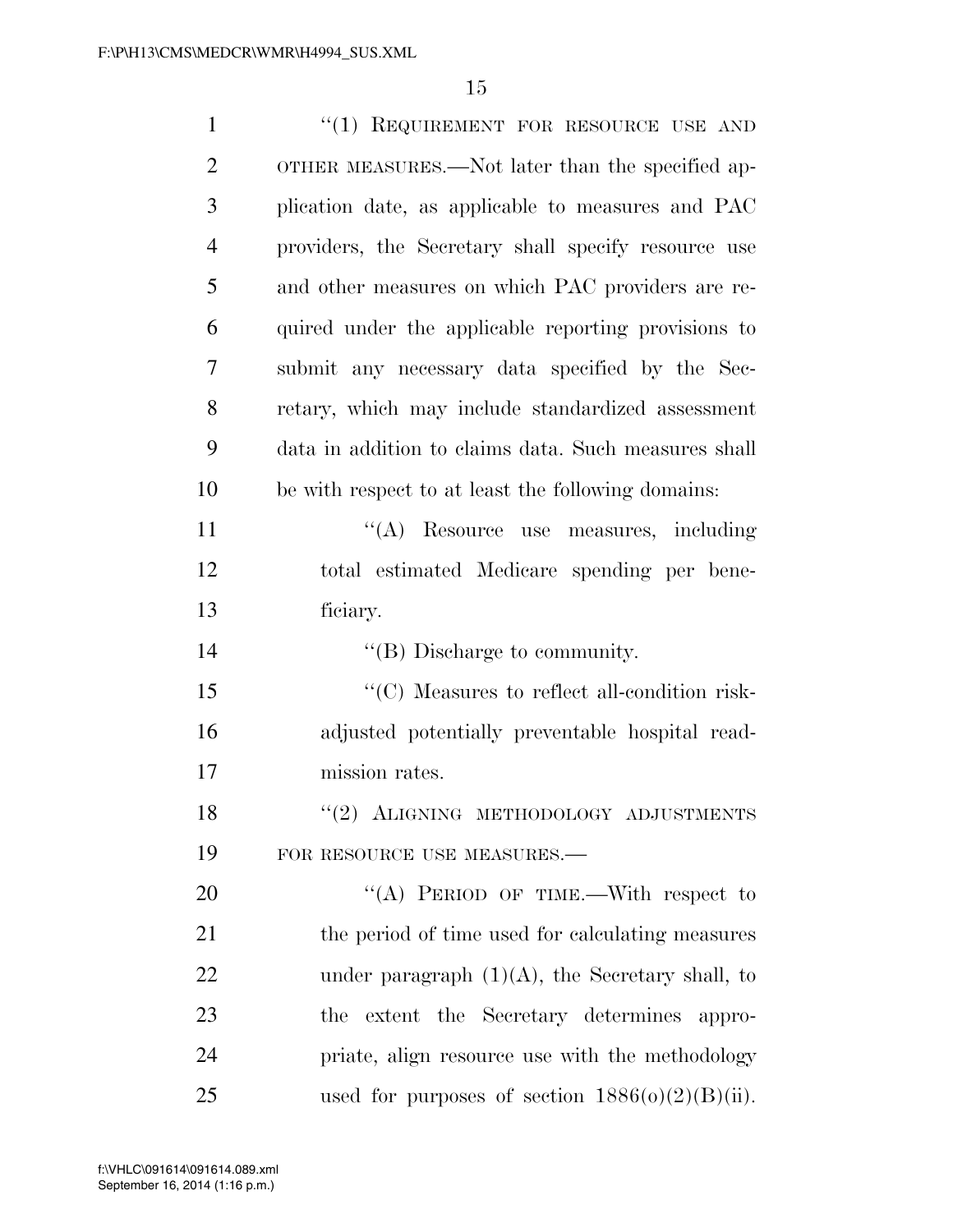1 "(B) GEOGRAPHIC AND OTHER ADJUST- MENTS.—The Secretary shall standardize meas- ures with respect to the domain described in 4 paragraph  $(1)(A)$  for geographic payment rate differences and payment differentials (and other adjustments, as applicable) consistent with the methodology published in the Federal Register on August 18, 2011 (76 Fed. Reg. 51624 through 51626), or any subsequent modifica-10 tions made to the methodology. 11 ""(C) MEDICARE SPENDING PER BENE- FICIARY.—The Secretary shall adjust, as appro- priate, measures with respect to the domain de-14 scribed in paragraph  $(1)(A)$  for the factors ap-15 plied under section  $1886(0)(2)(B)(ii)$ . "(3) ADJUSTMENTS.— 17 "'(A) In GENERAL.—The Secretary shall consider applying adjustments to the resource use and other measures specified under this

20 subsection with respect to the domain described 21 in paragraph  $(1)(A)$ , taking into consideration 22 the studies under section 2(d) of the IMPACT 23 Act of 2014.

September 16, 2014 (1:16 p.m.) f:\VHLC\091614\091614.089.xml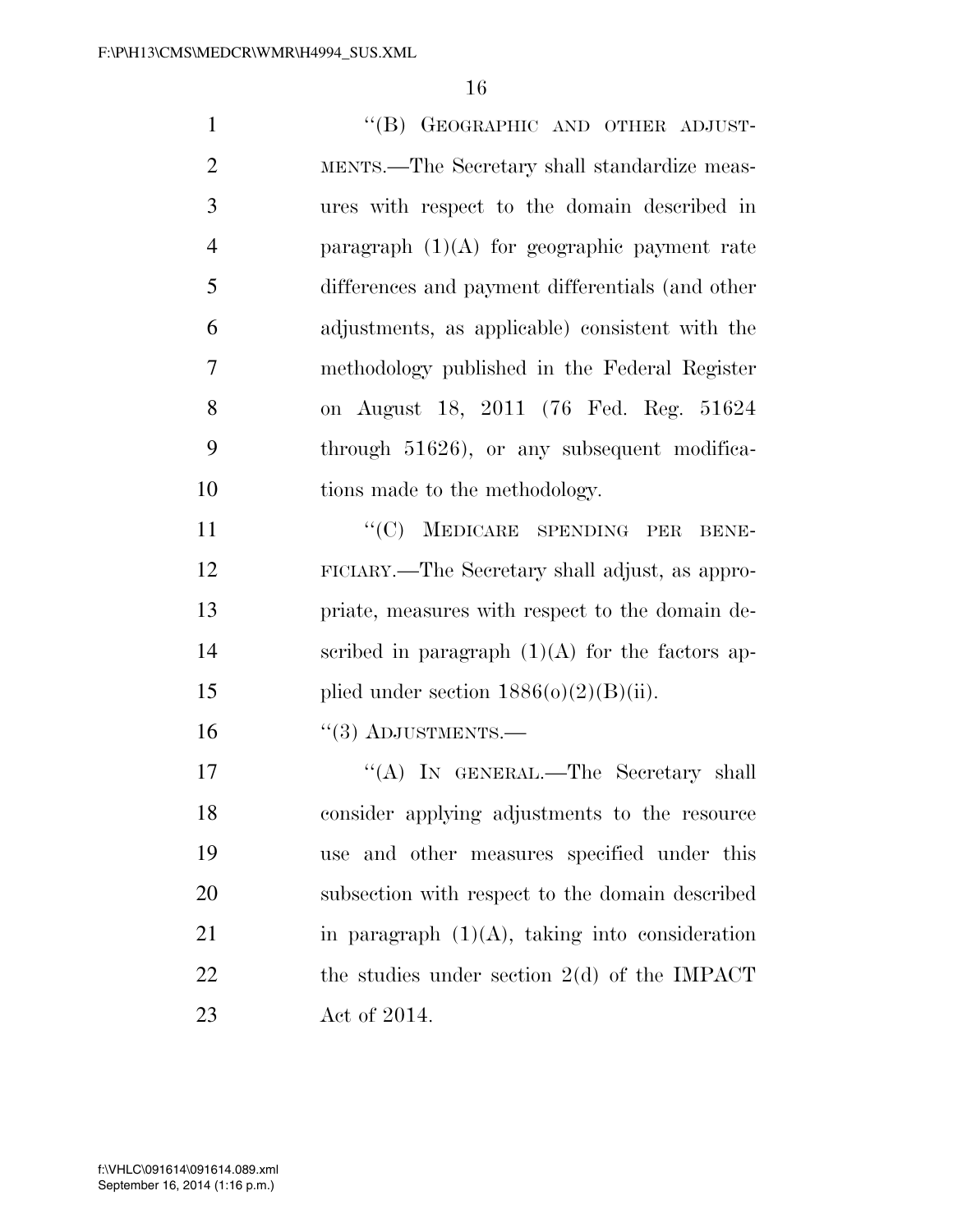''(B) RISK ADJUSTMENT.—Such resource use and other measures shall be risk adjusted, as determined appropriate by the Secretary. ''(e) MEASUREMENT IMPLEMENTATION PHASES; SE- LECTION OF QUALITY MEASURES AND RESOURCE USE AND OTHER MEASURES.— ''(1) MEASUREMENT IMPLEMENTATION PHASES.—In the case of quality measures specified under subsection (c)(1) and resource use and other measures specified under subsection (d)(1), the pro- visions of this section shall be implemented in ac- cordance with the following phases: 13 "(A) INITIAL IMPLEMENTATION PHASE. The initial implementation phase, with respect to such a measure, shall, in accordance with subsections (c) and (d), as applicable, consist of—  $\frac{1}{2}$  measure specification, including informing the public of the measure's nu- merator, denominator, exclusions, and any other aspects the Secretary determines necessary; 23 ''(ii) data collection, including, in the case of quality measures, requiring PAC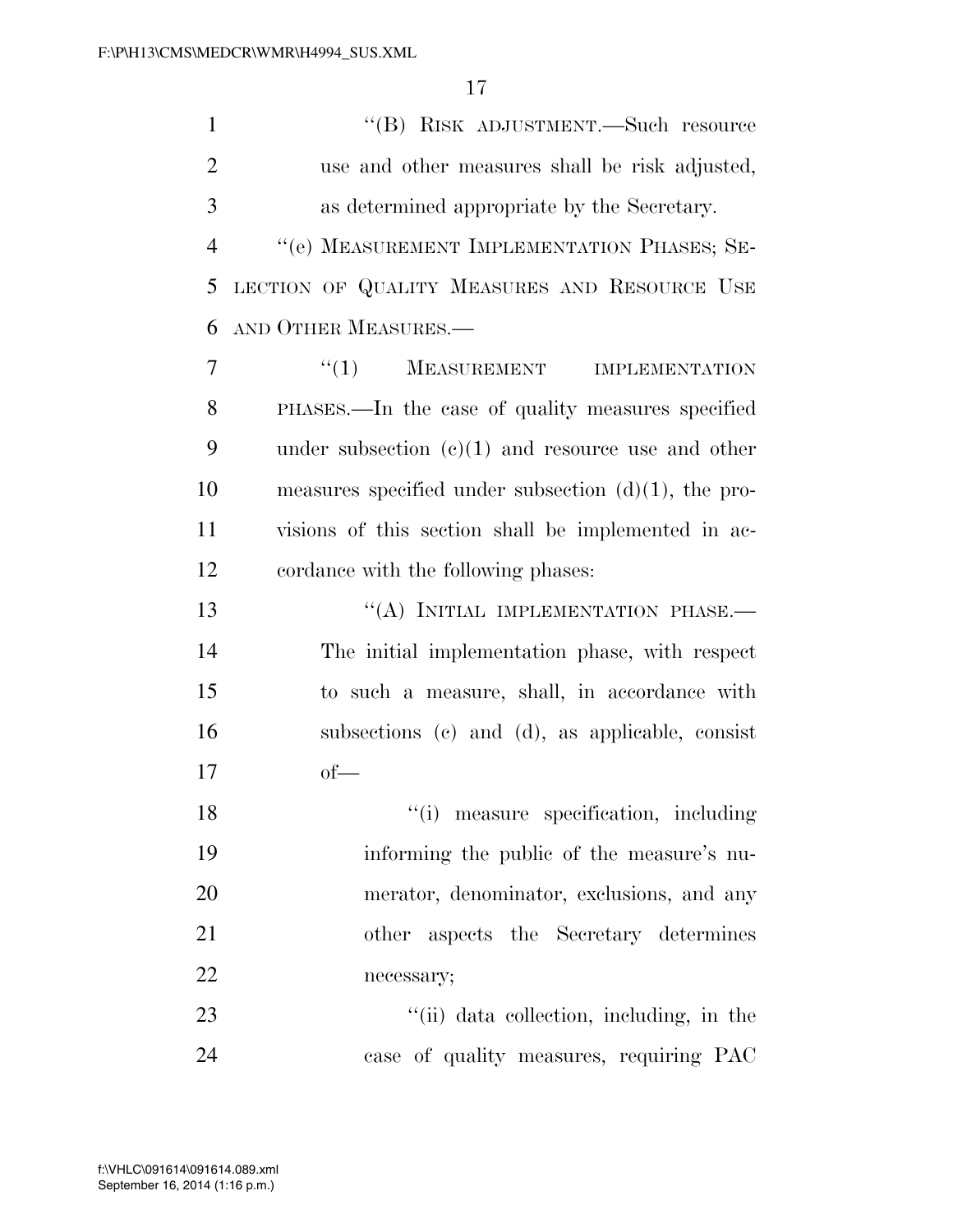| 1              | providers to report data elements needed          |
|----------------|---------------------------------------------------|
| $\overline{2}$ | to calculate such a measure; and                  |
| 3              | "(iii) data analysis, including, in the           |
| $\overline{4}$ | case of resource use and other measures,          |
| 5              | the use of claims data to calculate such a        |
| 6              | measure.                                          |
| 7              | "(B) SECOND IMPLEMENTATION PHASE.-                |
| 8              | The second implementation phase, with respect     |
| 9              | to such a measure, shall consist of the provision |
| 10             | of feedback reports to PAC providers, in ac-      |
| 11             | cordance with subsection (f).                     |
| 12             | "(C) THIRD IMPLEMENTATION PHASE.-                 |
| 13             | The third implementation phase, with respect to   |
| 14             | such a measure, shall consist of public reporting |
| 15             | of PAC providers' performance on such meas-       |
| 16             | ure in accordance with subsection (g).            |
| 17             | $``(2)$ CONSENSUS-BASED ENTITY.—                  |
| 18             | "(A) IN GENERAL.—Subject to subpara-              |
| 19             | graph (B), each measure specified by the Sec-     |
| 20             | retary under this section shall be endorsed by    |
| 21             | the entity with a contract under section          |
| 22             | $1890(a)$ .                                       |
| 23             | "(B) EXCEPTION.—In the case of a speci-           |
| 24             | fied area or medical topic determined appro-      |
| 25             | priate by the Secretary for which a feasible and  |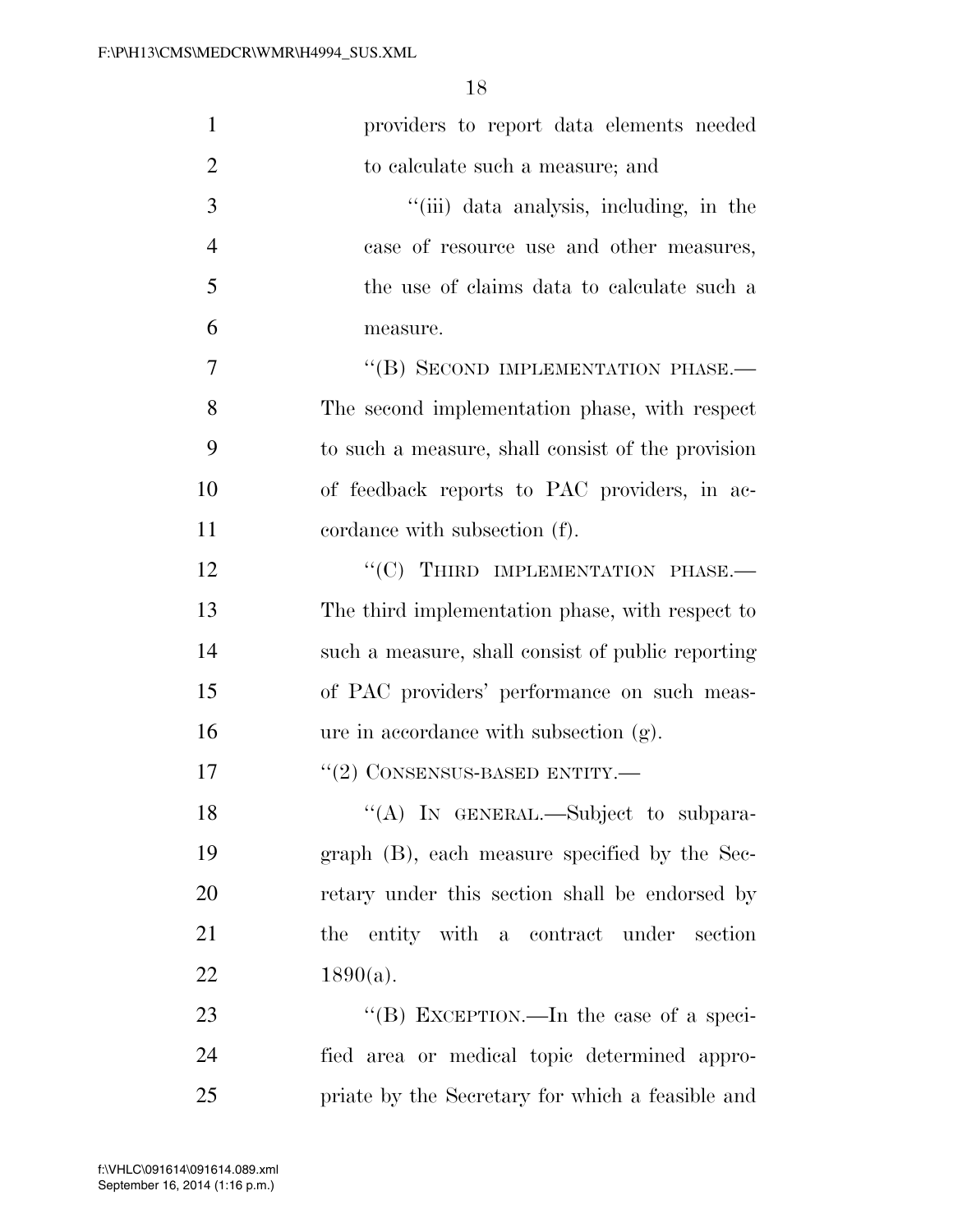| $\mathbf{1}$   | practical measure has not been endorsed by the        |
|----------------|-------------------------------------------------------|
| $\overline{2}$ | entity with a contract under section $1890(a)$ ,      |
| 3              | the Secretary may specify a measure that is not       |
| $\overline{4}$ | so endorsed as long as due consideration is           |
| 5              | given to measures that have been endorsed or          |
| 6              | adopted by a consensus organization identified        |
| 7              | by the Secretary.                                     |
| 8              | "(3) TREATMENT OF APPLICATION OF PRE-                 |
| 9              | <b>RULEMAKING</b><br>PROCESS<br>(MEASURE APPLICATIONS |
| 10             | PARTNERSHIP PROCESS).-                                |
| 11             | "(A) IN GENERAL.—Subject to subpara-                  |
| 12             | graph $(B)$ , the provisions of section 1890A shall   |
| 13             | apply in the case of a quality measure specified      |
| 14             | under subsection $(e)$ or a resource use or other     |
| 15             | measure specified under subsection (d).               |
| 16             | $``$ (B) EXCEPTIONS.—                                 |
| 17             | "(i) EXPEDITED PROCEDURES.-For                        |
| 18             | purposes of satisfying subparagraph (A),              |
| 19             | the Secretary may use expedited proce-                |
| 20             | dures, such as ad-hoc reviews, as nec-                |
| 21             | essary, in the case of a quality measure              |
| 22             | specified under subsection (c) or a resource          |
| 23             | use or other measure specified in sub-                |
| 24             | section (d) required with respect to data             |
| 25             | submissions under the applicable reporting            |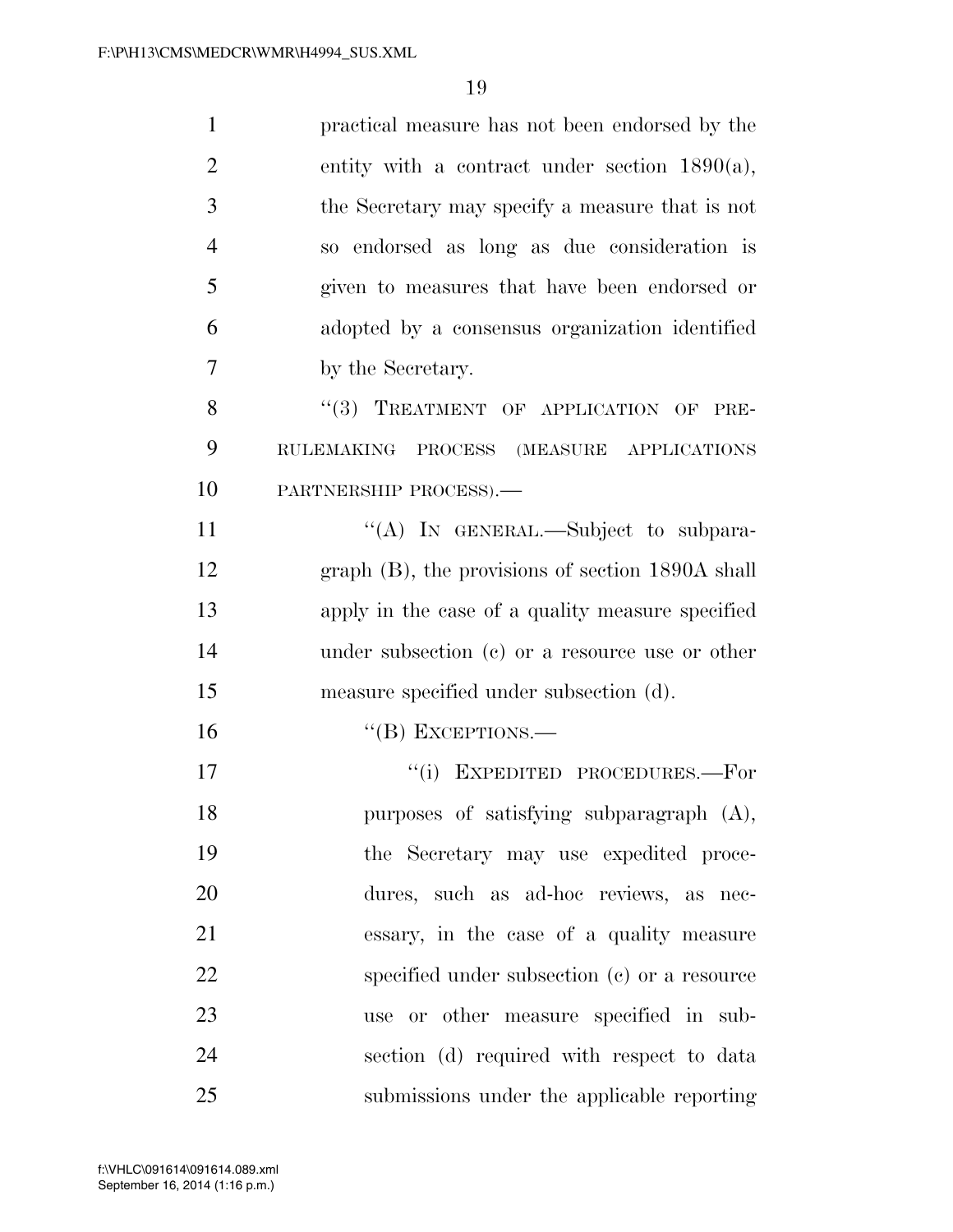provisions during the 1-year period before the specified application date applicable to such a measure and provider involved.

4 "(ii) OPTION TO WAIVE PROVI- SIONS.—The Secretary may waive the ap- plication of the provisions of section 1890A in the case of a quality measure or re- source use or other measure described in clause (i), if the application of such provi- sions (including through the use of an ex- pedited procedure described in such clause) would result in the inability of the Sec- retary to satisfy any deadline specified in 14 this section with respect to such measure.

## 15 "(f) FEEDBACK REPORTS TO PAC PROVIDERS.—

 ''(1) IN GENERAL.—Beginning one year after the specified application date, as applicable to PAC providers and quality measures and resource use and other measures under this section, the Secretary shall provide confidential feedback reports to such PAC providers on the performance of such providers with respect to such measures required under the applicable provisions.

24 "(2) FREQUENCY.—To the extent feasible, the Secretary shall provide feedback reports described in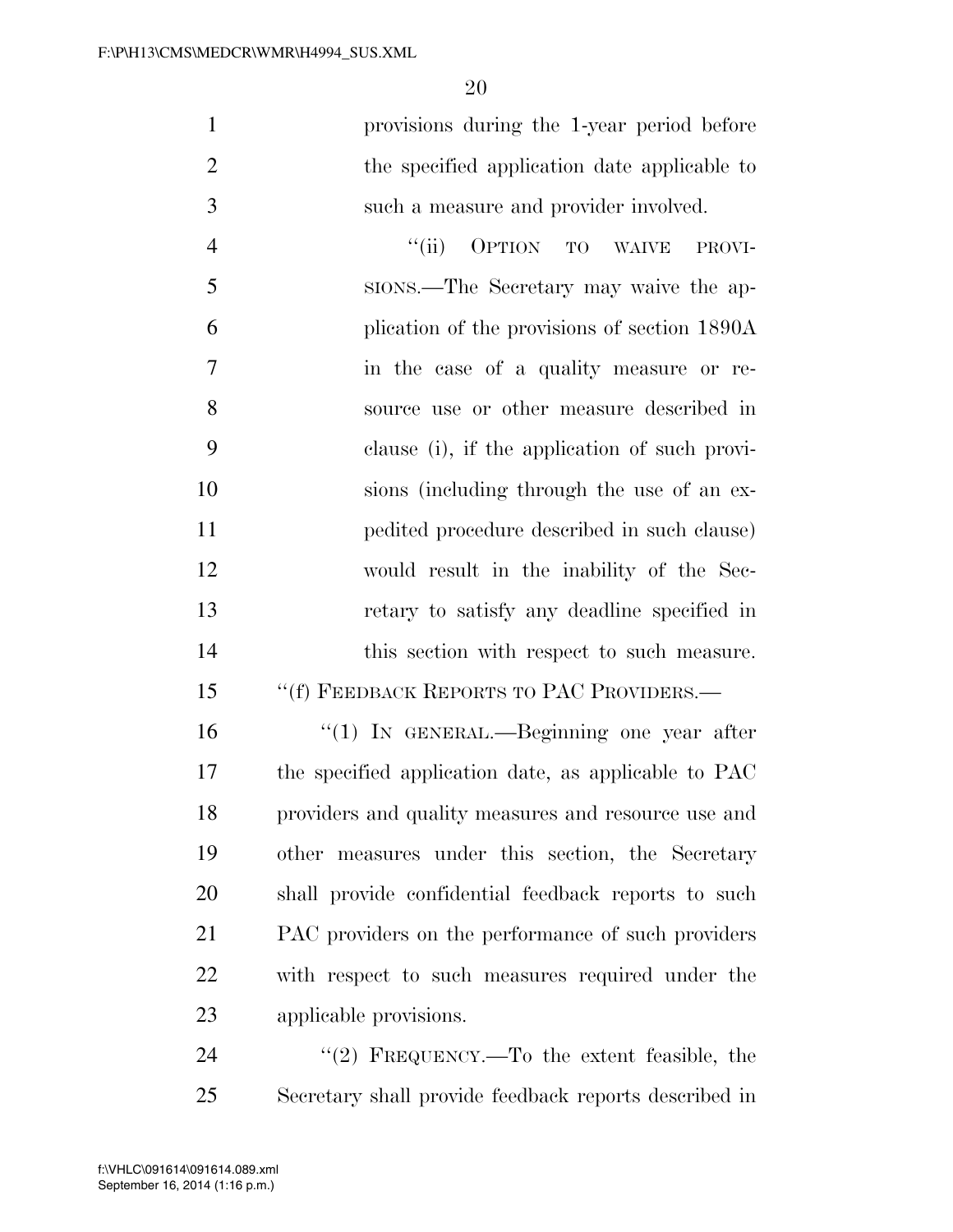paragraph (1) not less frequently than on a quar- terly basis. Notwithstanding the previous sentence, with respect to measures described in such para- graph that are reported on an annual basis, the Sec- retary may provide such feedback reports on an an-nual basis.

 ''(g) PUBLIC REPORTING OF PAC PROVIDER PER-FORMANCE.—

9 "(1) IN GENERAL.—Subject to the succeeding paragraphs of this subsection, the Secretary shall provide for public reporting of PAC provider per- formance on quality measures under subsection (c)(1) and the resource use and other measures under subsection (d)(1), including by establishing procedures for making available to the public infor- mation regarding the performance of individual PAC providers with respect to such measures.

18 "(2) OPPORTUNITY TO REVIEW.—The proce- dures under paragraph (1) shall ensure, including through a process consistent with the process ap-21 plied under section  $1886(b)(3)(B)(viii)(VII)$  for simi- lar purposes, that a PAC provider has the oppor- tunity to review and submit corrections to the data and information that is to be made public with re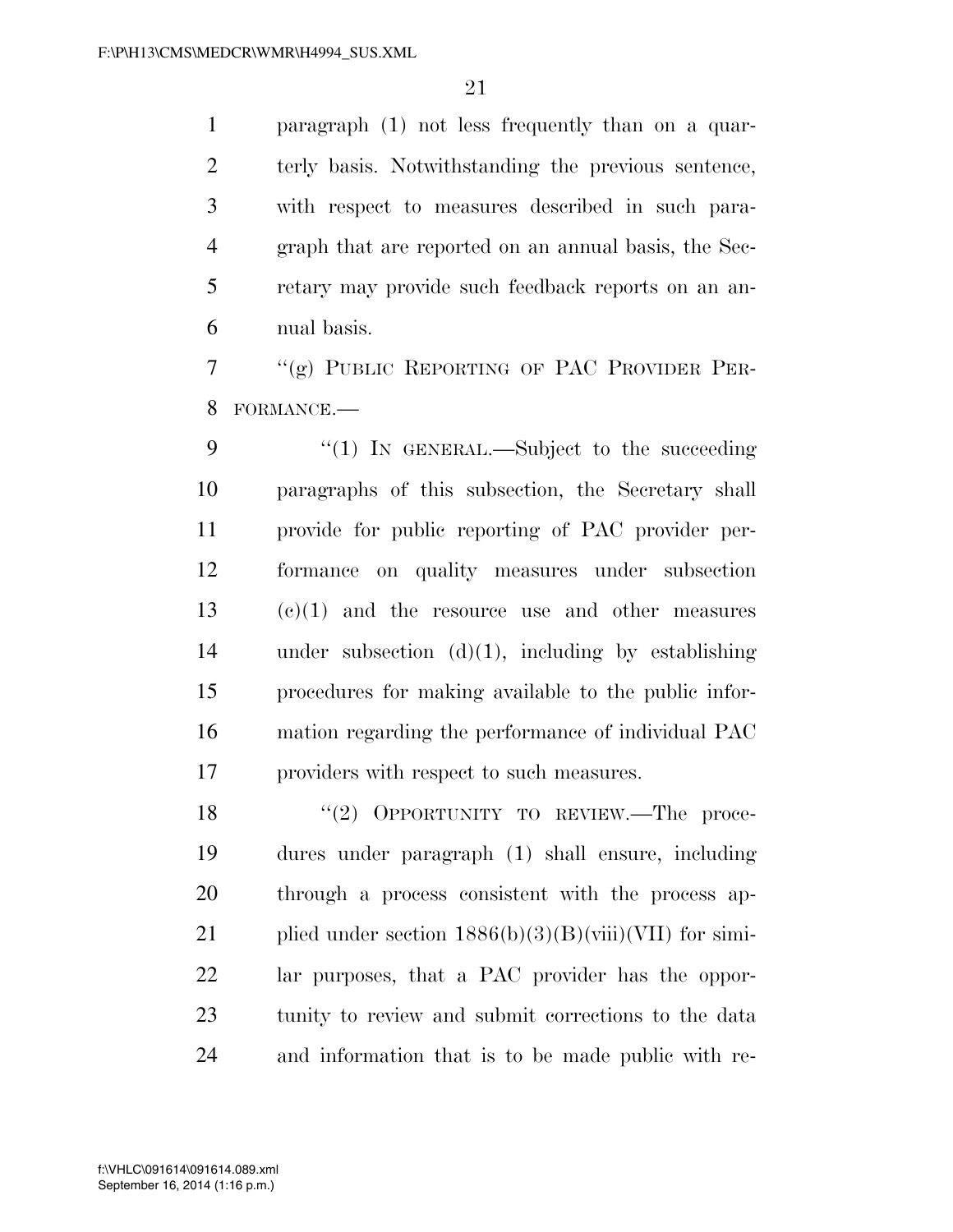1 spect to the provider prior to such data being made 2 public.

 ''(3) TIMING.—Such procedures shall provide that the data and information described in para- graph (1), with respect to a measure and PAC pro- vider, is made publicly available beginning not later than two years after the specified application date applicable to such a measure and provider.

9 "(4) COORDINATION WITH EXISTING PRO- GRAMS.—Such procedures shall provide that data and information described in paragraph (1) with re- spect to quality measures and resource use and 13 other measures under subsections  $(c)(1)$  and  $(d)(1)$  shall be made publicly available consistent with the following provisions:

16 ''(A) In the case of home health agencies, 17 section  $1895(b)(3)(B)(v)(III)$ .

18 "(B) In the case of skilled nursing facili-19 ties, sections 1819(i) and 1919(i).

20  $\cdot$  (C) In the case of inpatient rehabilitation 21 facilities, section  $1886(j)(7)(E)$ .

22  $\text{``(D)}$  In the case of long-term care hos-23 pitals, section  $1886(m)(5)(E)$ .

24 ''(h) REMOVING, SUSPENDING, OR ADDING MEAS-25 URES.—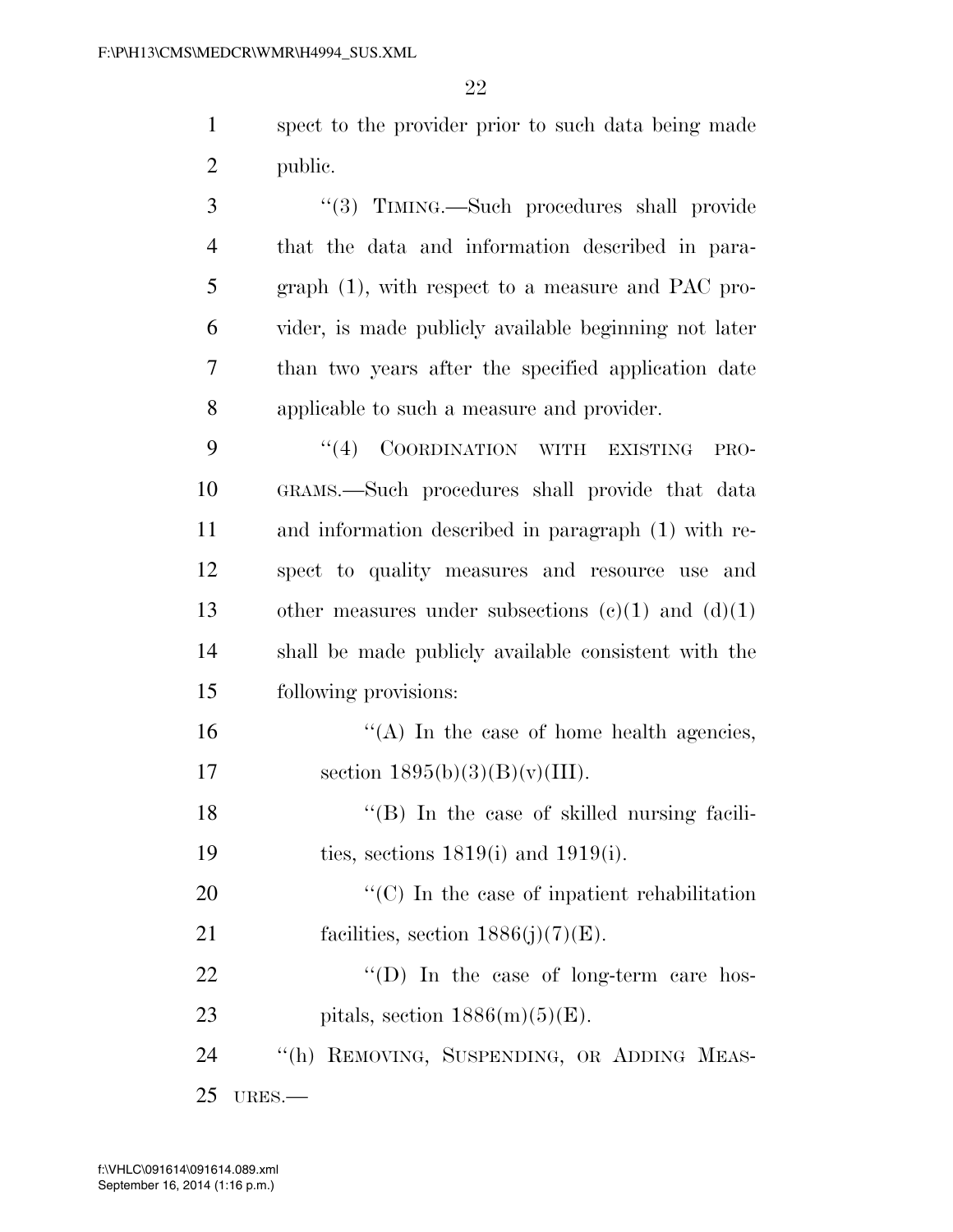1 ''(1) IN GENERAL.—The Secretary may remove, suspend, or add a quality measure or resource use or other measure described in subsection (c)(1) or 4 (d)(1), so long as, subject to paragraph (2), the Sec- retary publishes in the Federal Register (with a no- tice and comment period) a justification for such re-moval, suspension, or addition.

 $\frac{1}{2}$  EXCEPTION.—In the case of such a quality measure or resource use or other measure for which there is a reason to believe that the continued collec- tion of such measure raises potential safety concerns or would cause other unintended consequences, the Secretary may promptly suspend or remove such measure and satisfy paragraph (1) by publishing in the Federal Register a justification for such suspen- sion or removal in the next rulemaking cycle fol-lowing such suspension or removal.

18 "(i) USE OF STANDARDIZED ASSESSMENT DATA, QUALITY MEASURES, AND RESOURCE USE AND OTHER MEASURES TO INFORM DISCHARGE PLANNING AND IN-CORPORATE PATIENT PREFERENCE.—

 $\frac{1}{2}$  (1) In GENERAL.—Not later than January 1, 2016, and periodically thereafter (but not less fre-24 quently than once every 5 years), the Secretary shall promulgate regulations to modify conditions of par-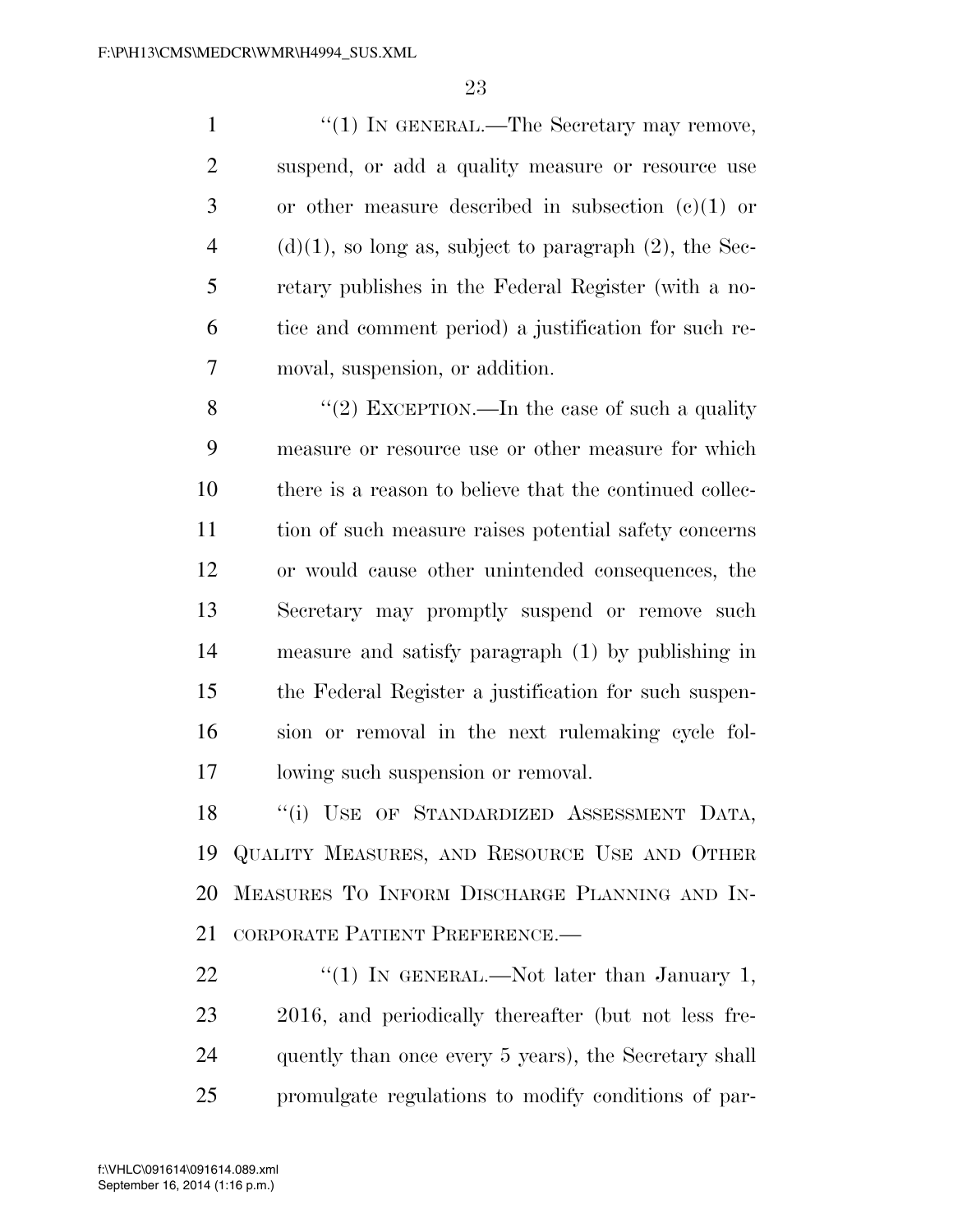ticipation and subsequent interpretive guidance ap- plicable to PAC providers, hospitals, and critical ac- cess hospitals. Such regulations and interpretive guidance shall require such providers to take into account quality, resource use, and other measures under the applicable reporting provisions (which, as available, shall include measures specified under sub- sections (c) and (d), and other relevant measures) in the discharge planning process. Specifically, such regulations and interpretive guidance shall address the settings to which a patient may be discharged in order to assist subsection (d) hospitals, critical ac- cess hospitals, hospitals described in section  $14 \qquad 1886(d)(1)(B)(v)$ , PAC providers, patients, and fam- ilies of such patients with discharge planning from inpatient settings, including such hospitals, and from PAC provider settings. In addition, such regu- lations and interpretive guidance shall include proce- dures to address—  $\text{``(A)}$  treatment preferences of patients; and 22 ''(B) goals of care of patients. 23 "(2) DISCHARGE PLANNING.—All requirements applied pursuant to paragraph (1) shall be used to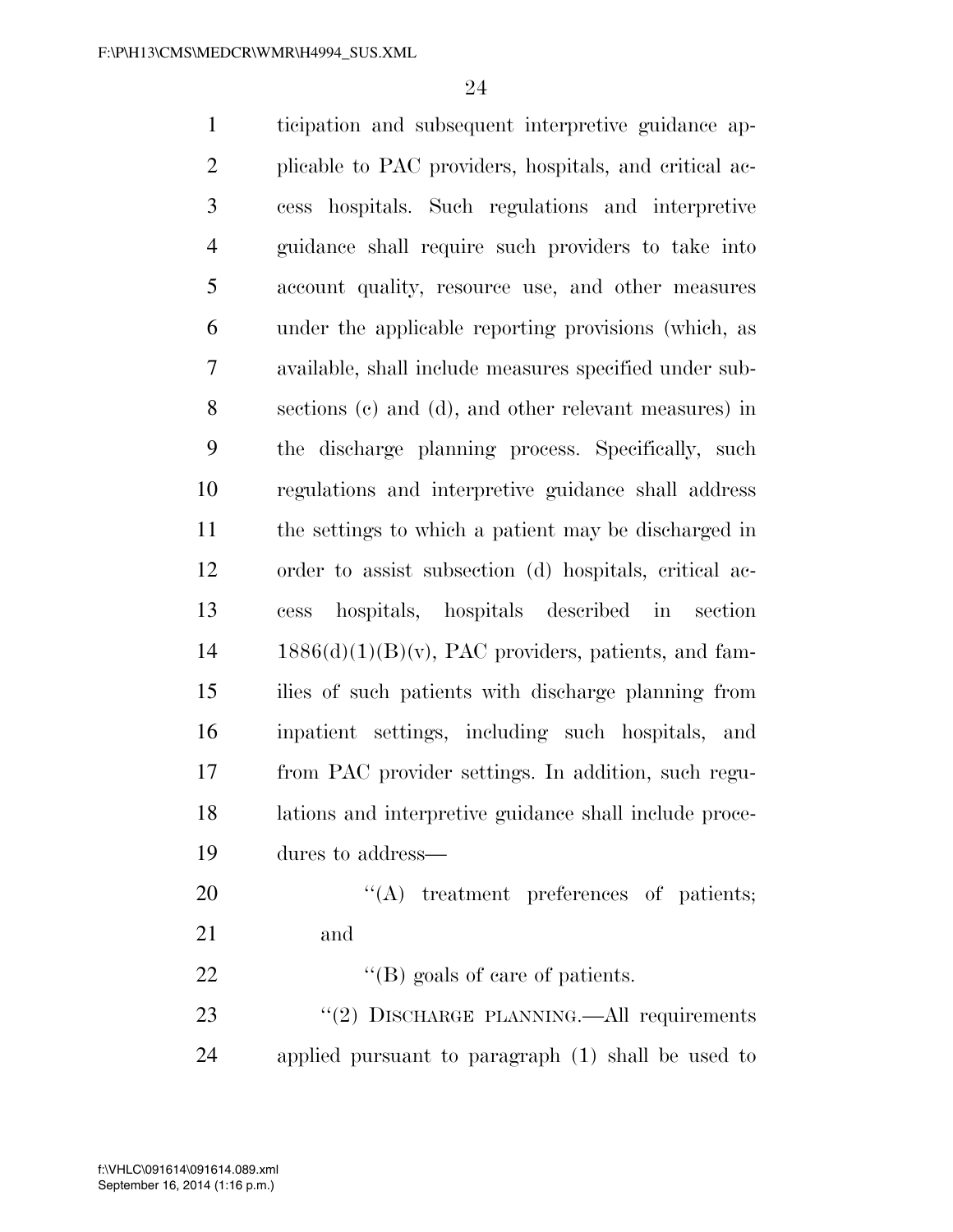help inform and mandate the discharge planning process.

 ''(3) CLARIFICATION.—Such regulations shall not require an individual to be provided post-acute care by a specific type of PAC provider in order for such care to be eligible for payment under this title. ''(j) STAKEHOLDER INPUT.—Before the initial rule- making process to implement this section, the Secretary shall allow for stakeholder input, such as through town halls, open door forums, and mail-box submissions.

11 "(k) FUNDING.—For purposes of carrying out this section, the Secretary shall provide for the transfer to the Centers for Medicare & Medicaid Services Program Man- agement Account, from the Federal Hospital Insurance Trust Fund under section 1817 and the Federal Supple- mentary Medical Insurance Trust Fund under section 1841, in such proportion as the Secretary determines ap- propriate, of \$130,000,000. Fifty percent of such amount shall be available on the date of the enactment of this sec- tion and fifty percent of such amount shall be equally pro- portioned for each of fiscal years 2015 through 2019. Such sums shall remain available until expended.

23 "(1) LIMITATION.—There shall be no administrative or judicial review under sections 1869 and 1878 or other-wise of the specification of standardized patient assess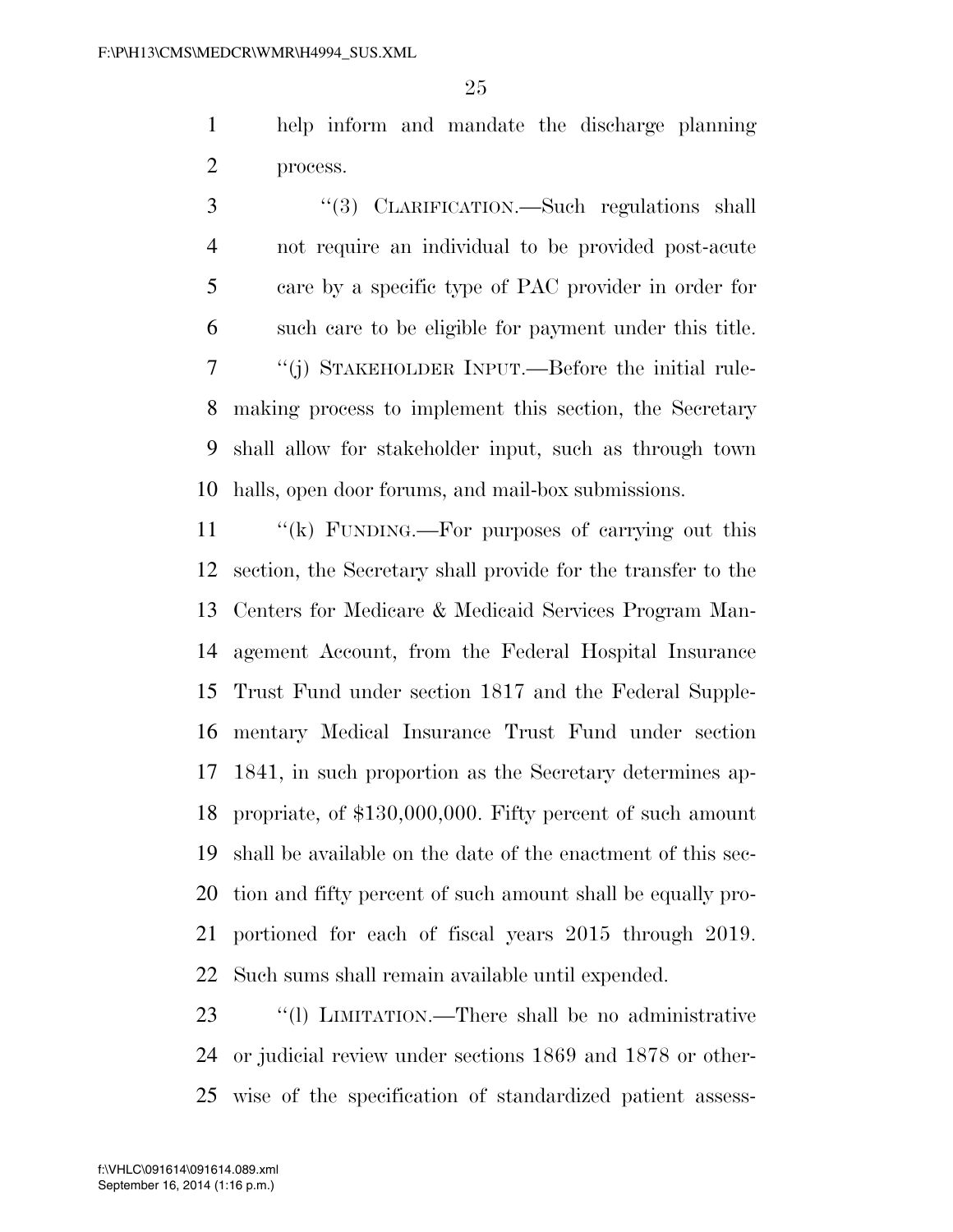ment data required, the determination of measures, and the systems to report such standardized data under this section.

4 "(m) NON-APPLICATION OF PAPERWORK REDUC- TION ACT.—Chapter 35 of title 44, United States Code (commonly referred to as the 'Paperwork Reduction Act of 1995') shall not apply to this section and the sections 8 referenced in subsection  $(a)(2)(B)$  that require modifica- tion in order to achieve the standardization of patient as-sessment data.''.

 (b) STUDIES OF ALTERNATIVE PAC PAYMENT MOD-ELS.—

 (1) MEDPAC.—Using data from the Post- Acute Payment Reform Demonstration authorized under section 5008 of the Deficit Reduction Act of 2005 (Public Law 109–171) or other data, as avail- able, not later than June 30, 2016, the Medicare Payment Advisory Commission shall submit to Con- gress a report that evaluates and recommends fea- tures of PAC payment systems (as defined in section 21 1899 $B(a)(2)(D)$  of the Social Security Act, as added by subsection (a)) that establish, or a unified post- acute care payment system under title XVIII of the Social Security Act that establishes, payment rates according to characteristics of individuals (such as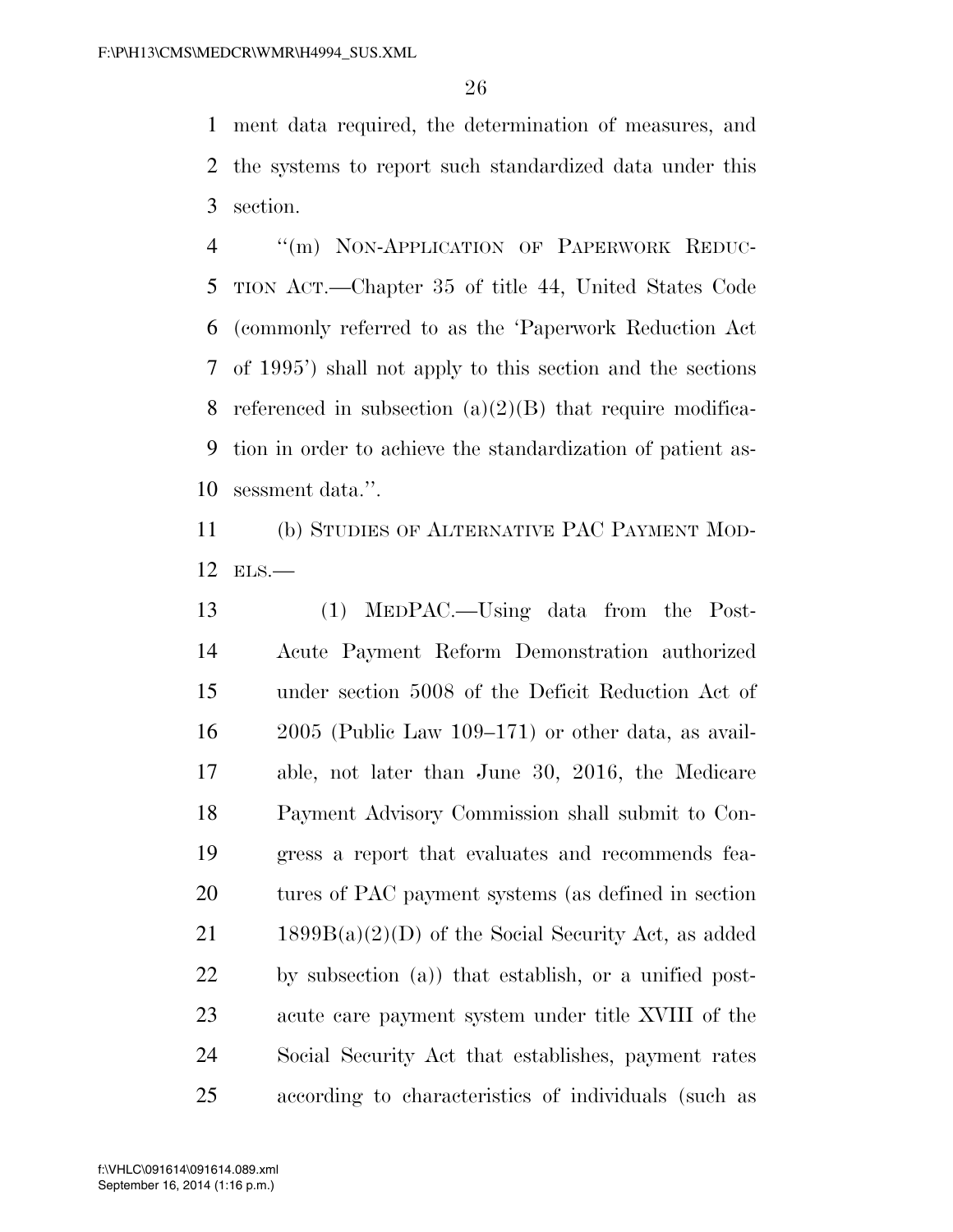| $\mathbf{1}$   | cognitive ability, functional status, and impairments) |
|----------------|--------------------------------------------------------|
| $\mathfrak{2}$ | instead of according to the post-acute care setting    |
| 3              | where the Medicare beneficiary involved is treated.    |
| $\overline{4}$ | To the extent feasible, such report shall consider the |
| 5              | impacts of moving from PAC payment systems (as         |
| 6              | defined in subsection $(a)(2)(D)$ of such section      |
| 7              | 1899B) in existence as of the date of the enactment    |
| 8              | of this Act to new post-acute care payment systems     |
| 9              | under title XVIII of the Social Security Act.          |
| 10             | (2) RECOMMENDATIONS FOR PAC PROSPECTIVE                |
| 11             | PAYMENT.                                               |
| 12             | (A) REPORT BY SECRETARY.—Not later                     |
| 13             | than 2 years after the date by which the Sec-          |
| 14             | retary of Health and Human Services has col-           |
| 15             | lected 2 years of data on quality measures             |
| 16             | under subsection $(c)$ of section 1899B, as added      |
| 17             | by subsection (a), the Secretary shall, in con-        |
| 18             | sultation with the Medicare Payment Advisory           |
| 19             | Commission and appropriate stakeholders, sub-          |
| 20             | mit to Congress a report, including—                   |
| 21             | (i) recommendations and a technical                    |
| 22             | prototype, on a post-acute care prospective            |
| 23             | payment system under title XVIII of the                |
| 24             | Social Security Act that would—                        |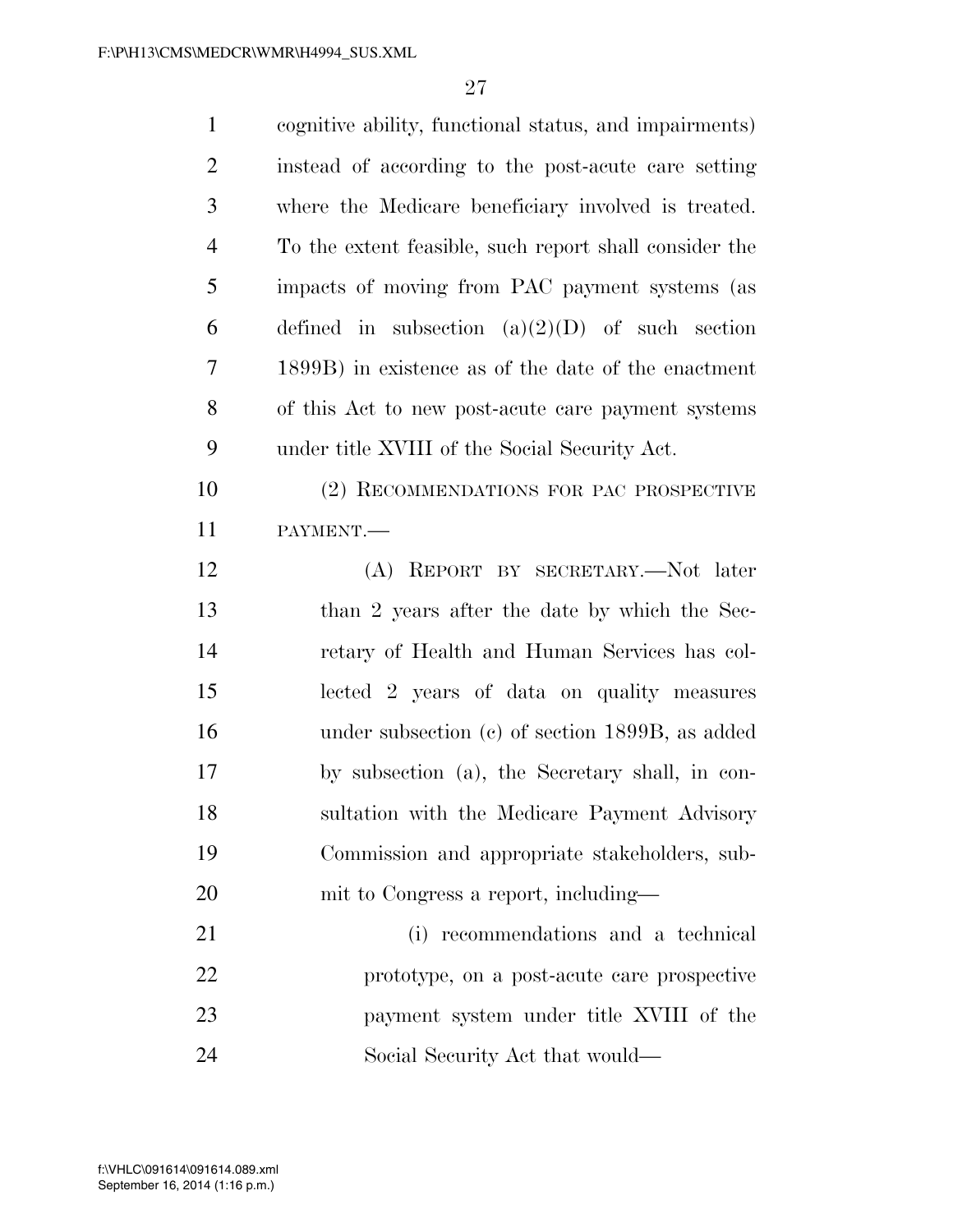| $\mathbf{1}$     | (I) in lieu of the rates that would     |
|------------------|-----------------------------------------|
| $\overline{2}$   | otherwise apply under PAC payment       |
| 3                | systems (as defined in subsection       |
| $\overline{4}$   | $(a)(2)(D)$ of such section 1899B),     |
| 5                | base payments under such title, with    |
| 6                | respect to items and services fur-      |
| $\boldsymbol{7}$ | nished to an individual by a PAC pro-   |
| 8                | vider (as defined in subsection         |
| 9                | $(a)(2)(A)$ of such section), according |
| 10               | to individual characteristics (such as  |
| 11               | cognitive ability, functional status,   |
| 12               | and impairments) of such individual     |
| 13               | instead of the post-acute care setting  |
| 14               | in which the individual is furnished    |
| 15               | such items and services;                |
| 16               | (II) account for the clinical ap-       |
| 17               | propriateness of items and services so  |
| 18               | furnished and Medicare beneficiary      |
| 19               | outcomes;                               |
| 20               | (III) be designed to incorporate        |
| 21               | (or otherwise account for) standard-    |
| 22               | ized patient assessment data under      |
| 23               | section 1899B; and                      |
| 24               | (IV) further clinical integration,      |
| 25               | such as by motivating greater coordi-   |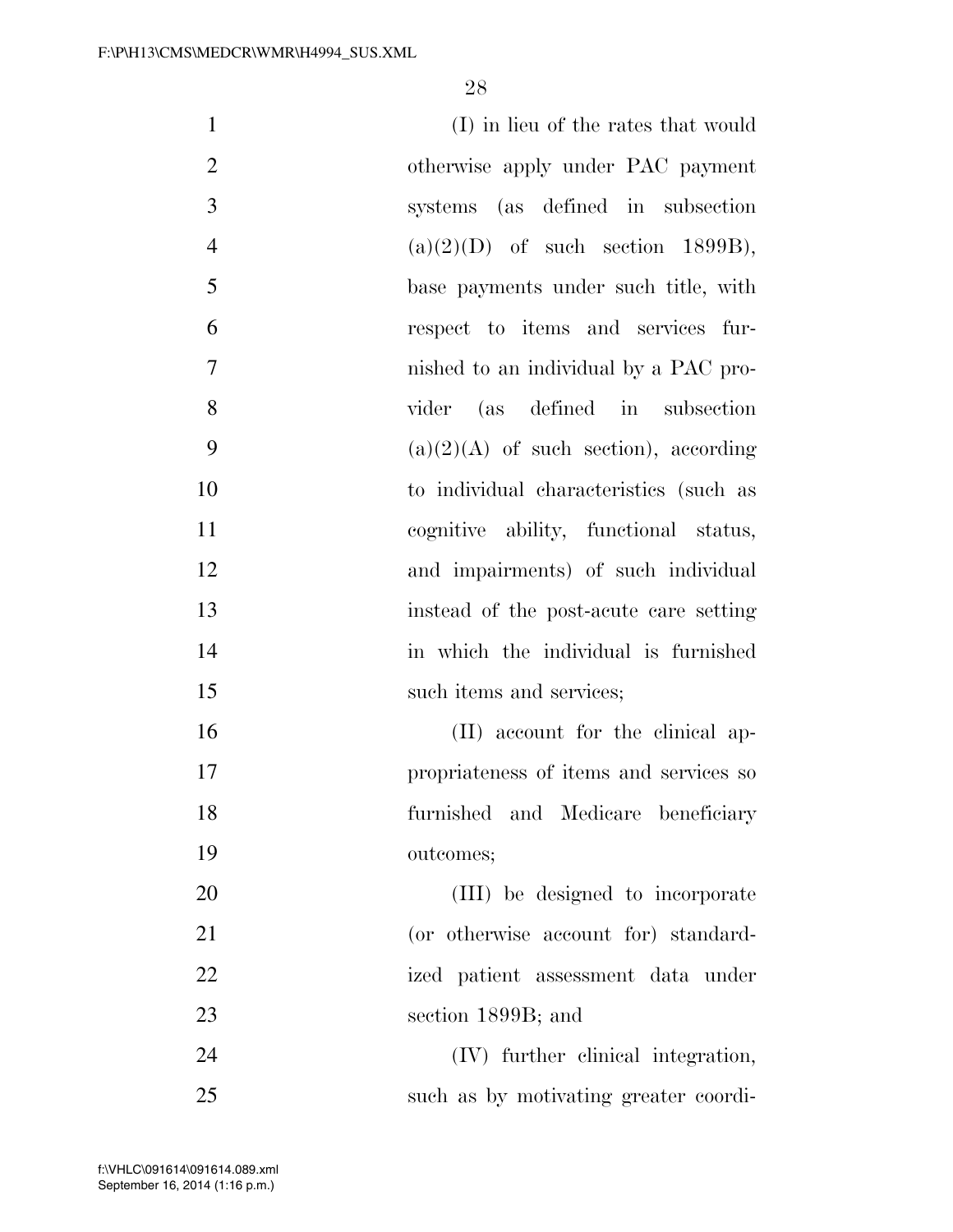nation around a single condition or procedure to integrate hospital sys- tems with PAC providers (as so de-fined).

 (ii) recommendations on which Medi- care fee-for-service regulations for post- acute care payment systems under title XVIII of the Social Security Act should be altered (such as the skilled nursing facility 3-day stay and inpatient rehabilitation fa-11 cility 60 percent rule);

12 (iii) an analysis of the impact of the recommended payment system described in clause (i) on Medicare beneficiary cost- sharing, access to care, and choice of set-ting;

 (iv) a projection of any potential re- duction in expenditures under title XVIII of the Social Security Act that may be at- tributable to the application of the rec- ommended payment system described in clause (i); and

 (v) a review of the value of subsection (d) hospitals (as defined in section  $1886(d)(1)(B)$  of the Social Security Act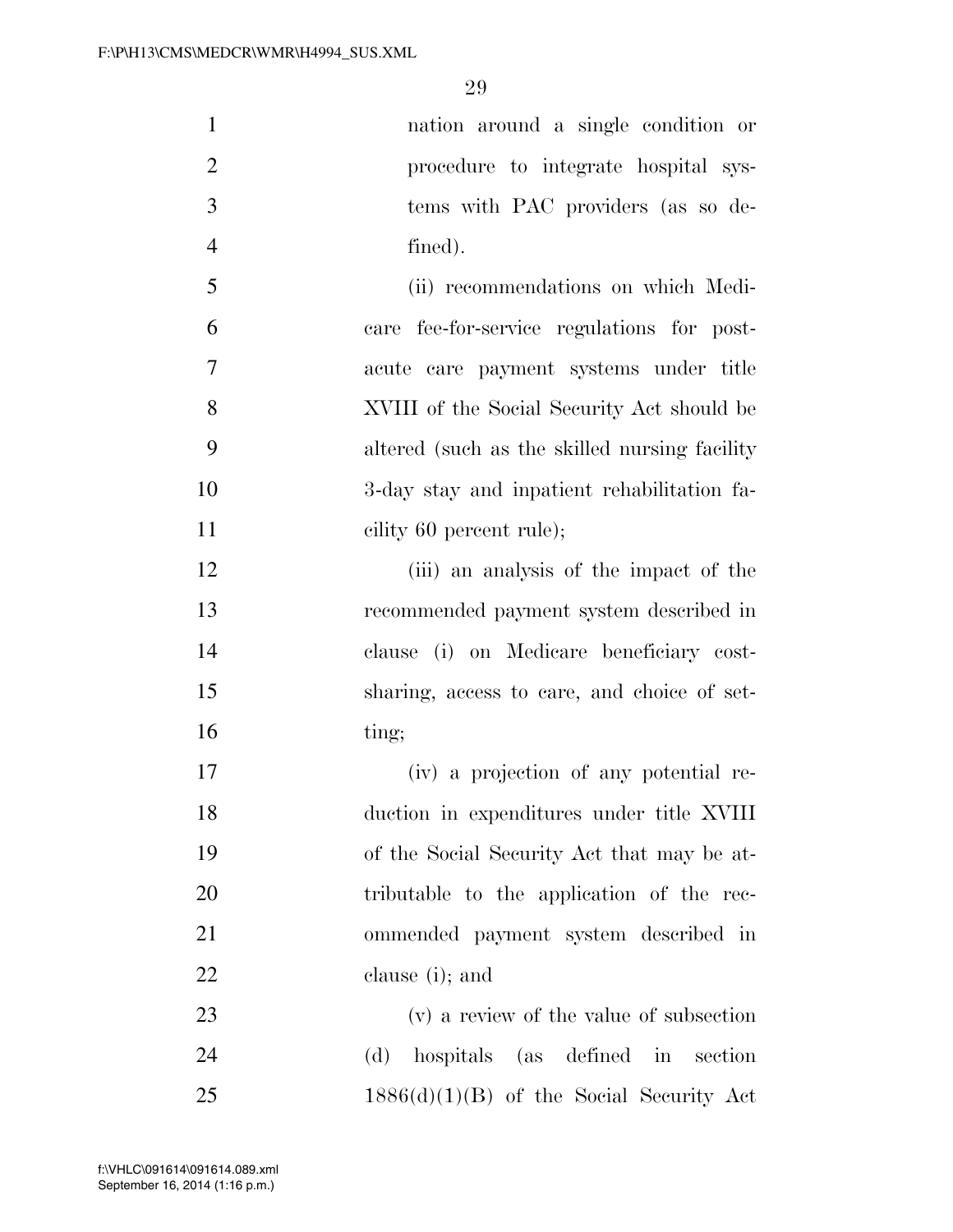| $\mathbf{1}$   | $(42 \text{ U.S.C. } 1395 \text{ww}(d)(1)(B)),$ hospitals |
|----------------|-----------------------------------------------------------|
| $\overline{2}$ | described in section $1886(d)(1)(B)(v)$ of                |
| 3              | such Act (42 U.S.C. 1395ww(d)(1)(B)(v)),                  |
| $\overline{4}$ | and critical access hospitals described in                |
| 5              | section $1820(c)(2)(B)$ of such Act (42)                  |
| 6              | U.S.C. $1395i-4(c)(2)(B)$ collecting and                  |
| 7              | reporting to the Secretary standardized pa-               |
| 8              | tient assessment data with respect to inpa-               |
| 9              | tient hospital services furnished by such a               |
| 10             | hospital or critical access hospital to indi-             |
| 11             | viduals who are entitled to benefits under                |
| 12             | part A of title XVIII of such Act or, as ap-              |
| 13             | propriate, enrolled for benefits under part               |
| 14             | B of such title.                                          |
| 15             | (B) REPORT BY MEDPAC.—Not later than                      |
| 16             | the first June 30th following the date on which           |
| 17             | the report is required under subparagraph $(A)$ ,         |
| 18             | the Medicare Payment Advisory Commission                  |
| 19             | shall submit to Congress a report, including              |
| 20             | recommendations and a technical prototype, on             |
| 21             | a post-acute care prospective payment system              |
| 22             | under title XVIII of the Social Security Act              |
| 23             | that would satisfy the criteria described in sub-         |
| 24             | paragraph $(A)$ .                                         |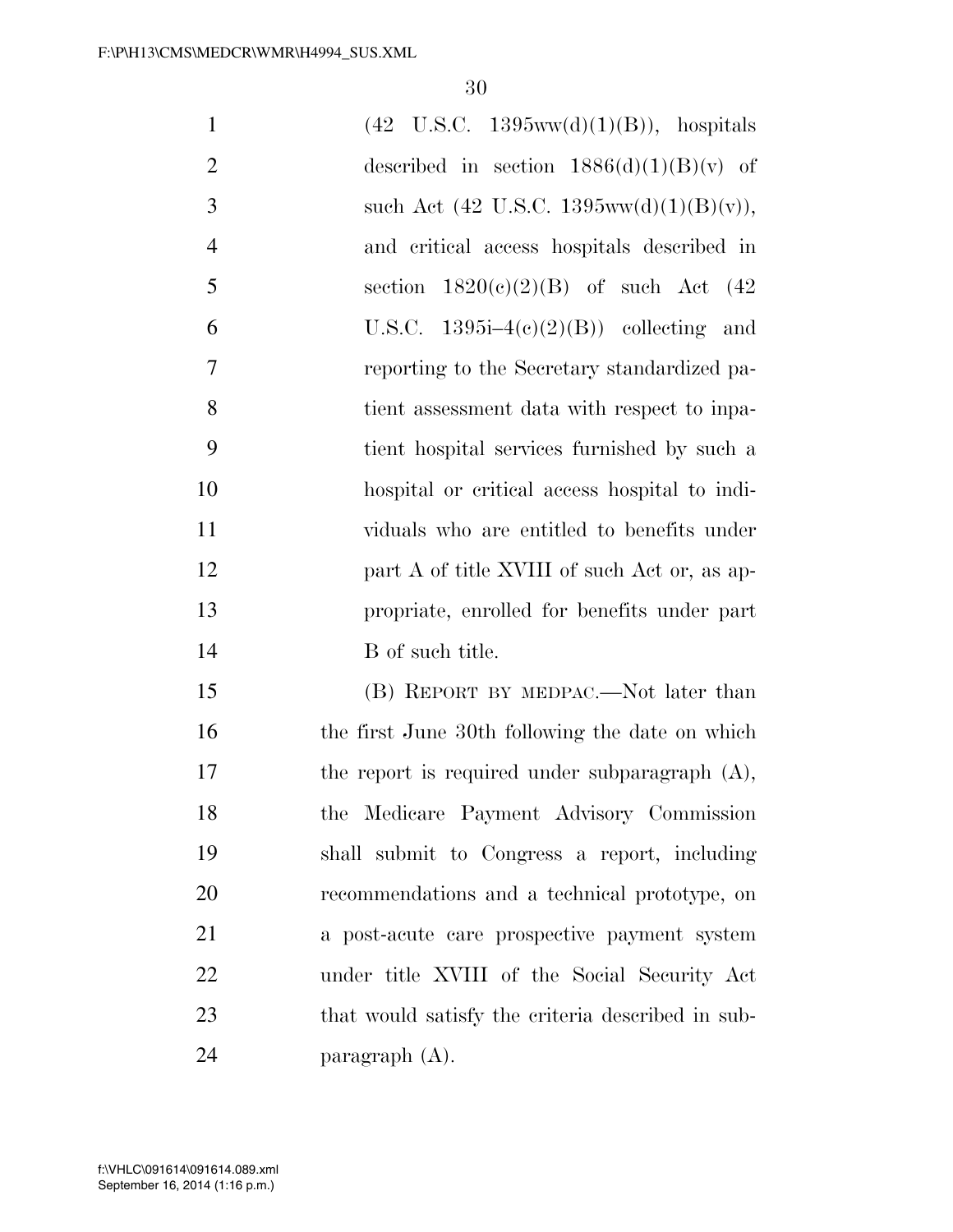| $\mathbf{1}$             | (3) MEDICARE BENEFICIARY DEFINED.-For                   |
|--------------------------|---------------------------------------------------------|
| $\overline{2}$           | purposes of this subsection, the term "Medicare ben-    |
| 3                        | eficiary" has the meaning given such term in section    |
| $\overline{4}$           | $1899B(a)(2)$ of the Social Security Act, as added by   |
| 5                        | subsection (a).                                         |
| 6                        | (c) PAYMENT CONSEQUENCES UNDER THE APPLICA-             |
| $\overline{\mathcal{L}}$ | BLE REPORTING PROVISIONS.                               |
| 8                        | <b>HOME</b><br>(1)<br>HEALTH AGENCIES.-Section          |
| 9                        | $1895(b)(3)(B)(v)$ of the Social Security Act (42       |
| 10                       | U.S.C. 1395fff(b)(3)(B)(v)) is amended—                 |
| 11                       | $(A)$ in subclause $(I)$ , by striking "subclause"      |
| 12                       | $(II)$ " and inserting "subclauses $(II)$ and $(IV)$ "; |
| 13                       | (B) in subclause (II), by striking "For                 |
| 14                       | $2007$ " and inserting "Subject to subclause $(V)$ ,    |
| 15                       | for $2007$ ";                                           |
| 16                       | (C) in subclause (III), by inserting "and               |
| 17                       | subclause $(IV)(aa)$ " after "subclause $(II)$ "; and   |
| 18                       | (D) by adding at the end the following new              |
| 19                       | subclauses:                                             |
| 20                       | $``(IV)$ SUBMISSION OF ADDI-                            |
| 21                       | TIONAL DATA.                                            |
| 22                       | $\lq(aa)$ IN GENERAL.—For                               |
| 23                       | the year beginning on the speci-                        |
| 24                       | fied application date (as defined                       |
| 25                       | in subsection $(a)(2)(E)$ of section                    |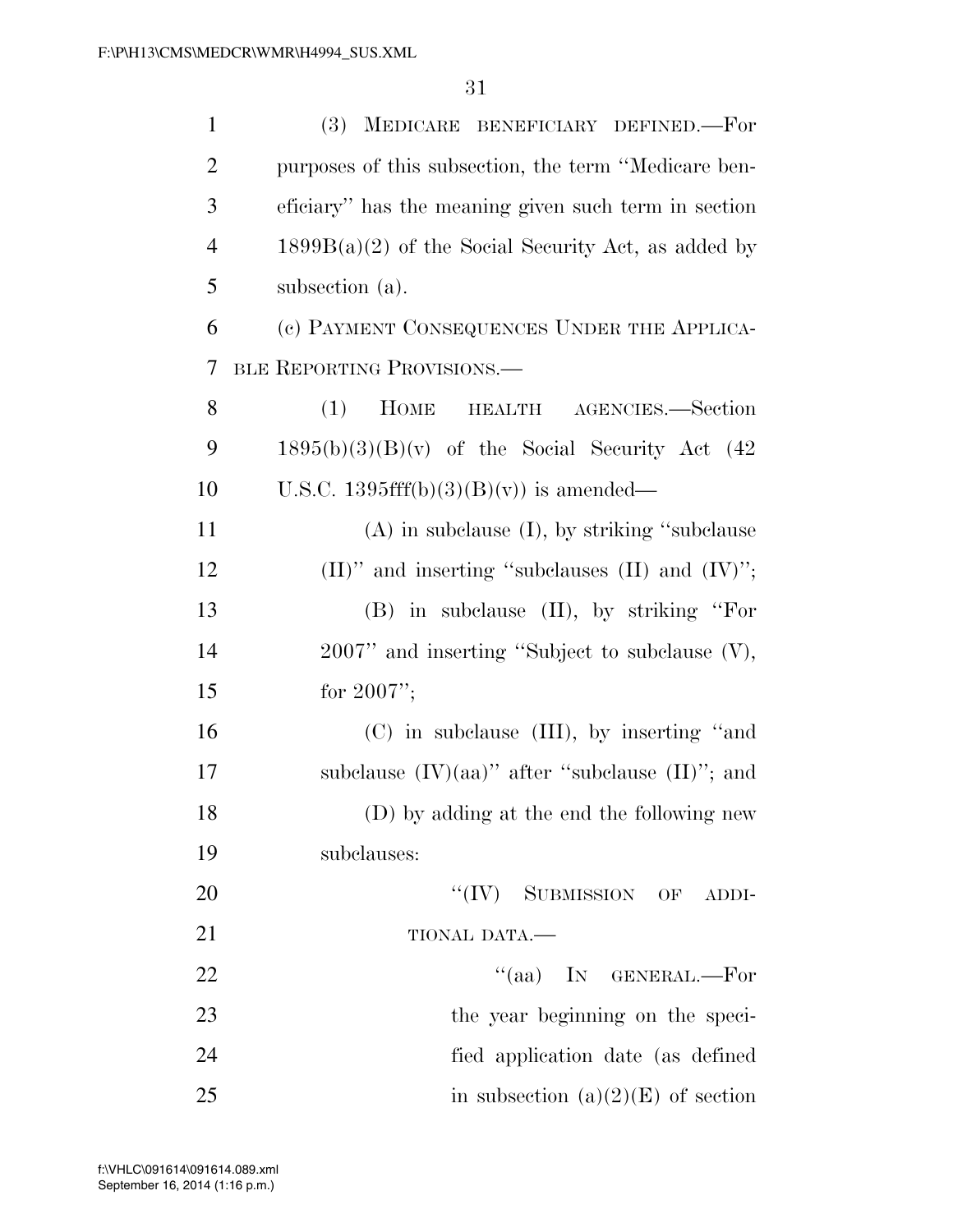| $\mathbf{1}$   | 1899B), as applicable with re-         |
|----------------|----------------------------------------|
| $\overline{2}$ | spect to home health agencies          |
| 3              | and quality measures under sub-        |
| $\overline{4}$ | section $(e)(1)$ of such section and   |
| 5              | measures under subsection $(d)(1)$     |
| 6              | of such section, and each subse-       |
| 7              | quent year, in addition to the         |
| 8              | $data$ described in subclause $(II)$ , |
| 9              | each home health agency shall          |
| 10             | submit to the Secretary data on        |
| 11             | such quality measures and any          |
| 12             | necessary data specified by the        |
| 13             | Secretary under such subsection        |
| 14             | (d)(1).                                |
| 15             | "(bb) STANDARDIZED PA-                 |
| 16             | TIENT ASSESSMENT DATA.-For             |
| 17             | 2019 and each subsequent year,         |
| 18             | addition to such data de-<br>m         |
| 19             | scribed in item (aa), each home        |
| 20             | health agency shall submit to the      |
| 21             | Secretary standardized patient         |
| 22             | assessment data required under         |
| 23             | subsection $(b)(1)$ of section         |
| 24             | 1899B.                                 |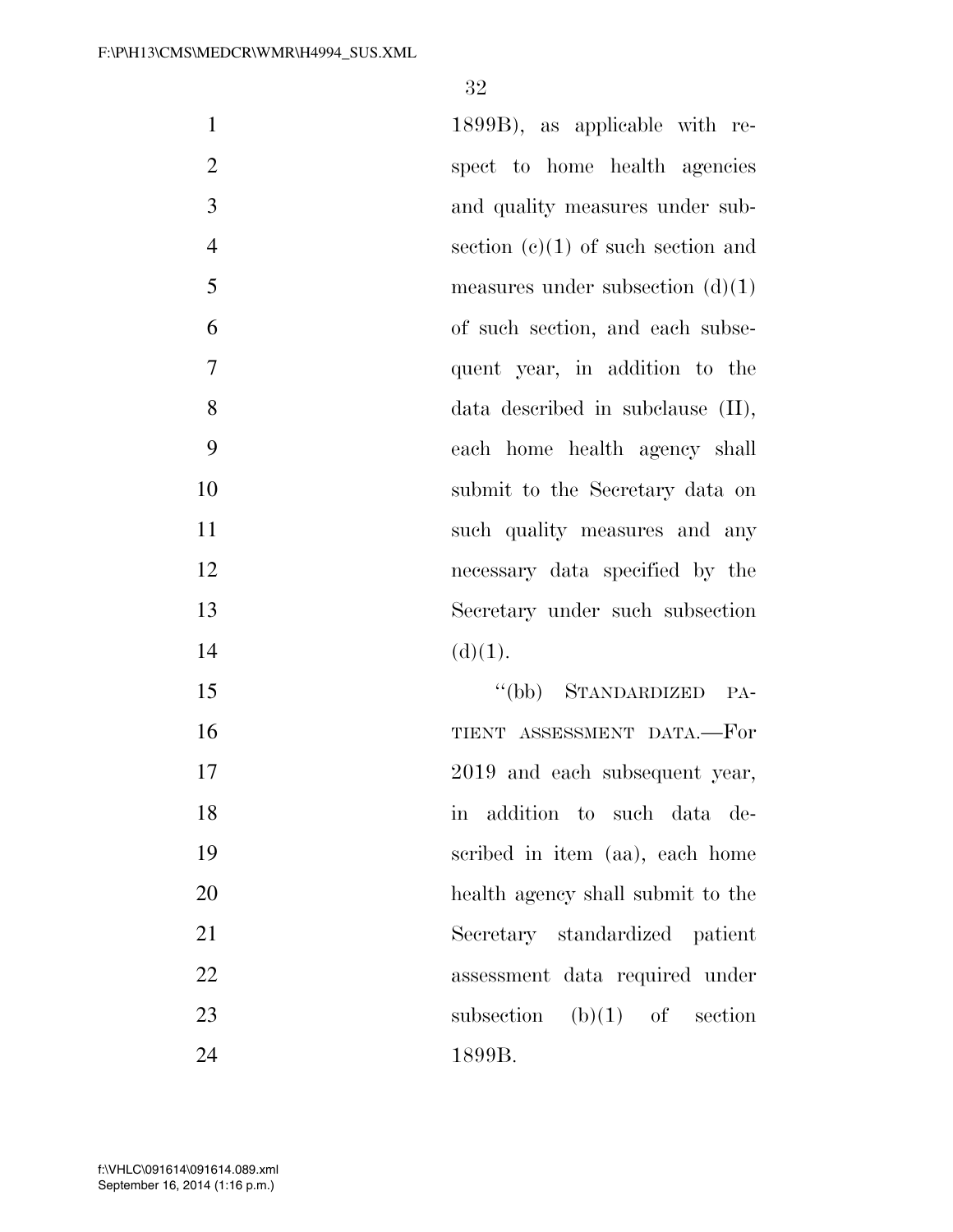| $\mathbf{1}$   | "(cc) SUBMISSION.—Data                                  |
|----------------|---------------------------------------------------------|
| $\overline{2}$ | shall be submitted under items                          |
| 3              | (aa) and (bb) in the form and                           |
| $\overline{4}$ | manner, and at the time, speci-                         |
| 5              | fied by the Secretary for pur-                          |
| 6              | poses of this clause.                                   |
| 7              | "(V) NON-DUPLICATION.—To the                            |
| 8              | extent data submitted under subclause                   |
| 9              | (IV) duplicates other data required to                  |
| 10             | be submitted under subclause $(II)$ , the               |
| 11             | submission of such data under sub-                      |
| 12             | clause $(IV)$ shall be in lieu of the sub-              |
| 13             | mission of such data under subclause                    |
| 14             | (II). The previous sentence shall not                   |
| 15             | apply insofar as the Secretary deter-                   |
| 16             | mines it is necessary to avoid a delay                  |
| 17             | the implementation of section<br>$\overline{\text{in}}$ |
| 18             | 1899B, taking into account the dif-                     |
| 19             | specified application<br>ferent<br>dates                |
| 20             | under subsection $(a)(2)(E)$ of such                    |
| 21             | section.".                                              |
| 22             | (2) INPATIENT REHABILITATION FACILITIES.-               |
| 23             | Section $1886(j)(7)$ of the Social Security Act (42)    |
| 24             | U.S.C. $1395ww(j)(7)$ is amended—                       |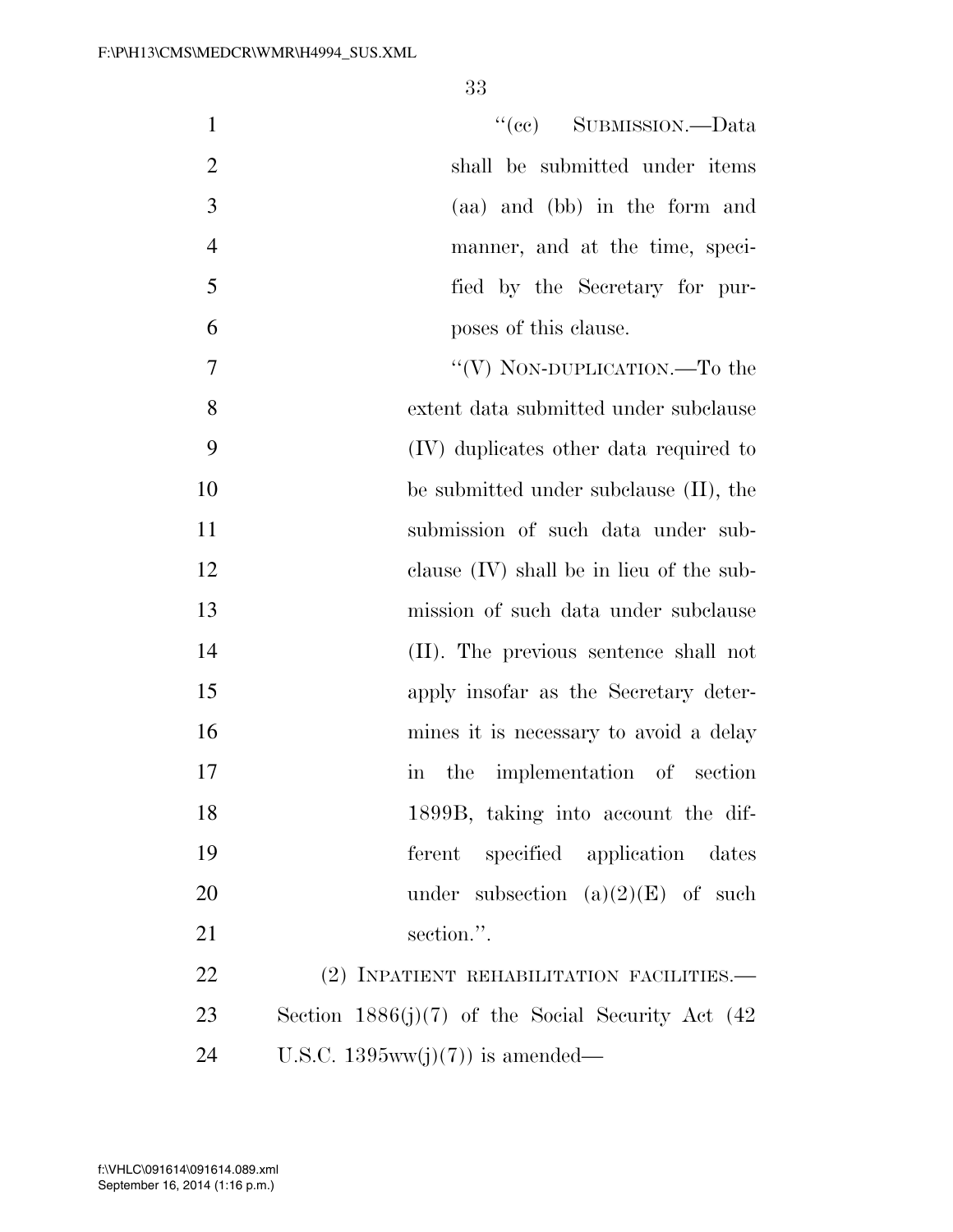| $\mathbf{1}$   | $(A)$ in subparagraph $(A)(i)$ , by striking     |
|----------------|--------------------------------------------------|
| $\mathbf{2}$   | "subparagraph (C)" and inserting "subpara-       |
| 3              | graphs $(C)$ and $(F)$ ";                        |
| $\overline{4}$ | $(B)$ in subparagraph $(C)$ , by striking "For   |
| 5              | fiscal year 2014 and each subsequent rate        |
| 6              | year" and inserting "Subject to subparagraph"    |
| 7              | $(G)$ , for fiscal year 2014 and each subsequent |
| 8              | fiscal year";                                    |
| 9              | $(C)$ in subparagraph $(E)$ , by inserting       |
| 10             | "and subparagraph $(F)(i)$ " after "subpara-     |
| 11             | graph $(C)$ "; and                               |
| 12             | (D) by adding at the end the following new       |
| 13             | subparagraphs:                                   |
| 14             | "(F) SUBMISSION OF ADDITIONAL DATA.—             |
| 15             | "(i) IN GENERAL.—For the fiscal year             |
| 16             | beginning on the specified application date      |
| 17             | (as defined in subsection $(a)(2)(E)$ of sec-    |
| 18             | tion 1899B), as applicable with respect to       |
| 19             | inpatient rehabilitation facilities and qual-    |
| 20             | ity measures under subsection $(c)(1)$ of        |
| 21             | such section and measures under<br>sub-          |
| 22             | section $(d)(1)$ of such section, and each       |
| 23             | subsequent fiscal year, in addition to such      |
| 24             | data on the quality measures described in        |
| 25             | subparagraph (C), each rehabilitation facil-     |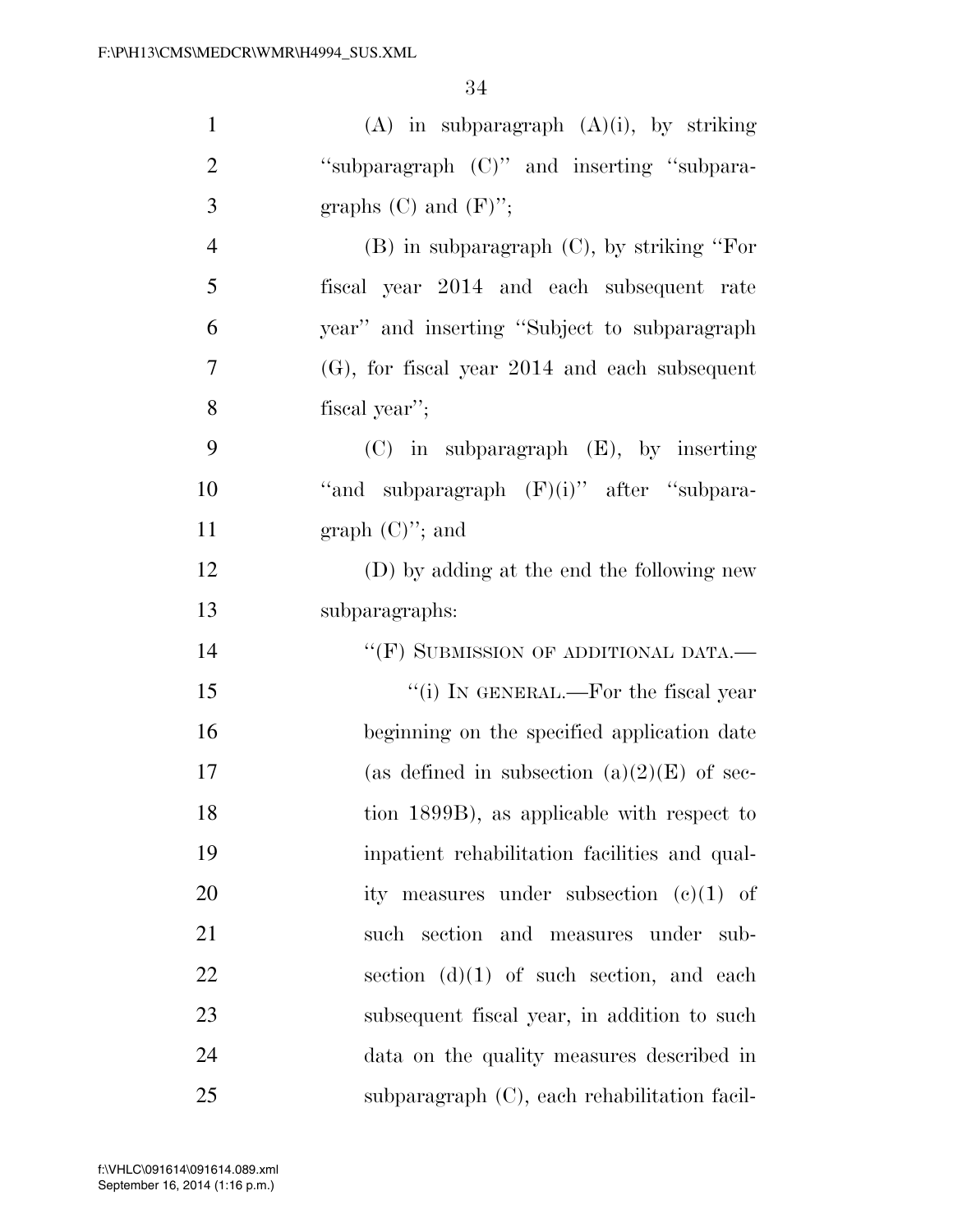| $\mathbf{1}$   | ity shall submit to the Secretary data on        |
|----------------|--------------------------------------------------|
| $\overline{2}$ | the quality measures under such subsection       |
| 3              | $(e)(1)$ and any necessary data specified by     |
| $\overline{4}$ | the Secretary under such subsection $(d)(1)$ .   |
| 5              | STANDARDIZED PATIENT<br>``(ii)<br>$AS-$          |
| 6              | SESSMENT DATA.—For fiscal year 2019              |
| 7              | and each subsequent fiscal year, in addi-        |
| 8              | tion to such data described in clause (i),       |
| 9              | each rehabilitation facility shall submit to     |
| 10             | the Secretary standardized patient assess-       |
| 11             | ment data required under subsection $(b)(1)$     |
| 12             | of section 1899B.                                |
| 13             | "(iii) SUBMISSION.—Such data shall               |
| 14             | be submitted in the form and manner, and         |
| 15             | at the time, specified by the Secretary for      |
| 16             | purposes of this subparagraph.                   |
| 17             | "(G) NON-DUPLICATION.—To the extent              |
| 18             | data submitted under subparagraph (F) dupli-     |
| 19             | cates other data required to be submitted under  |
| 20             | subparagraph $(C)$ , the submission of such data |
| 21             | under subparagraph $(F)$ shall be in lieu of the |
| 22             | submission of such data under subparagraph       |
| 23             | (C). The previous sentence shall not apply inso- |
| 24             | far as the Secretary determines it is necessary  |
| 25             | to avoid a delay in the implementation of sec-   |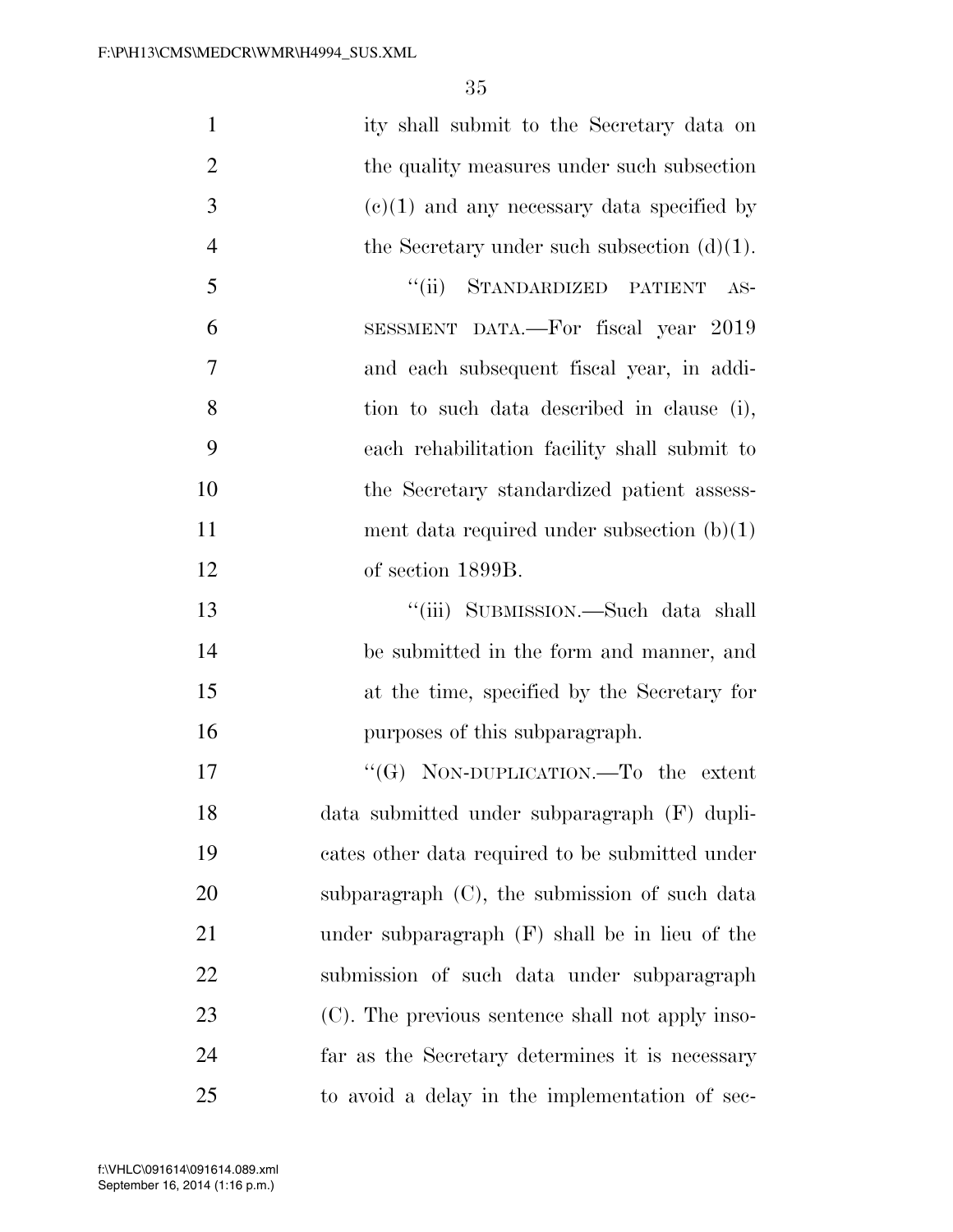| $\mathbf{1}$   | tion 1899B, taking into account the different      |
|----------------|----------------------------------------------------|
| $\overline{2}$ | specified application dates under subsection       |
| 3              | $(a)(2)(E)$ of such section.".                     |
| $\overline{4}$ | (3) LONG-TERM CARE HOSPITALS.-Section              |
| 5              | $1886(m)(5)$ of the Social Security Act (42 U.S.C. |
| 6              | $1395ww(m)(5)$ is amended—                         |
| $\overline{7}$ | $(A)$ in subparagraph $(A)(i)$ , by striking       |
| 8              | "subparagraph (C)" and inserting "subpara-         |
| 9              | graphs $(C)$ and $(F)$ ";                          |
| 10             | $(B)$ in subparagraph $(C)$ , by striking "For     |
| 11             | rate year" and inserting "Subject to subpara-      |
| 12             | graph $(G)$ , for rate year'';                     |
| 13             | $(C)$ in subparagraph $(E)$ , by inserting         |
| 14             | "and subparagraph $(F)(i)$ " after "subpara-       |
| 15             | graph $(C)$ "; and                                 |
| 16             | (D) by adding at the end the following new         |
| 17             | subparagraphs:                                     |
| 18             | $``$ (F) SUBMISSION OF ADDITIONAL DATA.—           |
| 19             | "(i) IN GENERAL.—For the rate year                 |
| 20             | beginning on the specified application date        |
| 21             | (as defined in subsection $(a)(2)(E)$ of sec-      |
| 22             | tion 1899B), as applicable with respect to         |
| 23             | long-term care hospitals and quality meas-         |
| 24             | ures under subsection $(e)(1)$ of such sec-        |
| 25             | tion and measures under subsection $(d)(1)$        |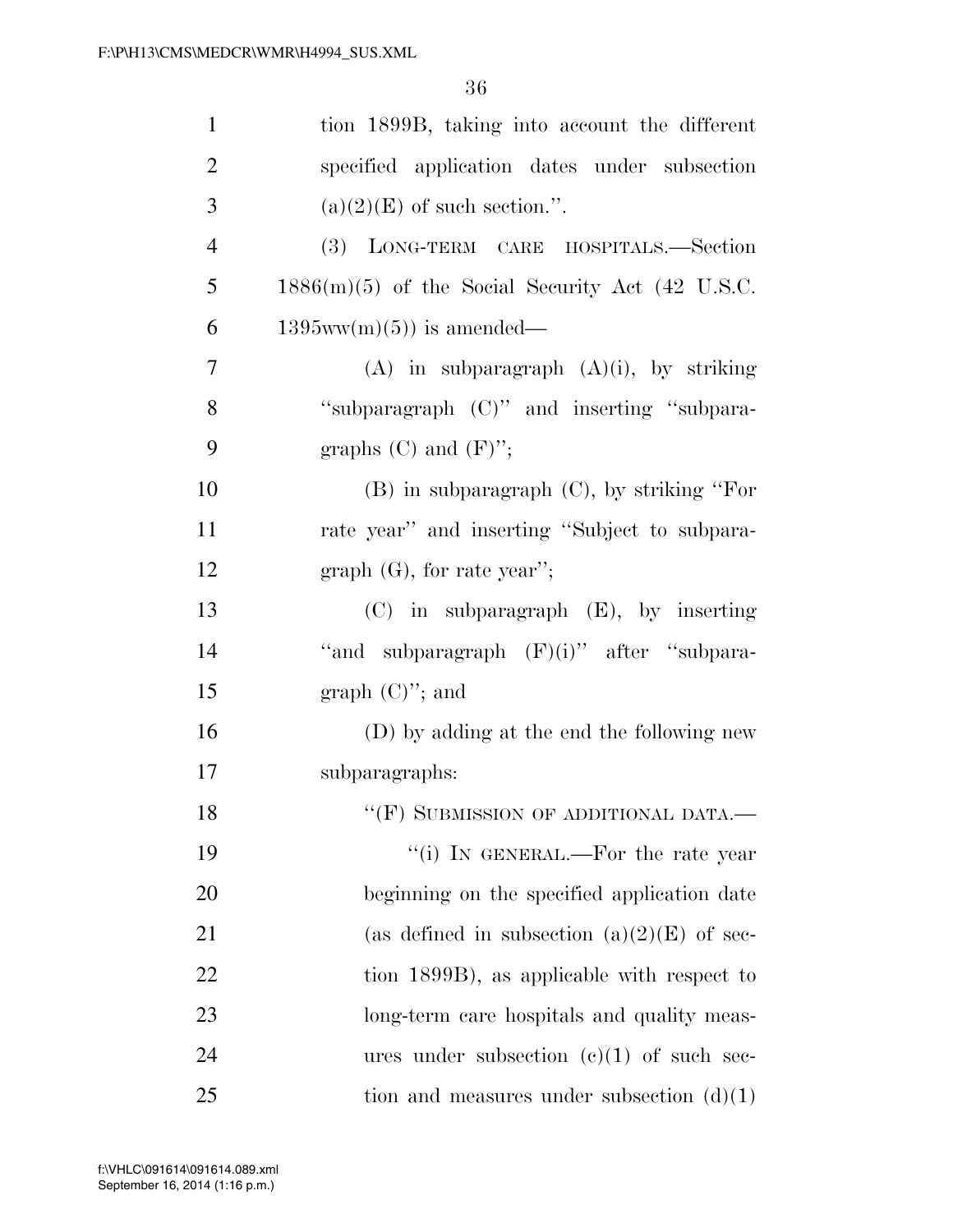| $\mathbf{1}$   | of such section, and each subsequent rate     |
|----------------|-----------------------------------------------|
| $\overline{2}$ | year, in addition to the data on the quality  |
| 3              | measures described in subparagraph $(C)$ ,    |
| $\overline{4}$ | each long-term care hospital (other than a    |
| 5              | classified under subsection<br>hospital       |
| 6              | $(d)(1)(B)(iv)(II))$ shall submit to the Sec- |
| 7              | retary data on the quality measures under     |
| 8              | such subsection $(c)(1)$ and any necessary    |
| 9              | data specified by the Secretary under such    |
| 10             | subsection $(d)(1)$ .                         |
| 11             | "(ii) STANDARDIZED PATIENT<br>$AS-$           |
| 12             | SESSMENT DATA.—For rate year 2019 and         |
| 13             | each subsequent rate year, in addition to     |
| 14             | such data described in clause (i), each       |
| 15             | long-term care hospital (other than a hos-    |
| 16             | pital classified under subsection             |
| 17             | $(d)(1)(B)(iv)(II))$ shall submit to the Sec- |
| 18             | retary standardized patient assessment        |
| 19             | data required under subsection $(b)(1)$ of    |
| 20             | section 1899B.                                |
| 21             | "(iii) SUBMISSION.—Such data shall            |
| 22             | be submitted in the form and manner, and      |
| 23             | at the time, specified by the Secretary for   |
| 24             | purposes of this subparagraph.                |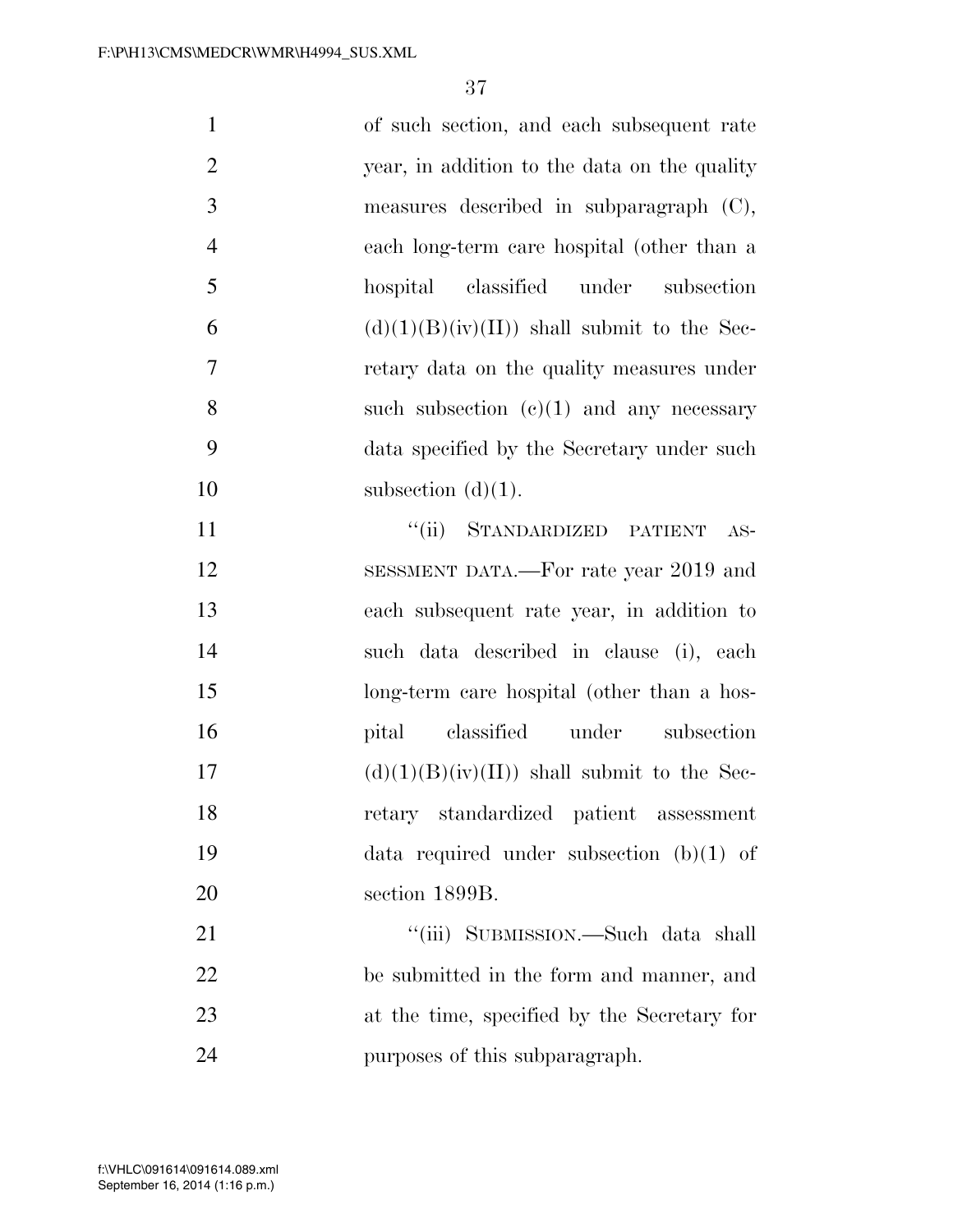| $\mathbf{1}$   | "(G) NON-DUPLICATION.—To the extent              |
|----------------|--------------------------------------------------|
| $\overline{2}$ | data submitted under subparagraph (F) dupli-     |
| 3              | cates other data required to be submitted under  |
| $\overline{4}$ | subparagraph (C), the submission of such data    |
| 5              | under subparagraph $(F)$ shall be in lieu of the |
| 6              | submission of such data under subparagraph       |
| 7              | (C). The previous sentence shall not apply inso- |
| 8              | far as the Secretary determines it is necessary  |
| 9              | to avoid a delay in the implementation of sec-   |
| 10             | tion 1899B, taking into account the different    |
| 11             | specified application dates under subsection     |
| 12             | $(a)(2)(E)$ of such section.".                   |
| 13             | (4) SKILLED NURSING FACILITIES.—                 |
| 14             | $(A)$ In GENERAL.—Paragraph $(6)$ of sec-        |
| 15             | tion 1888(e) of the Social Security Act (42)     |
| 16             | U.S.C. $1395yy(e)$ is amended to read as fol-    |
| 17             | lows:                                            |
| 18             | $``(6)$ REPORTING OF ASSESSMENT AND QUALITY      |
| 19             | DATA.                                            |
| 20             | "(A) REDUCTION IN UPDATE FOR FAILURE             |
| 21             | TO REPORT.-                                      |
| 22             | "(i) IN GENERAL.—For fiscal years                |
| 23             | beginning with fiscal year 2018, in the          |
| 24             | case of a skilled nursing facility that does     |
| 25             | not submit data, as applicable, in accord-       |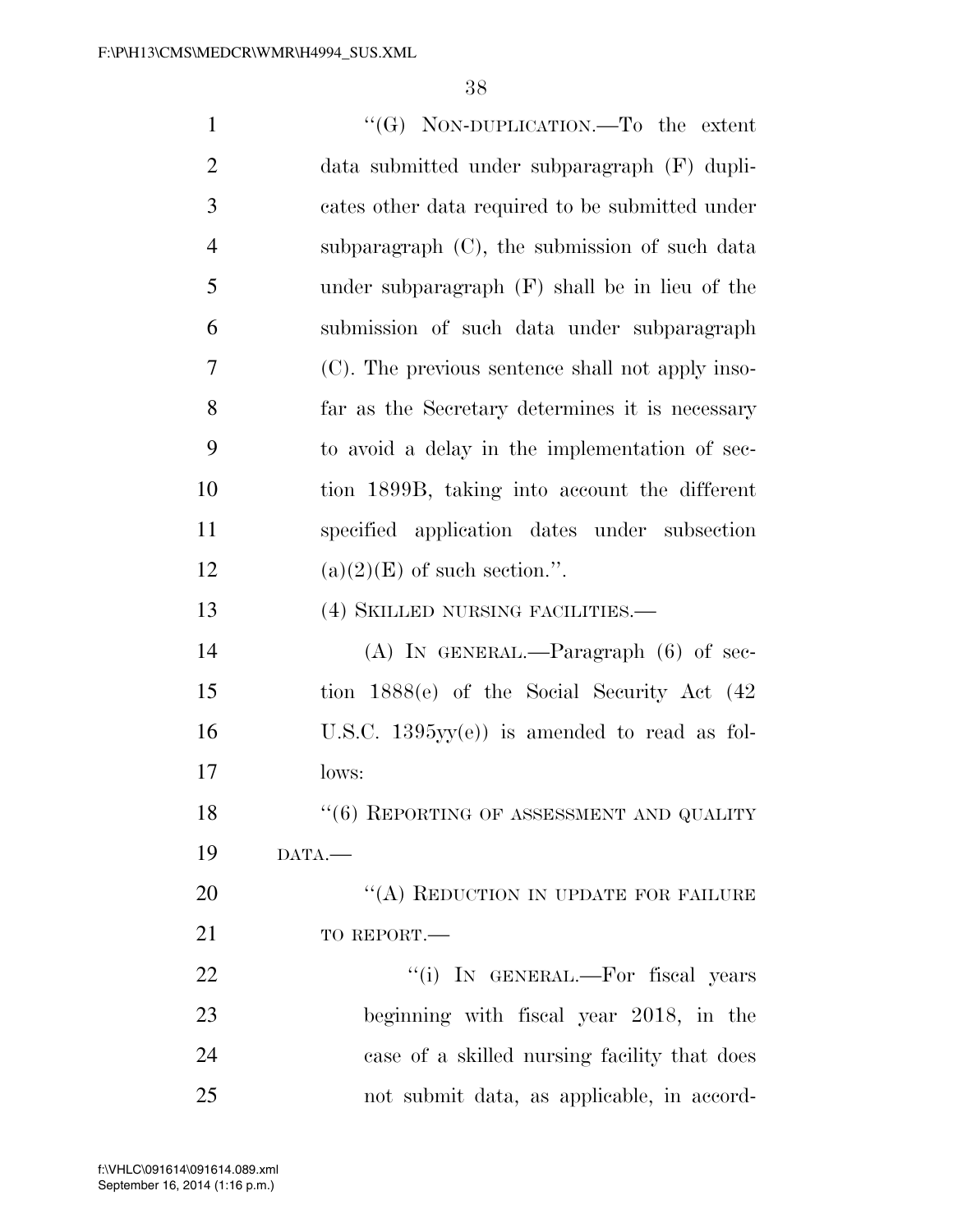| $\mathbf{1}$   | ance with subclauses (II) and (III) of sub-   |
|----------------|-----------------------------------------------|
| $\overline{2}$ | paragraph $(B)(i)$ with respect to such a     |
| 3              | fiscal year, after determining the percent-   |
| $\overline{4}$ | age described in paragraph $(5)(B)(i)$ , and  |
| 5              | after application of paragraph $(5)(B)(ii)$ , |
| 6              | the Secretary shall reduce such percentage    |
| 7              | for payment rates during such fiscal year     |
| 8              | by 2 percentage points.                       |
| 9              | "(ii) SPECIAL RULE.—The application           |
| 10             | of this subparagraph may result in the per-   |
| 11             | centage described in paragraph $(5)(B)(i)$ ,  |
| 12             | after application of paragraph $(5)(B)(ii)$ , |
| 13             | being less than 0.0 for a fiscal year, and    |
| 14             | may result in payment rates under this        |
| 15             | subsection for a fiscal year being less than  |
| 16             | such payment rates for the preceding fiscal   |
| 17             | year.                                         |
| 18             | "(iii) NONCUMULATIVE APPLICA-                 |
| 19             | TION.—Any reduction under clause<br>(i)       |
| 20             | shall apply only with respect to the fiscal   |
| 21             | year involved and the Secretary shall not     |
| 22             | take into account such reduction in com-      |
| 23             | puting the payment amount under this          |
| 24             | subsection for a subsequent fiscal year.      |

25 "(B) ASSESSMENT AND MEASURE DATA.—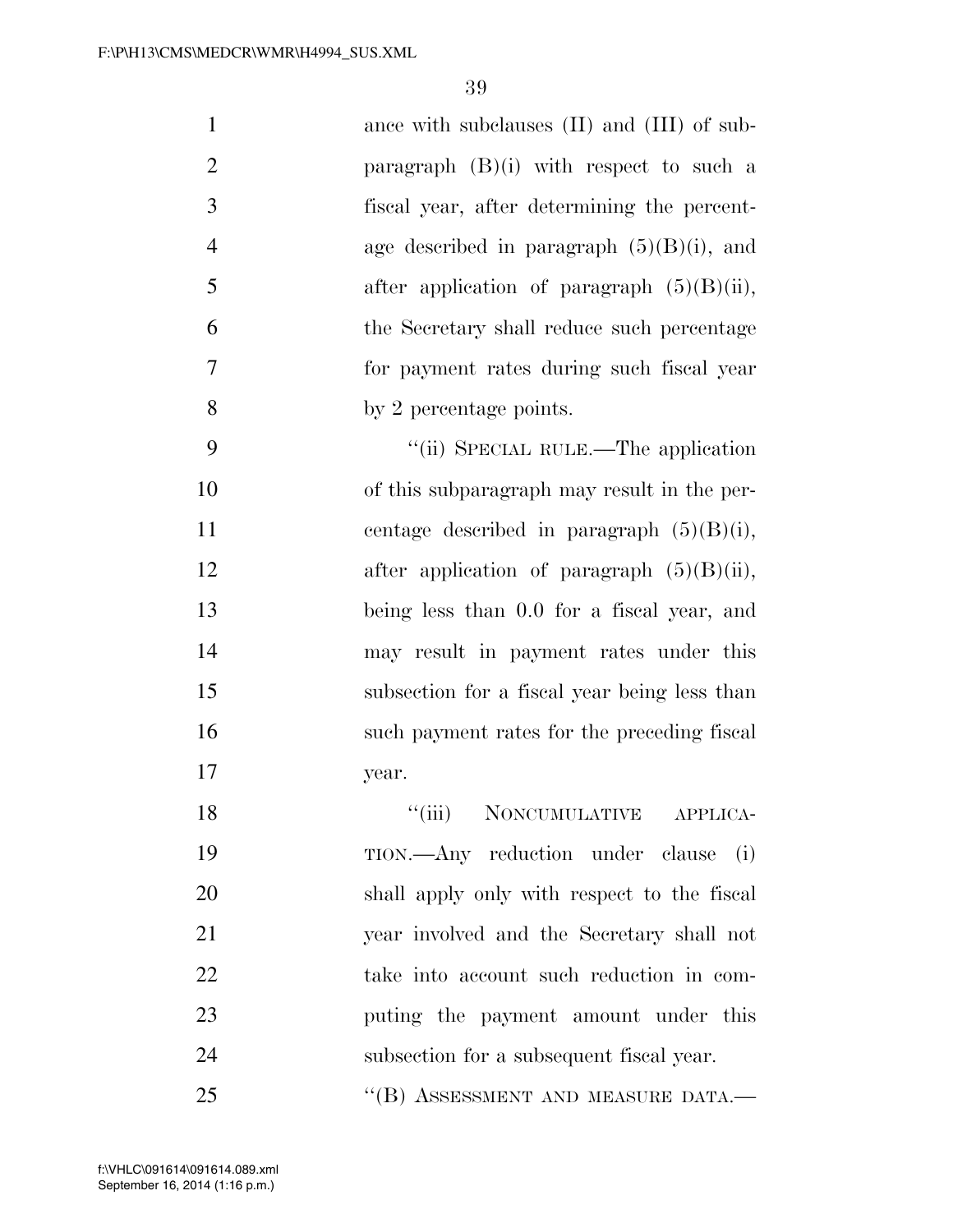| $\mathbf{1}$   | "(i) IN GENERAL.—A skilled nursing             |
|----------------|------------------------------------------------|
| $\overline{2}$ | facility, or a facility (other than a critical |
| 3              | access hospital) described in paragraph        |
| $\overline{4}$ | $(7)(B)$ , shall submit to the Secretary, in a |
| 5              | manner and within the timeframes pre-          |
| 6              | scribed by the Secretary—                      |
| $\tau$         | $\lq(1)$ subject to clause (iii), the          |
| 8              | resident assessment data necessary to          |
| 9              | develop and implement the rates                |
| 10             | under this subsection;                         |
| 11             | "(II) for fiscal years beginning               |
| 12             | on or after the specified application          |
| 13             | (as defined in subsection<br>date              |
| 14             | $(a)(2)(E)$ of section 1899B), as appli-       |
| 15             | cable with respect to skilled nursing          |
| 16             | facilities and quality measures under          |
| 17             | subsection $(c)(1)$ of such section and        |
| 18             | measures under subsection $(d)(1)$ of          |
| 19             | such section, data on such quality             |
| 20             | measures under such subsection $(e)(1)$        |
| 21             | and any necessary data specified by            |
| 22             | the Secretary under such subsection            |
| 23             | $(d)(1);$ and                                  |
| 24             | "(III) for fiscal years beginning              |
| 25             | on or after October 1, 2018, stand-            |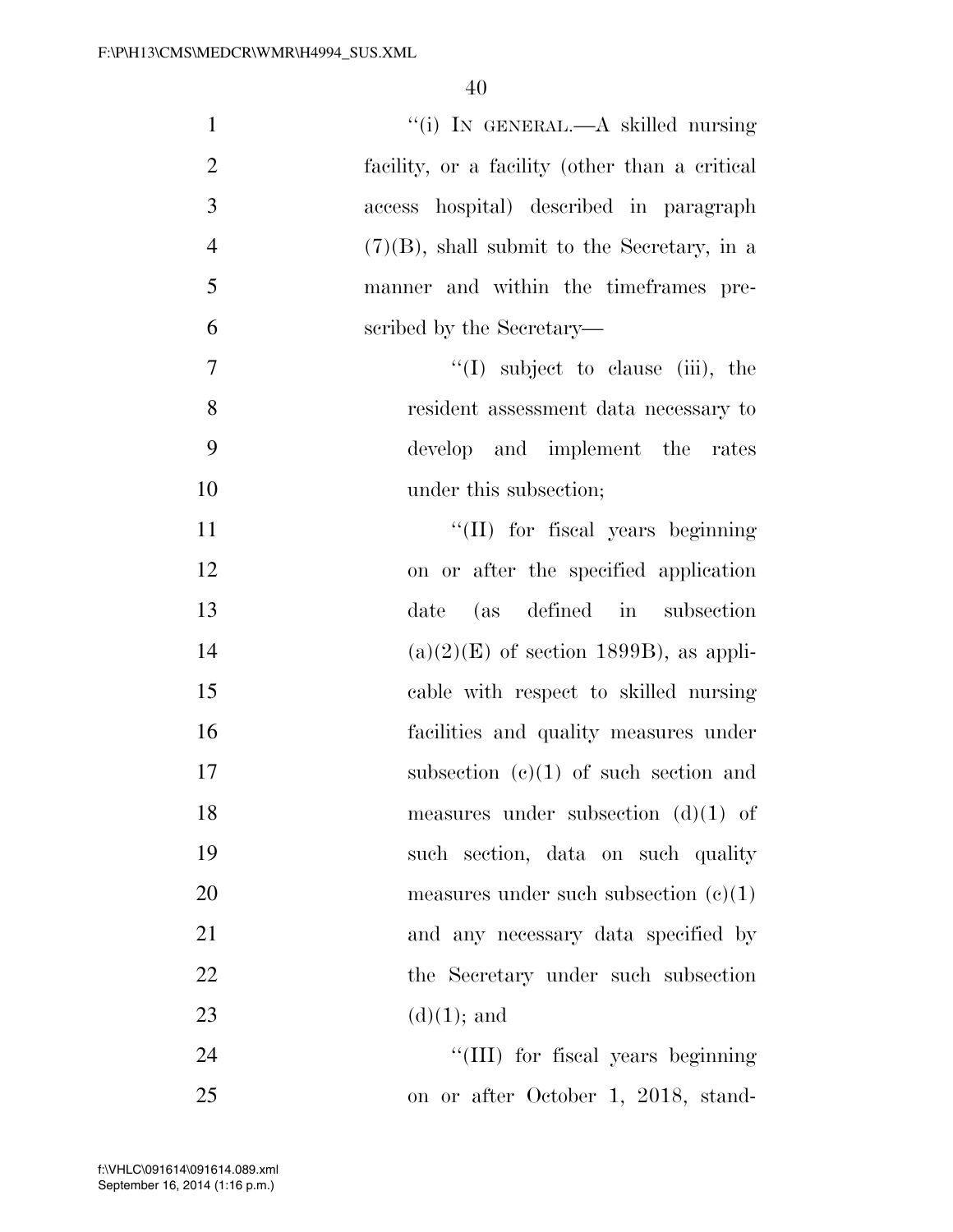|    | ardized patient assessment data re-         |
|----|---------------------------------------------|
|    | quired under subsection $(b)(1)$ of sec-    |
| -3 | tion 1899B.                                 |
|    | "(ii) USE OF STANDARD INSTRU-               |
| -5 | MENT.—For purposes of meeting the re-       |
|    | quirement under clause (i), a skilled nurs- |
|    |                                             |

 ing facility, or a facility (other than a crit- ical access hospital) described in paragraph (7)(B), may submit the resident assess- ment data required under section  $1819(b)(3)$ , using the standard instrument designated by the State under section 13 1819(e)(5).

14 "(iii) NON-DUPLICATION.—To the ex- tent data submitted under subclause (II) or (III) of clause (i) duplicates other data required to be submitted under clause  $(i)(I)$ , the submission of such data under such a subclause shall be in lieu of the submission of such data under clause  $(i)(I)$ . The previous sentence shall not apply insofar as the Secretary determines it is necessary to avoid a delay in the im- plementation of section 1899B, taking into account the different specified application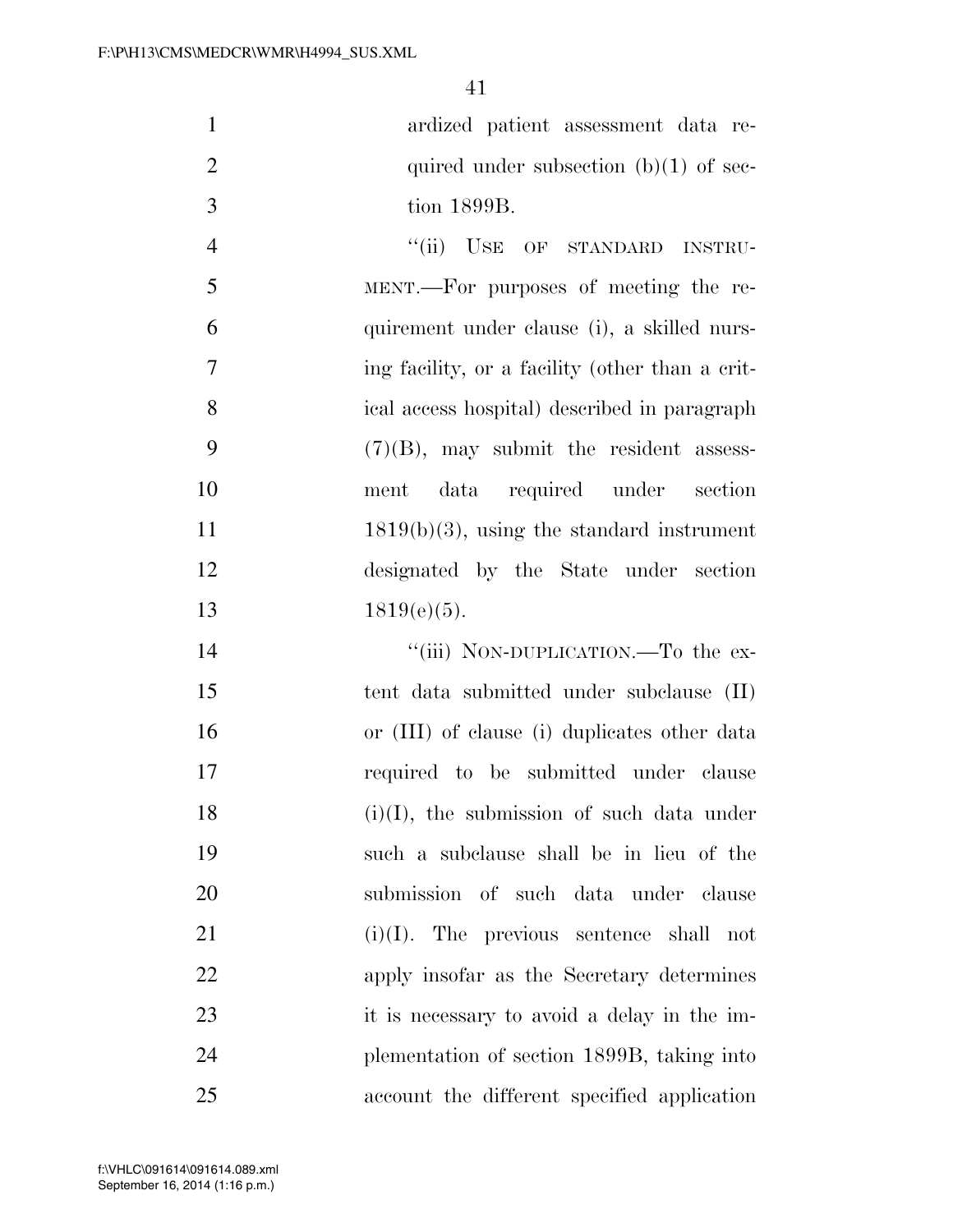|                | 3\IVIEDUN\WIVIN\FI4994_3U3.AIVIL                                          |
|----------------|---------------------------------------------------------------------------|
|                | 42                                                                        |
| $\mathbf{1}$   | dates under subsection $(a)(2)(E)$ of such                                |
| $\overline{2}$ | section.".                                                                |
| 3              | (B) FUNDING FOR NURSING HOME COM-                                         |
| $\overline{4}$ | PARE WEBSITE.—Section 1819(i) of the Social                               |
| 5              | Security Act $(42 \text{ U.S.C. } 1395\text{i} - 3\text{(i)})$ is amended |
| 6              | by adding at the end the following new para-                              |
| 7              | graph:                                                                    |
| 8              | "(3) FUNDING.—The Secretary shall transfer                                |
| 9              | to the Centers for Medicare & Medicaid Services                           |
| 10             | Program Management Account, from the Federal                              |
| 11             | Hospital Insurance Trust Fund under section 1817                          |
| 12             | a one-time allocation of $$11,000,000$ . The amount                       |
| 13             | shall be available on the date of the enactment of                        |
| 14             | this paragraph. Such sums shall remain available                          |
| 15             | until expended. Such sums shall be used to imple-                         |
| 16             | ment section $1128I(g)$ .".                                               |
| 17             | (d) IMPROVING PAYMENT ACCURACY UNDER THE                                  |
| 18             | PAC PAYMENT SYSTEMS AND OTHER MEDICARE PAY-                               |
| 19             | MENT SYSTEMS.—                                                            |
|                |                                                                           |

20 (1) STUDIES AND REPORTS OF EFFECT OF CER- TAIN INFORMATION ON QUALITY AND RESOURCE USE.—

 (A) STUDY USING EXISTING MEDICARE DATA.—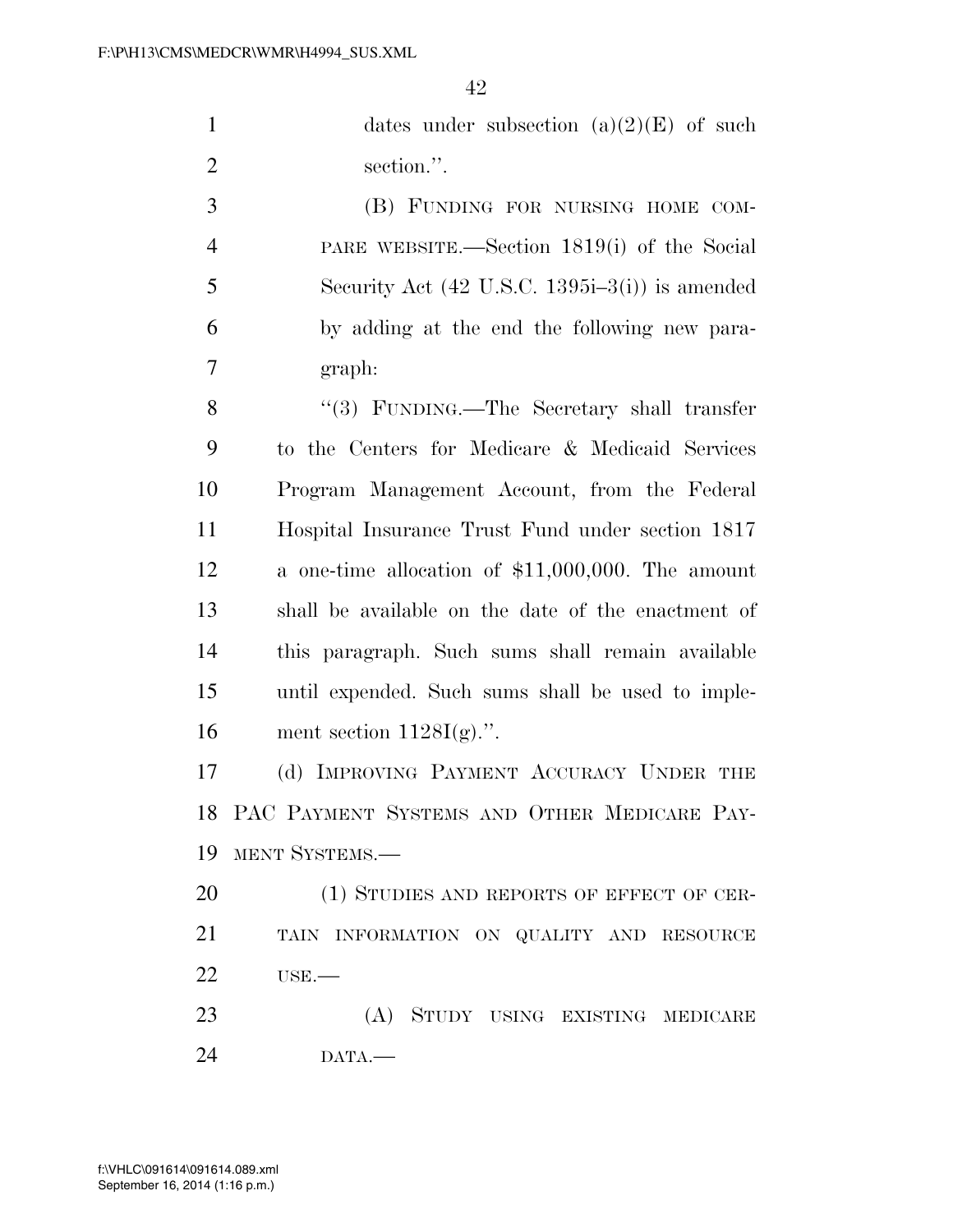| $\mathbf{1}$   | (i) STUDY.—The Secretary of Health                            |
|----------------|---------------------------------------------------------------|
| $\overline{2}$ | and Human Services (in this subsection re-                    |
| 3              | ferred to as the "Secretary") shall conduct                   |
| $\overline{4}$ | a study that examines the effect of individ-                  |
| 5              | uals' socioeconomic status on quality meas-                   |
| 6              | ures and resource use and other measures                      |
| 7              | for individuals under the Medicare pro-                       |
| 8              | gram under title XVIII of the Social Secu-                    |
| 9              | rity Act $(42 \text{ U.S.C. } 1395 \text{ et seq.})$ (such as |
| 10             | to recognize that less healthy individuals                    |
| 11             | may require more intensive interventions).                    |
| 12             | The study shall use information collected                     |
| 13             | on such individuals in carrying out such                      |
| 14             | program, such as urban and rural location,                    |
| 15             | eligibility for Medicaid under title XIX of                   |
| 16             | such Act $(42 \text{ U.S.C. } 1396 \text{ et seq.})$ (recog-  |
| 17             | nizing and accounting for varying Medicaid                    |
| 18             | eligibility across States), and eligibility for               |
| 19             | benefits under the supplemental security                      |
| 20             | income (SSI) program. The Secretary shall                     |
| 21             | carry out this paragraph acting through                       |
| 22             | the Assistant Secretary for Planning and                      |
| 23             | Evaluation.                                                   |
| 24             | (ii) REPORT.—Not later than 2 years                           |

after the date of the enactment of this Act,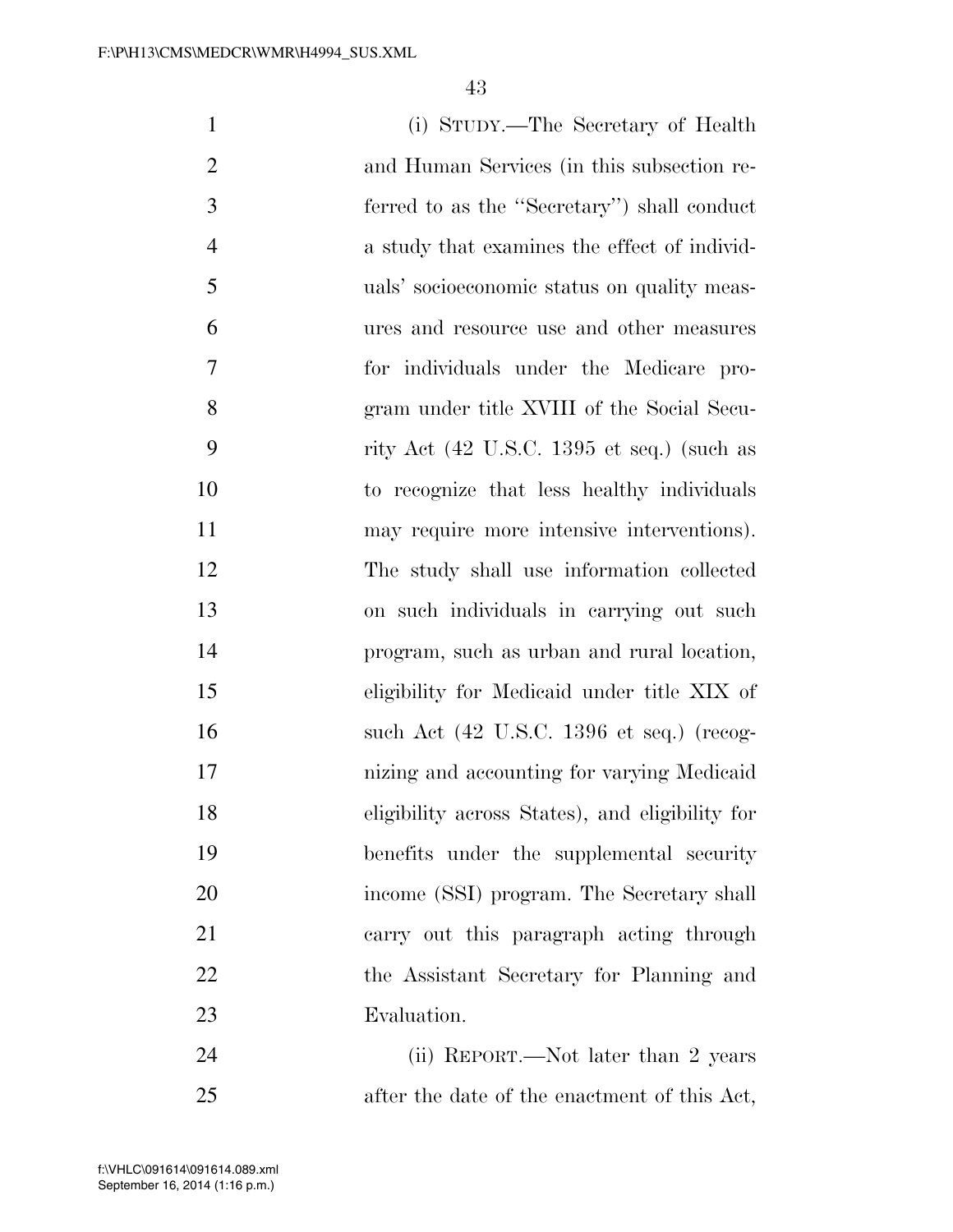the Secretary shall submit to Congress a **report on the study conducted under clause** 3 (i). (B) STUDY USING OTHER DATA.— (i) STUDY.—The Secretary shall con- duct a study that examines the impact of risk factors, such as those described in sec- tion 1848(p)(3) of the Social Security Act 9 (42 U.S.C.  $1395w-4(p)(3)$ ), race, health

10 literacy, limited English proficiency (LEP), and Medicare beneficiary activation, on quality measures and resource use and other measures under the Medicare pro- gram (such as to recognize that less healthy individuals may require more in- tensive interventions). In conducting such study the Secretary may use existing Fed- eral data and collect such additional data as may be necessary to complete the study.

20 (ii) REPORT.—Not later than 5 years 21 after the date of the enactment of this Act, 22 the Secretary shall submit to Congress a **report on the study conducted under clause** 24 (i).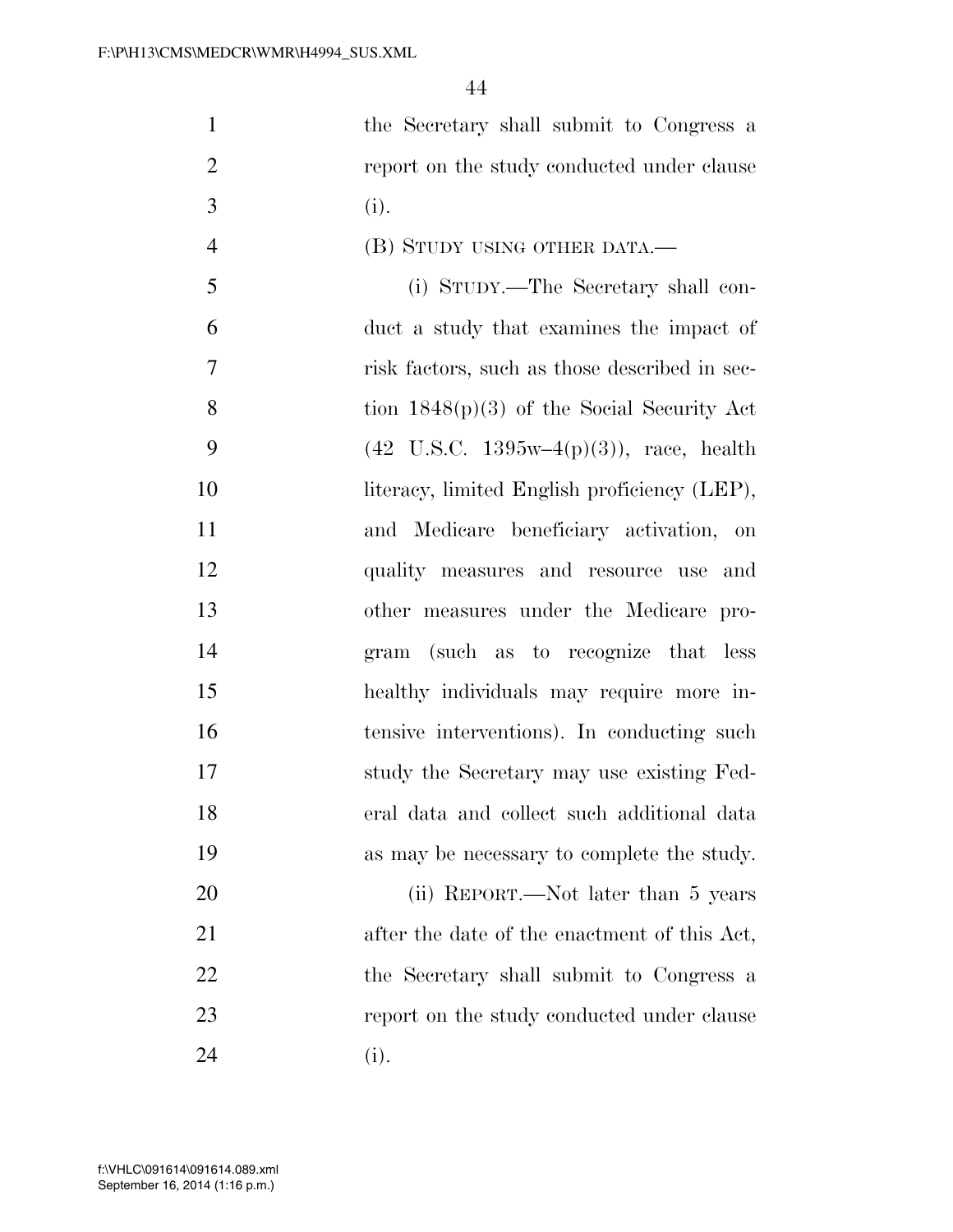(C) EXAMINATION OF DATA IN CON- DUCTING STUDIES.—In conducting the studies under subparagraphs (A) and (B), the Sec- retary shall examine what non-Medicare data sets, such as data from the American Commu- nity Survey (ACS), can be useful in conducting the types of studies under such paragraphs and how such data sets that are identified as useful can be coordinated with Medicare administra- tive data in order to improve the overall data set available to do such studies and for the ad-ministration of the Medicare program.

 (D) RECOMMENDATIONS TO ACCOUNT FOR INFORMATION IN PAYMENT ADJUSTMENT MECHANISMS.—If the studies conducted under subparagraphs (A) and (B) find a relationship between the factors examined in the studies and quality measures and resource use and other measures, then the Secretary shall also provide recommendations for how the Centers for Medi-21 care & Medicaid Services should—

 (i) obtain access to the necessary data (if such data is not already being collected) on such factors, including recommenda-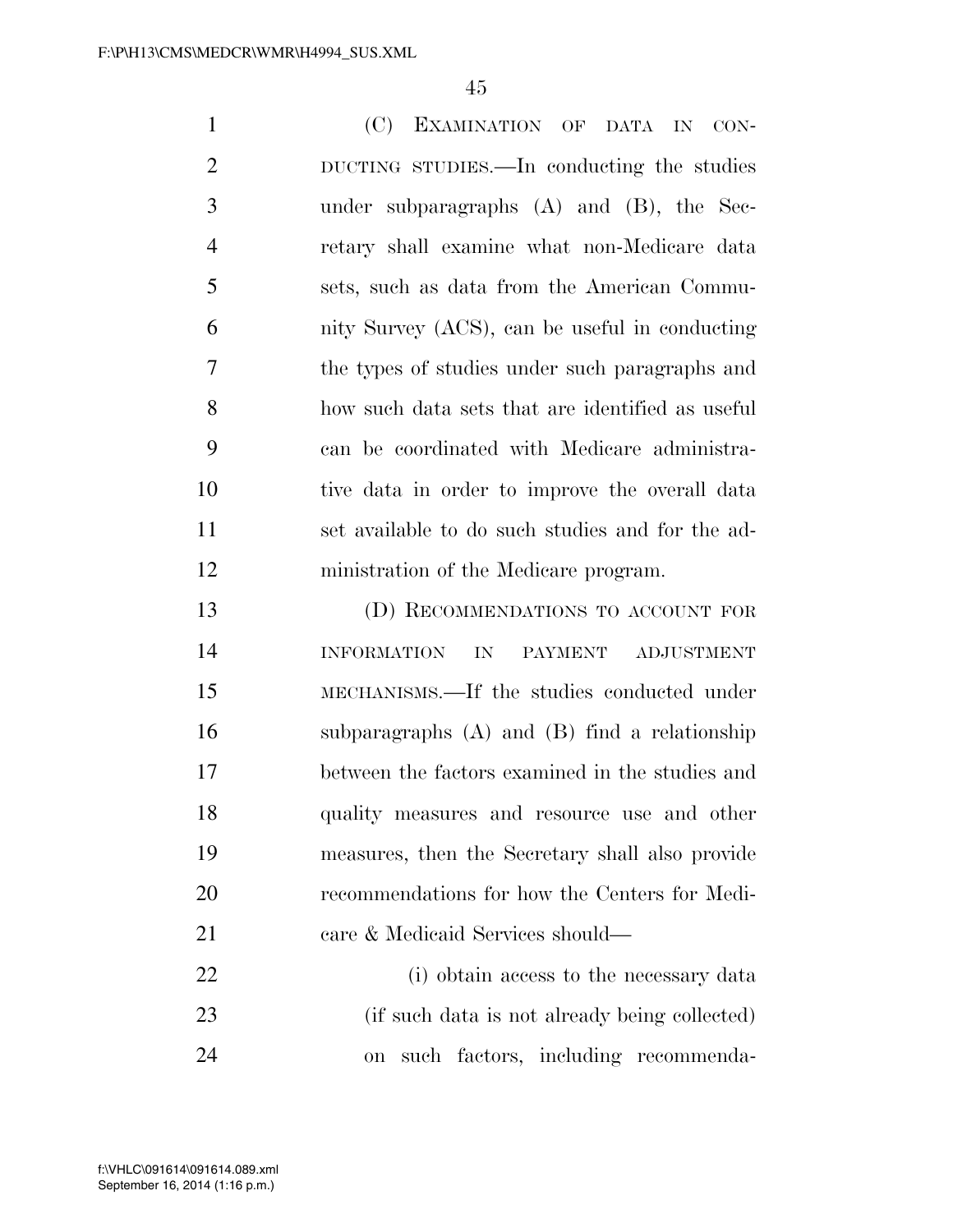| $\mathbf{1}$   | tions on how to address barriers to the            |
|----------------|----------------------------------------------------|
| $\overline{2}$ | Centers in accessing such data; and                |
| 3              | (ii) account for such factors—                     |
| $\overline{4}$ | (I) in quality measures, resource                  |
| 5              | measures, and other measures<br>use                |
| 6              | under title XVIII of the Social Secu-              |
| 7              | rity Act (including such measures                  |
| 8              | specified under subsections (c) and                |
| 9              | (d) of section $1899B$ of such Act, as             |
| 10             | added by subsection $(a)$ ; and                    |
| 11             | (II) in determining payment ad-                    |
| 12             | justments based on such measures in                |
| 13             | other applicable provisions of such                |
| 14             | title.                                             |
| 15             | (E) FUNDING.—There are hereby appro-               |
| 16             | priated to the Secretary from the Federal Hos-     |
| 17             | pital Insurance Trust Fund under section 1817      |
| 18             | of the Social Security Act (42 U.S.C. 1395i)       |
| 19             | and the Federal Supplementary Medical Insur-       |
| 20             | ance Trust Fund under section 1841 of such         |
| 21             | Act (42 U.S.C. 1395t) (in proportions deter-       |
| 22             | mined appropriate by the Secretary) to carry       |
| 23             | out this paragraph $$6,000,000$ , to remain avail- |
| 24             | able until expended.                               |
| 25             | $(2)$ CMS activities.—                             |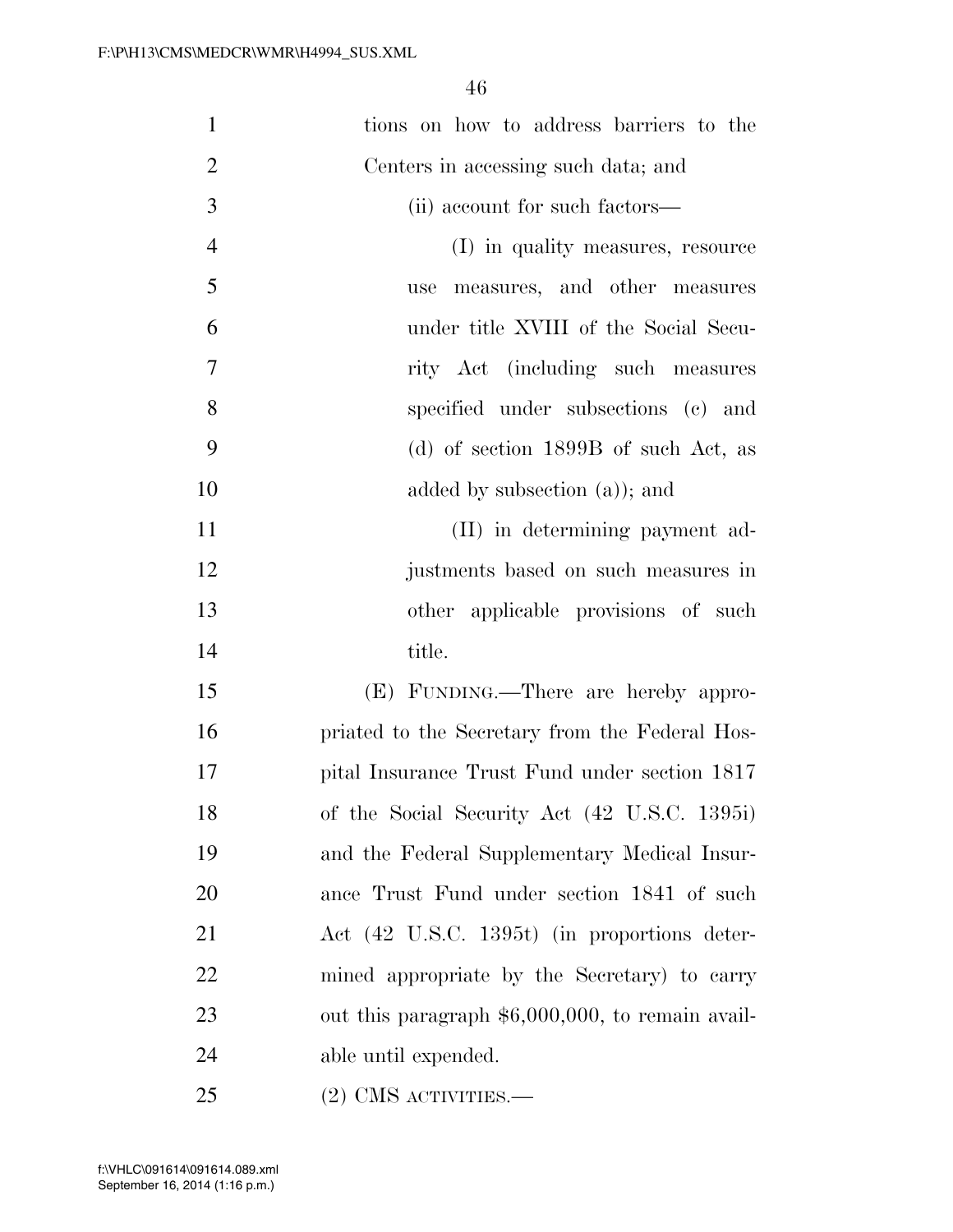| $\mathbf{1}$   | (A) IN GENERAL.—Taking into account               |
|----------------|---------------------------------------------------|
| $\overline{2}$ | studies conducted and<br>relevant<br>the<br>rec-  |
| 3              | ommendations made in reports under para-          |
| $\overline{4}$ | graph (1) and, as appropriate, other informa-     |
| 5              | tion, including information collected before com- |
| 6              | pletion of such studies and recommendations,      |
| $\overline{7}$ | the Secretary, on an ongoing basis, shall, as the |
| 8              | Secretary determines appropriate and based on     |
| 9              | an individual's health status and other fac-      |
| 10             | $tors-$                                           |
| 11             | (i) assess appropriate adjustments to             |
| 12             | quality measures, resource use measures,          |
| 13             | and other measures under title XVIII of           |
| 14             | the Social Security Act (42 U.S.C. 1395 et        |
| 15             | seq.) (including measures specified in sub-       |
| 16             | sections (c) and (d) of section 1899B of          |
| 17             | such Act, as added by subsection $(a)$ ; and      |
| 18             | (ii) assess and implement appropriate             |
| 19             | adjustments to payments under such title          |
| 20             | based on measures described in clause (i).        |
| 21             | (B)<br>ACCESSING DATA.—The Secretary              |
| 22             | shall collect or otherwise obtain access to the   |
| 23             | data necessary to carry out this paragraph        |
| 24             | through existing and new data sources.            |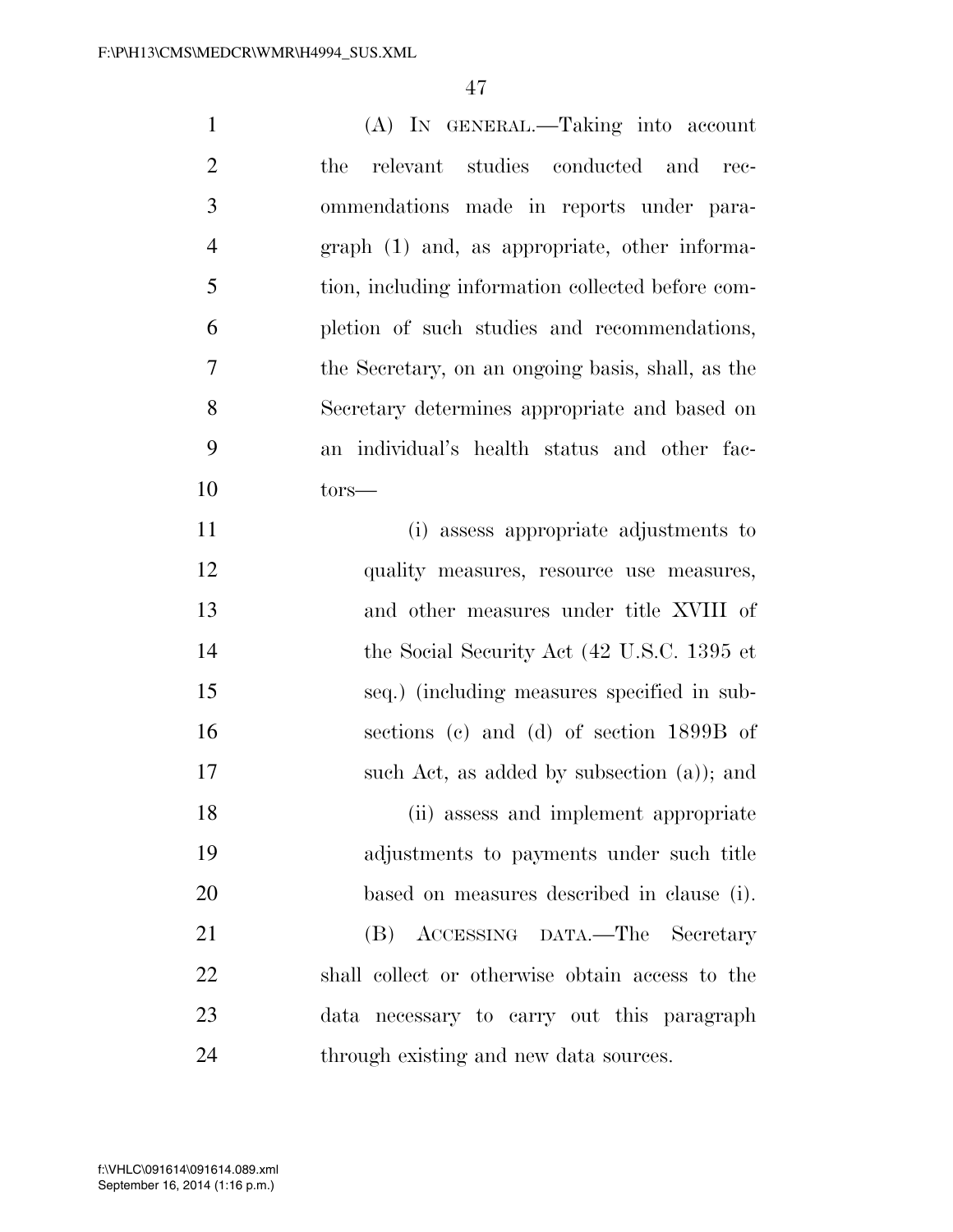(C) PERIODIC ANALYSES.—The Secretary shall carry out periodic analyses, at least every 3 years, based on the factors referred to in sub- paragraph (A) so as to monitor changes in pos-sible relationships.

 (D) FUNDING.—There are hereby appro- priated to the Secretary from the Federal Hos- pital Insurance Trust Fund under section 1817 of the Social Security Act (42 U.S.C. 1395i) and the Federal Supplementary Medical Insur- ance Trust Fund under section 1841 of such Act (42 U.S.C. 1395t) (in proportions deter- mined appropriate by the Secretary) to carry out this paragraph \$10,000,000, to remain available until expended.

 (3) STRATEGIC PLAN FOR ACCESSING RACE AND ETHNICITY DATA.—Not later than 18 months after the date of the enactment of this Act, the Sec- retary shall develop and report to Congress on a strategic plan for collecting or otherwise accessing data on race and ethnicity for purposes of specifying 22 quality measures and resource use and other meas- ures under subsections (c) and (d) of section 1899B of the Social Security Act, as added by subsection (a), and, as the Secretary determines appropriate,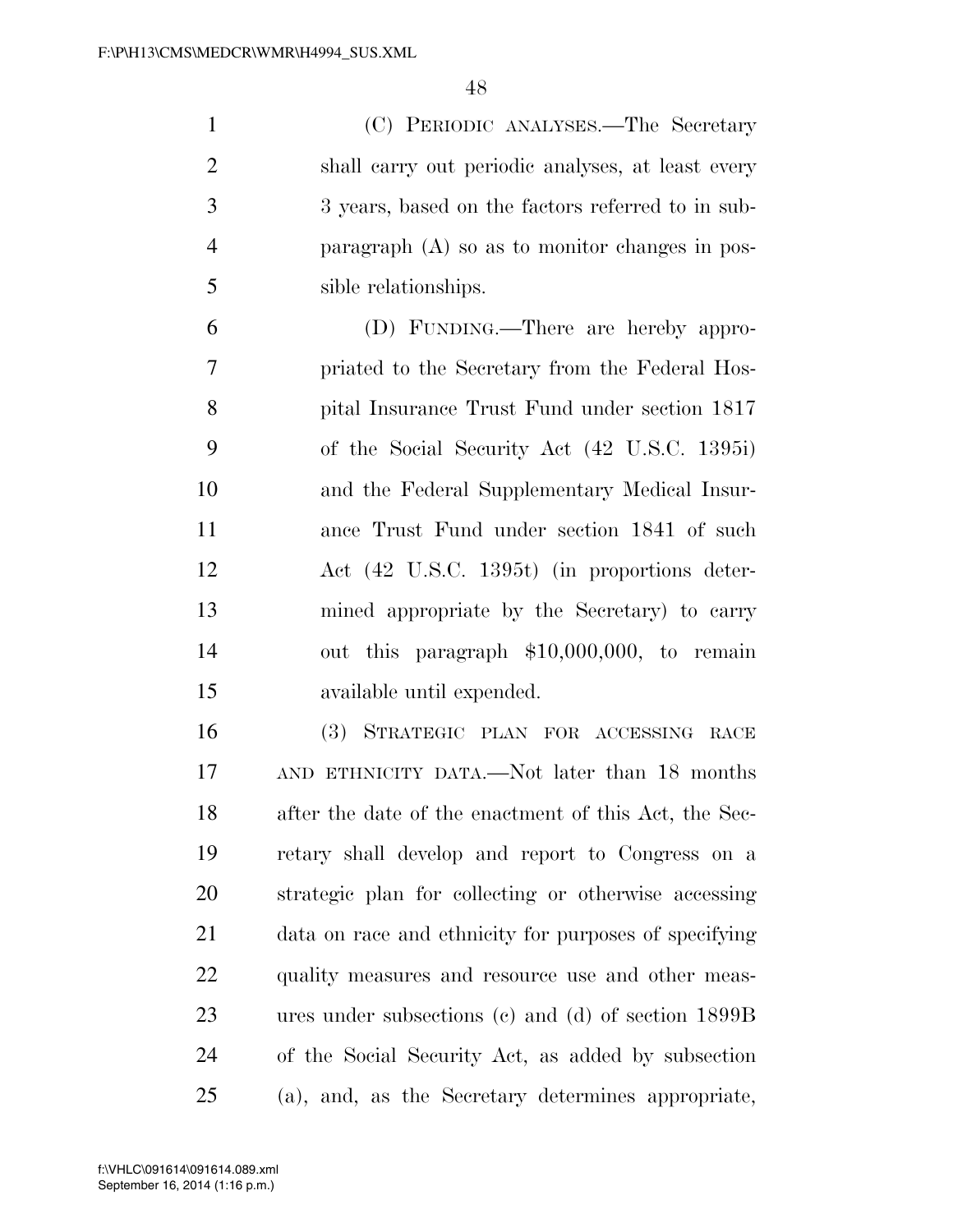other similar provisions of, including payment ad-2 justments under, title XVIII of such Act (42 U.S.C. 1395 et seq.).

#### **SEC. 3. HOSPICE CARE.**

(a) HOSPICE SURVEY REQUIREMENT.—

6 (1) IN GENERAL.—Section  $1861(\text{dd})(4)$  of the Social Security Act (42 U.S.C. 1395x(dd)(4)) is amended by adding at the end the following new subparagraph:

 ''(C) Any entity that is certified as a hospice program shall be subject to a standard survey by an appropriate State or local survey agency, or an approved accreditation agency, as determined by the Secretary, not less fre- quently than once every 36 months beginning 6 months after the date of the enactment of this subparagraph and ending September 30, 2025.''.

 (2) FUNDING.—For purposes of carrying out subparagraph (C) of section 1861(dd)(4) of the So- cial Security Act (42 U.S.C. 1395x(dd)(4)), as added by paragraph (1), there shall be transferred from the Federal Hospital Insurance Trust Fund under section 1817 of such Act (42 U.S.C. 1395i) to the Centers for Medicare & Medicaid Services Program Management Account—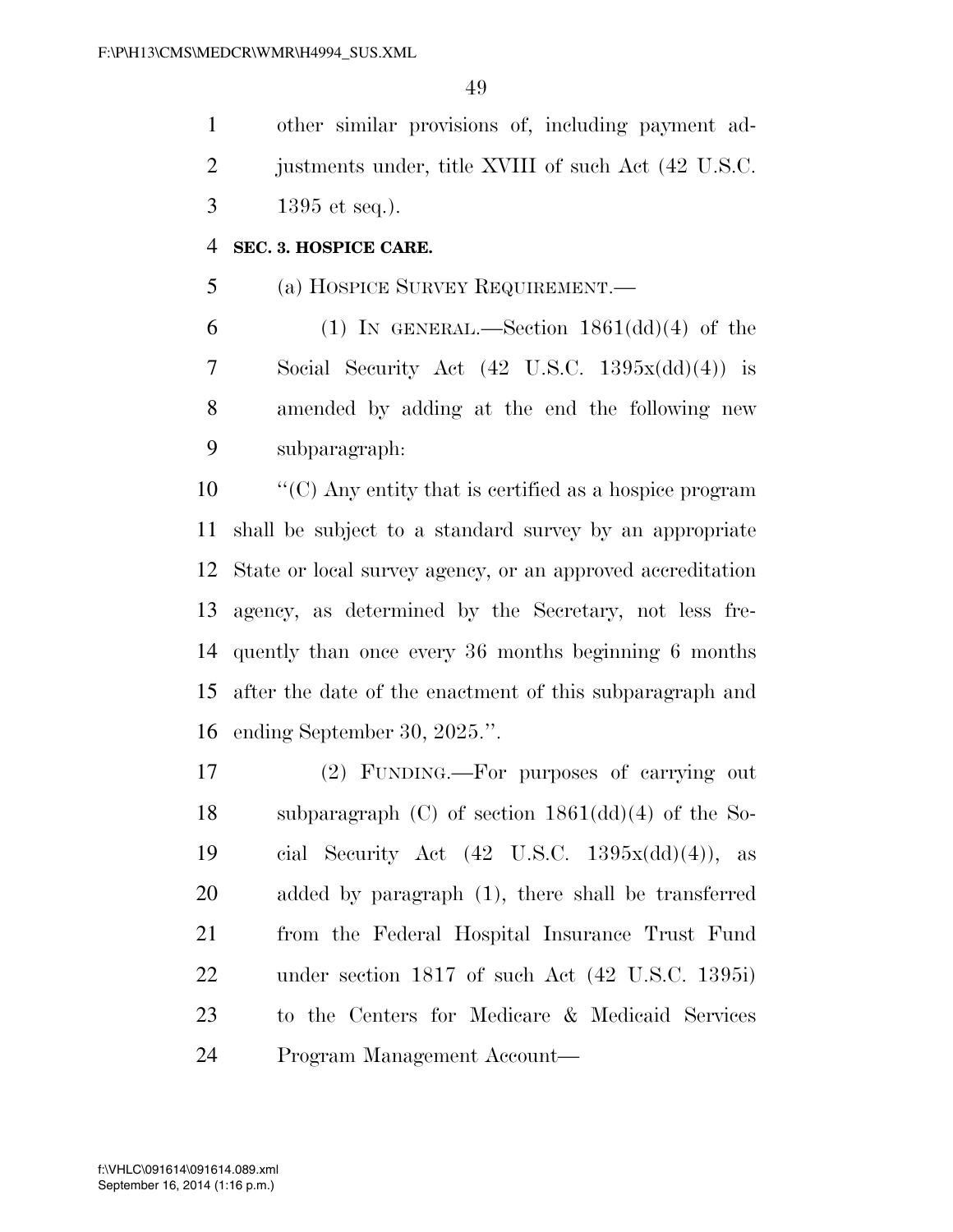(A) \$25,000,000 for fiscal years 2015 2 through 2017, to be made available for such purposes in equal parts for each such fiscal year; and

 (B) \$45,000,000 for fiscal years 2018 through 2025, to be made available for such purposes in equal parts for each such fiscal year.

 (b) HOSPICE PROGRAM ELIGIBILITY RECERTIFI- CATION TECHNICAL CORRECTION TO APPLY LIMITATION ON LIABILITY OF BENEFICIARY RULES.—Section 1879 of the Social Security Act (42 U.S.C. 1395pp) is amended by adding at the end the following new subsection:

 ''(i) The provisions of this section shall apply with respect to a denial of a payment under this title by reason 16 of section  $1814(a)(7)(E)$  in the same manner as such pro- visions apply with respect to a denial of a payment under 18 this title by reason of section  $1862(a)(1)$ .".

 (c) REVISION TO REQUIREMENT FOR MEDICAL RE-20 VIEW OF CERTAIN HOSPICE CARE.—Section  $1814(a)(7)$ 21 of the Social Security Act  $(42 \text{ U.S.C. } 1395f(a)(7))$  is amended—

 (1) in subparagraph (C), by striking ''and'' at the end;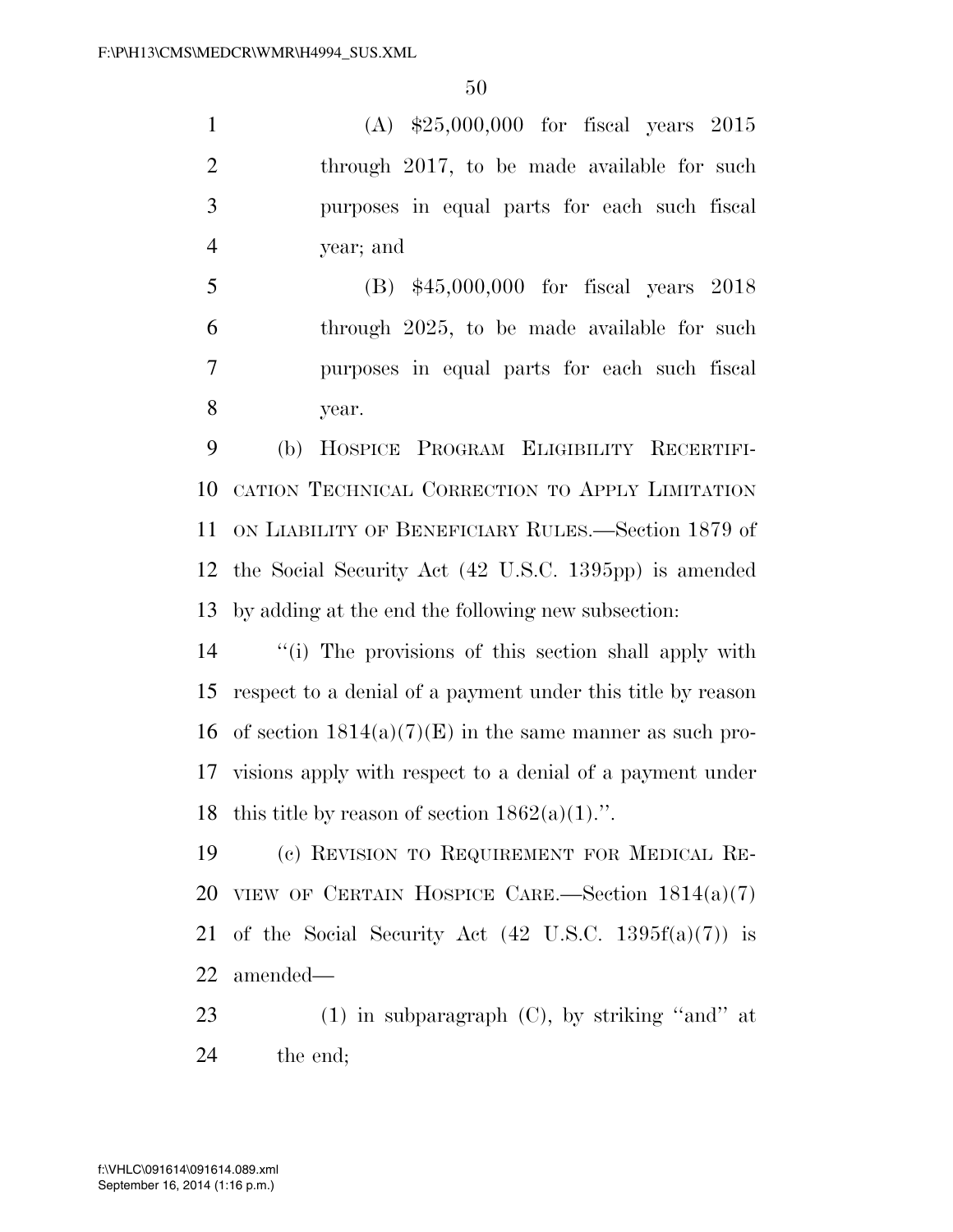(2) in subparagraph (D), in the matter pre- ceding clause (i), by inserting ''(and, in the case of clause (ii), before the date of enactment of subpara-4 graph  $(E)$ )" after "2011"; and (3) by adding at the end the following new sub- paragraph: ''(E) on and after the date of enactment of this subparagraph, in the case of hospice care provided an individual for more than 180 days

 by a hospice program for which the number of such cases for such program comprises more than a percent (specified by the Secretary) of the total number of all cases of individuals pro- vided hospice care by the program under this title, the hospice care provided to such indi- vidual is medically reviewed (in accordance with procedures established by the Secretary); and''. (d) UPDATE OF HOSPICE AGGREGATE PAYMENT CAP.—Section 1814(i)(2)(B) of the Social Security Act (42 U.S.C. 1395f(i)(2)(B)) is amended—

21 (1) by striking "(B) For purposes" and insert- ing  $(8)(i)$  Except as provided in clause (ii), for purposes''; and

(2) by adding at the end the following: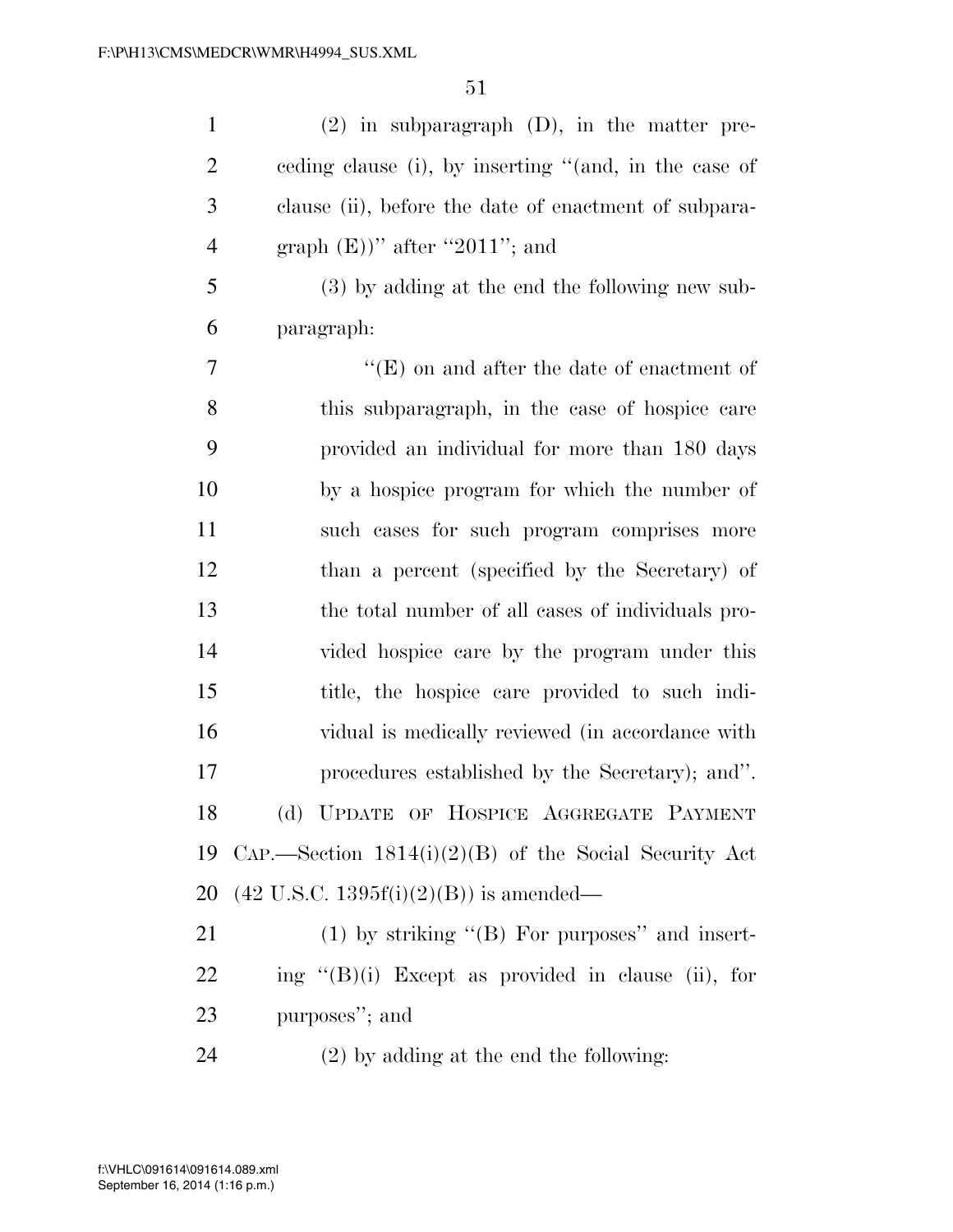''(ii) For purposes of subparagraph (A) for account- ing years that end after September 30, 2016, and before October 1, 2025, the 'cap amount' is the cap amount under this subparagraph for the preceding accounting year updated by the percentage update to payment rates 6 for hospice care under paragraph  $(1)(C)$  for services fur- nished during the fiscal year beginning on the October 1 preceding the beginning of the accounting year (including the application of any productivity or other adjustment under clause (iv) of that paragraph).

 ''(iii) For accounting years that end after September 30, 2025, the cap amount shall be computed under clause (i) as if clause (ii) had never applied.''.

 (e) MEDICARE IMPROVEMENT FUND.—Section 1898 of the Social Security Act (42 U.S.C. 1395iii) is amend-ed—

 (1) by amending the heading to read as follows: ''**MEDICARE IMPROVEMENT FUND**'';

 (2) by amending subsection (a) to read as fol-lows:

21 "(a) ESTABLISHMENT.—The Secretary shall estab- lish under this title a Medicare Improvement Fund (in this section referred to as the 'Fund') which shall be available to the Secretary to make improvements under the original Medicare fee-for-service program under parts A and B for